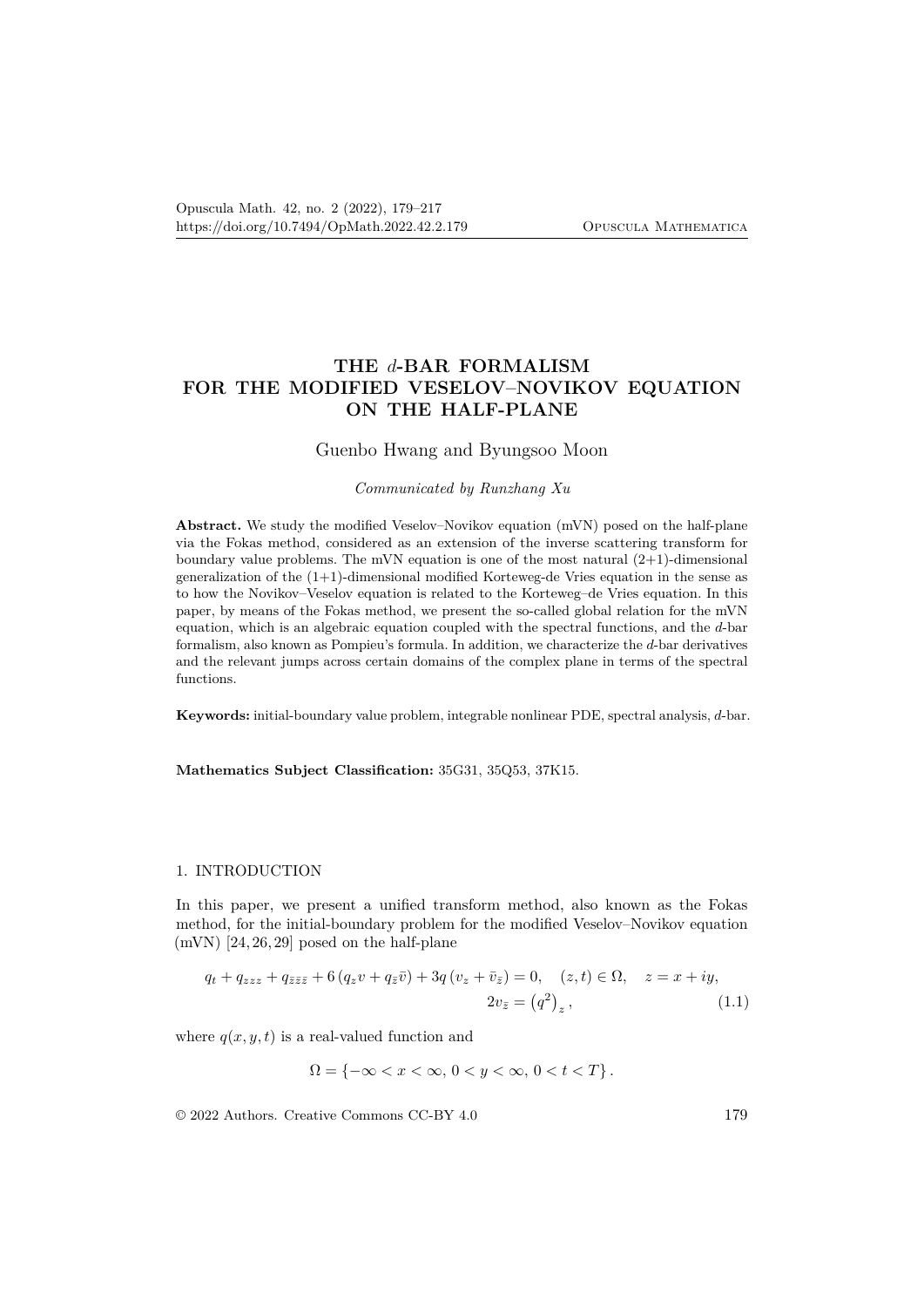The mVN equation is a modification of the Novikov–Veselov equation (NV) in a similar manner as the connection between the modified Korteweg–de Vries equation (mKdV) and the Korteweg–de Vries equation (KdV) [3, 6]. The NV equation can be viewed as one of the most natural  $(2+1)$ -dimensional (i.e. two spatial and one temporal) generalization of the  $(1+1)$ -dimensional KdV equation. Hence, the mVN equation can be considered as the  $(2+1)$ -dimensional generalization of the  $(1+1)$ -dimensional mKdV equation. Both the KdV and mKdV equations are well known to be completely integrable, but play an important role in describing motions of shallow water waves. Thus, the NV and mVN equations are not only notable for their physical applications, for example the dispersionless NV equation describes the propagation model of high frequency electromagnetic wave in nonlinear media [6], but also of great interest for their integrability [19, 20, 29]. The analogy with the relationship between the KdV and mKdV equations also serves that the Novikov equation can be considered as a modified Degasperis–Procesi equation [4, 24] (cf. [5, 25] for recent results in the study of the Novikov equation).

It should be noted that the inverse scattering transform can be used for solving integrable nonlinear equations in (2+1)-dimension, such as the Davey–Stewartson (DS) and Kadomtsev–Petviashvili (KP) equations [1, 2, 14, 15, 30]. The NV and mVN equations, like the DS and KP equations, also can be analyzed by the inverse scattering transform [19, 29], due to their integrability. Recently, initial-boundary value problems for the DS and Kadomtsev–Petviashvili II equations on the half-plane [13, 23] can be solved by the Fokas method, considered as a significant extension of the inverse scattering transform for boundary value problems  $[9, 10, 12]$  (see also  $[16–18, 21, 22]$  for recent development of the method and reference therein).

Here, we study equation (1.1) the half-plane via the Fokas method, based on a Lax pair approach and a *d*-bar formalism, known as the Pompieu formula or the Cauchy–Green formula. The rigorous implementation of the Fokas method involves the following steps.

(i) *Analysis of the Lax pair*: We analyze the Lax pair for some sectionally analytic function

$$
\mu = \mu(x, y, t, k_1, k_2)
$$

for the spectral variable  $k = k_1 + ik_2$  ( $k_1, k_2 \in \mathbb{R}$ ). We derive the so-called global relation, which is an algebraic equation coupled with the spectral functions.

- (ii) *Direct problem*: Assuming that a smooth solution  $q(x, y, t)$  of equation (1.1) exists, we define a bounded function  $\mu$  for  $k \in \mathbb{C}$ , which has different non-analytic representations in different domains in the complex *k*-plane.
- (iii) *Inverse problem*: We formulate a *d*-bar problem for a sectionally non-analytic function. As an inverse problem, we characterize the *d*-bar derivatives and the relevant jumps across the different domains in the complex *k*-plane.

Throughout the paper, we will assume that there exists a sufficient smooth solution  $q(x, y, t)$ , which decays as  $y \to \infty$  for all fixed  $(x, t)$  and as  $|x| \to \infty$  for all fixed  $(y, t)$ .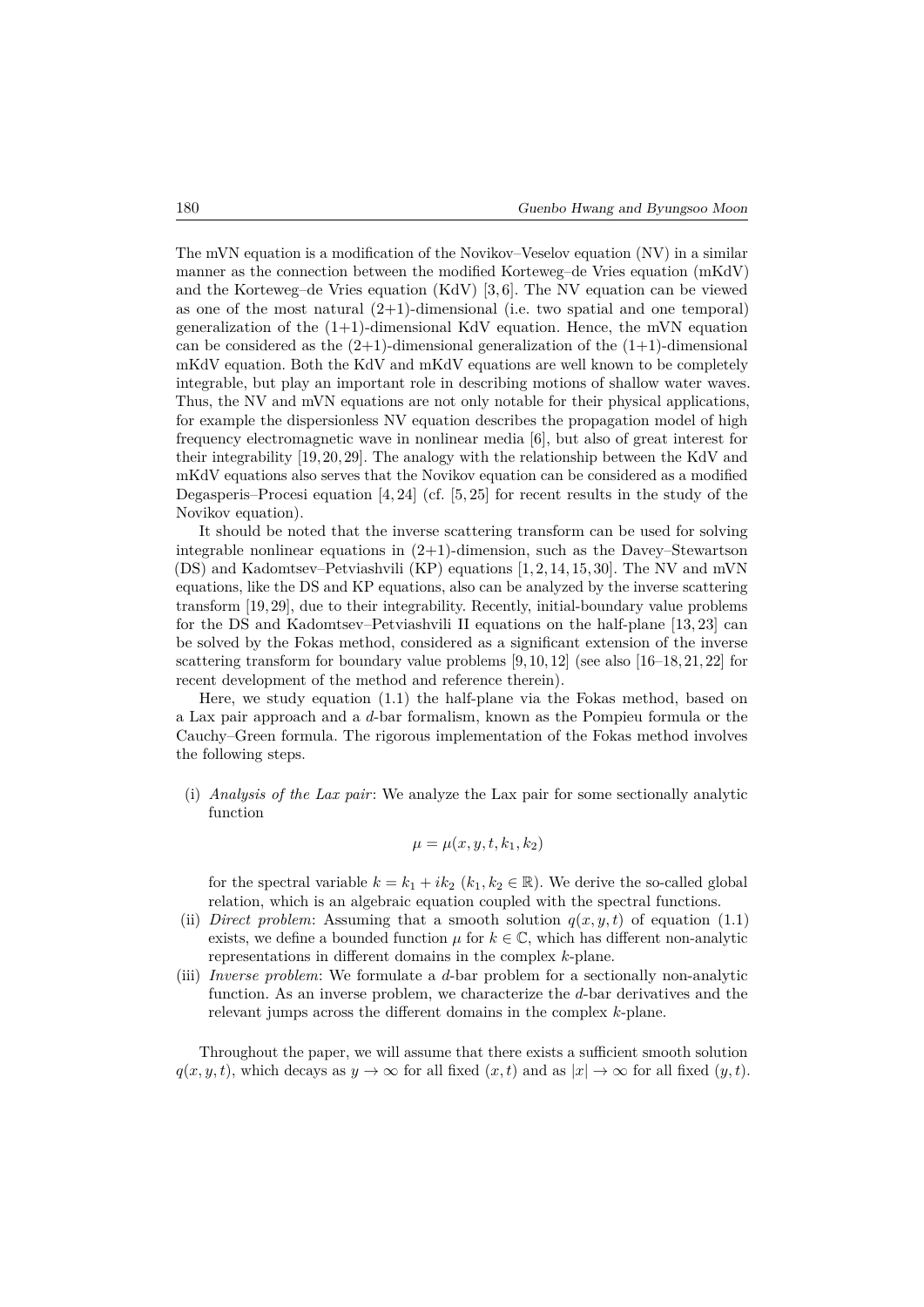We will denote the initial and boundary values as

$$
q_0(x, y) = q(x, y, 0), \quad x \in \mathbb{R}, \ 0 < y < \infty,\tag{1.2}
$$

and

$$
g_0(x,t) = q(x,0,t), \quad g_1(x,t) = q_y(x,0,t), \quad g_2(x,t) = q_{yy}(x,0,t), \quad x \in \mathbb{R}, 0 < t < T. \tag{1.3}
$$

We will also assume that  $q_0$  is a Schwartz class function, that is,

$$
q_0\in\mathcal{S}(\mathbb{R}\times\mathbb{R}^+).
$$

We will denote

$$
k = k_1 + ik_2, \quad z = x + iy, \quad \zeta = \xi + i\eta,
$$

where  $k_1$ ,  $k_2$ ,  $x$ ,  $y$ ,  $\xi$  and  $\eta$  are real variables.

#### 2. THE LINEARIZED MODIFIED VESELOV–NOVIKOV EQUATION

Before studying the mVN equation, we begin by analyzing the linearized mVN equation posed on Ω

$$
q_t + q_{zzz} + q_{\bar{z}\bar{z}\bar{z}} = 0.
$$
\n
$$
(2.1)
$$

The linearized mNV equation admits the following Lax pair

$$
\mu_{\bar{z}} + ik\mu = -q,\tag{2.2a}
$$

$$
\mu_t + ik^3 \mu + \mu_{zzz} = q_{\bar{z}\bar{z}} - ikq_{\bar{z}} - k^2 q,\tag{2.2b}
$$

where  $\mu = \mu(x, y, t, k_1, k_2)$  is a scalar function and bounded for  $k \in \mathbb{C}$ . In fact, equation (2.1) is compatible if and only if

$$
(\partial_t + ik^3 + \partial^3) q + (\bar{\partial} + ik) (q_{\bar{z}\bar{z}} - ikq_{\bar{z}} - k^2 q) = 0,
$$

where

$$
\partial = \frac{1}{2} (\partial_x - i \partial_y), \quad \bar{\partial} = \frac{1}{2} (\partial_x + i \partial_y).
$$

We note that equations (2.2) are equivalent to the following divergence form

$$
\left(e^{i(\lambda z + k\bar{z}) + i(k^3 + \lambda^3)t}q\right)_t = \left[e^{i(\lambda z + k\bar{z}) + i(k^3 + \lambda^3)t}\left(i\lambda q_z + \lambda^2 q - q_{zz}\right)\right]_z
$$
  
 
$$
+ \left[e^{i(\lambda z + k\bar{z}) + i(k^3 + \lambda^3)t}\left(ik\ q_{\bar{z}} + k^2 q - q_{\bar{z}\bar{z}}\right)\right]_{\bar{z}}.
$$
 (2.3)

Thus, applying the Poincaré lemma [13], we find the global relation (cf. see also equation (2.23))

$$
-2i\left(\iint\limits_{\Omega_0} dx dy e^{i(\lambda z + k\bar{z}) + i(k^3 + \lambda^3)t} q(x, y, t)\right)_t
$$
  
= 
$$
\int\limits_{\Omega_0} e^{i(\lambda z + k\bar{z}) + i(k^3 + \lambda^3)t} \tag{2.4}
$$
  

$$
\times \left[ (i\lambda q_z + \lambda^2 q - q_{zz}) d\bar{z} - (ikq_{\bar{z}} + k^2 q - q_{\bar{z}\bar{z}}) dz \right], \quad \lambda, k \in \mathbb{C},
$$

where  $\Omega_0 \subset \mathbb{R}^2$  is a bounded piecewise smooth domain.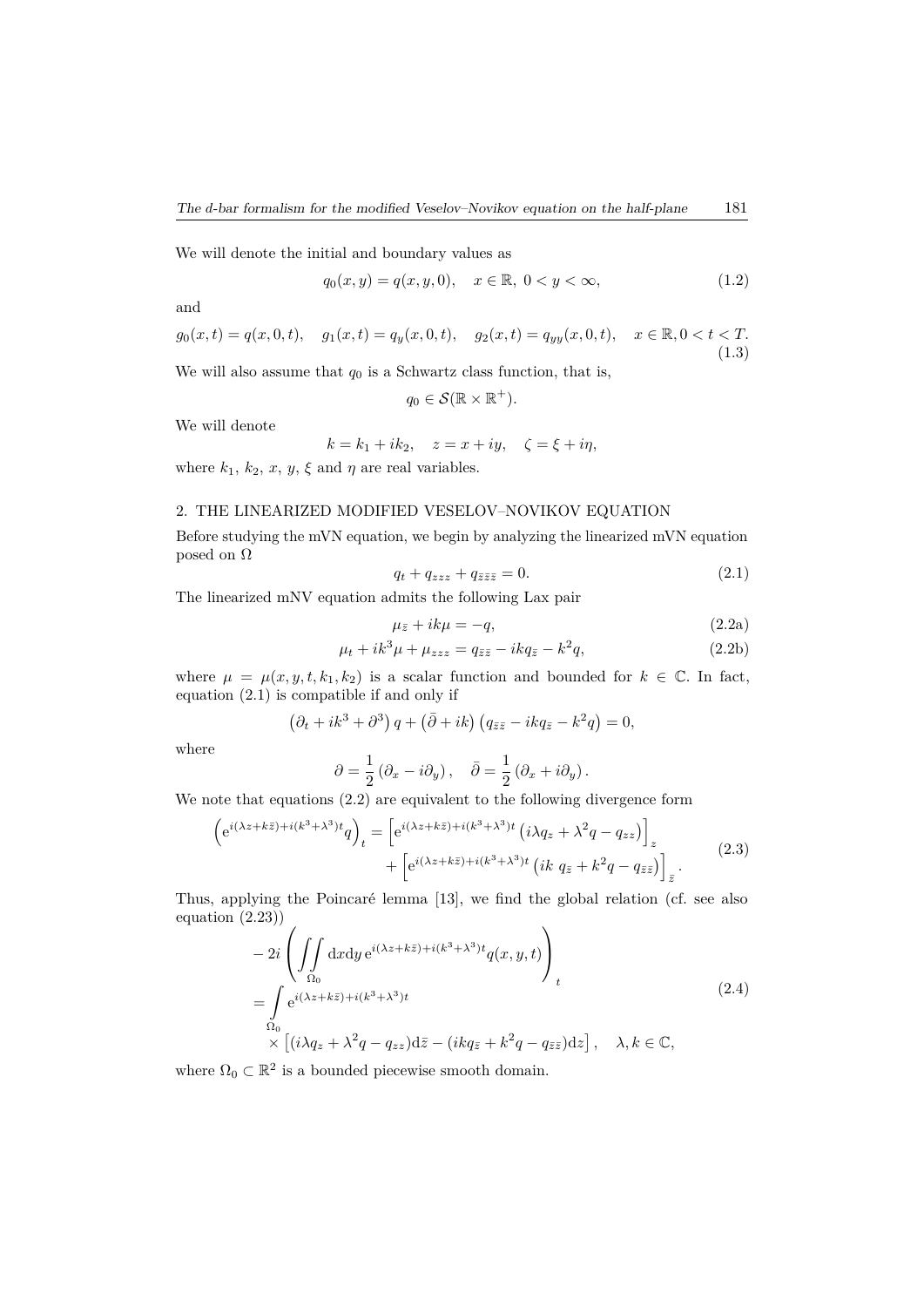On the other hand, we write equation (2.2a) as

$$
\left(\mathrm{e}^{i\bar{k}z+ik\bar{z}}\mu\right)_{\bar{z}}=-\mathrm{e}^{i\bar{k}z+ik\bar{z}}q
$$

and then the above equation can be solved by Pompieu's formula [13, 23]

$$
e^{i\bar{k}z+ik\bar{z}}\mu = \frac{1}{\pi} \iint_D \frac{d\xi d\eta}{\zeta - z} e^{i\bar{k}\zeta + ik\bar{\zeta}} q(\xi, \eta, t) + \frac{1}{2i\pi} \int_{\partial D} \frac{d\xi}{\xi - z} e^{i\bar{k}\xi + ik\xi} \mu(\xi, 0, t, k_1, k_2),\tag{2.5}
$$

where  $D = \{-\infty < \xi < \infty, 0 < \eta < \infty\}$ . Letting

$$
\mu(x,0,t,k_1,k_2) = \varphi(x,t,k_1,k_2),
$$

we write equation (2.5) as

$$
\mu(x, y, t, k_1, k_2) = \frac{1}{\pi} \int_{-\infty}^{\infty} d\xi \int_{0}^{\infty} \frac{d\eta}{\zeta - z} e^{ik(\bar{\zeta} - \bar{z}) + i\bar{k}(\zeta - z)} q(\xi, \eta, t)
$$
  
+ 
$$
\frac{1}{2i\pi} \int_{-\infty}^{\infty} \frac{d\xi}{\xi - z} e^{2ik_1\xi - i(k\bar{z} + \bar{k}z)} \varphi(\xi, t, k_1, k_2).
$$
 (2.6)

We will determine  $\varphi(x, t, k_1, k_2)$  by analyzing equation (2.2b). Note that equation (2.2) can be written in terms of derivatives with respect to *x* and *y*

$$
i\mu_y = -\mu_x - 2ik\mu - 2q
$$
\n
$$
\mu_t + ik^3\mu + \frac{1}{8}(\mu_{xxx} + i\mu_{yyy} - 3i\mu_{xxy} - 3\mu_{xyy})
$$
\n
$$
= \frac{1}{4}(q_{xx} + 2iq_{xy} - q_{yy}) - \frac{ik}{2}(q_x + iq_y) - k^2q.
$$
\n(2.7b)

From equation (2.7a) it follows that

$$
i\mu_{yy} = -i\mu_{xx} + 4k\mu_x - 2iq_x + 4ik^2\mu + 4kq - 2q_y,
$$
  
\n
$$
i\mu_{yyy} = \mu_{xxx} + 6ik\mu_{xx} - 12k^2\mu_x - 8ik^3\mu - 8k^2q + 8ikq_x
$$
  
\n
$$
- 2iq_{xy} + 4kq_y + 2q_{xx} - 2q_{yy}.
$$

Substituting the above equations into equation (2.7b) and evaluating the resulting equation at  $y = 0$ , we know that  $\varphi(x, t, k_1, k_2)$  solves

$$
\varphi_t + 3ik\varphi_{xx} - 3k^2\varphi_x + \varphi_{xxx} = Q(x, t, k), \qquad (2.8)
$$

where

$$
Q(x,t,k) = -3ikg_{0_x} - \frac{3}{2}g_{0_{xx}} + \frac{3i}{2}g_{1_x}.
$$
\n(2.9)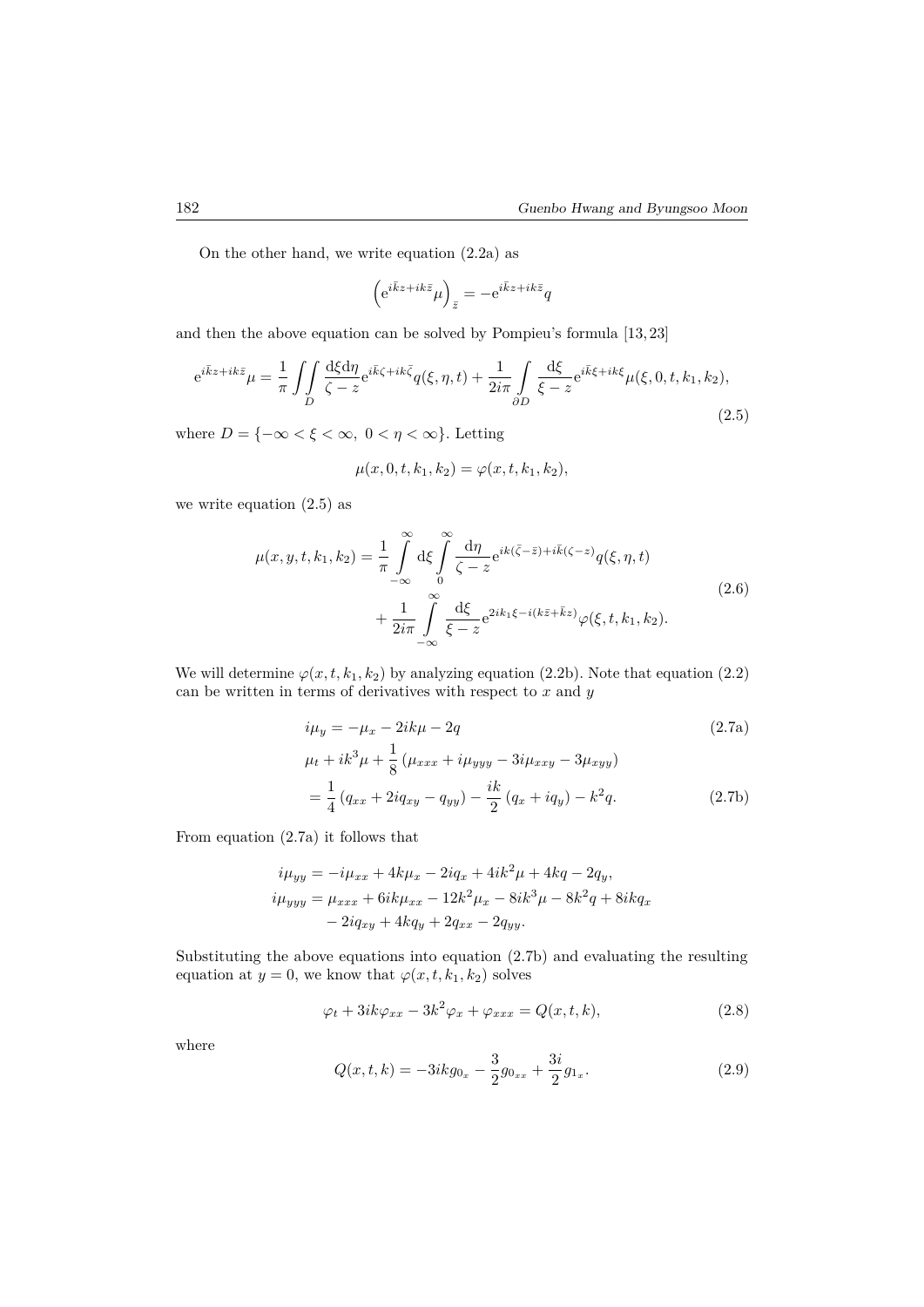We introduce the Fourier transform pair

$$
\varphi(x, t, k_1, k_2) = \frac{1}{2\pi} \int_{-\infty}^{\infty} dl e^{ilx} \hat{\varphi}(l, t, k_1, k_2),
$$
  

$$
\hat{\varphi}(l, t, k_1, k_2) = \int_{-\infty}^{\infty} dx e^{-ilx} \varphi(x, t, k_1, k_2).
$$
 (2.10)

Then equation (2.8) can be written in terms of  $\hat{\varphi}(l,t,k_1,k_2)$  as

$$
\hat{\varphi}_t - il(l^2 + 3k + 3k^2)\hat{\varphi} = \hat{Q}(l, t, k),
$$
\n(2.11)

where

$$
\hat{Q}(l,t,k) = \int_{-\infty}^{\infty} dl e^{-ilx} Q(x,t,k).
$$

Using the following identity for the second integral in equation (2.6) together with equation  $(2.10)$ ,

$$
\int_{-\infty}^{\infty} \frac{d\xi}{\xi - z} e^{i(2k_1 + l)\xi} = \begin{cases} 2i\pi e^{i(2k_1 + l)z}, & l > -2k_1, \\ 0, & l < -2k_1, \end{cases}
$$

equation (2.6) can be written as

$$
\mu(x, y, t, k_1, k_2) = \frac{1}{\pi} \int_{-\infty}^{\infty} d\xi \int_{0}^{\infty} \frac{d\eta}{\zeta - z} e^{ik(\bar{\zeta} - \bar{z}) + i\bar{k}(\zeta - z)} q(\xi, \eta, t) \n+ \frac{e^{-2ky}}{2\pi} \int_{-2k_1}^{\infty} dl e^{ilz} \hat{\varphi}(l, t, k_1, k_2).
$$
\n(2.12)

Evaluating equation (2.12) at  $y = 0$ , we find

$$
\varphi(x, t, k_1, k_2) = \frac{1}{\pi} \int_{-\infty}^{\infty} d\xi \int_{0}^{\infty} \frac{d\eta}{\zeta - x} e^{2i(k_1\xi + k_2\eta) - 2ik_1x} q(\xi, \eta, t)
$$

$$
+ \frac{1}{2\pi} \int_{-2k_1}^{\infty} dl e^{ilx} \hat{\varphi}(l, t, k_1, k_2).
$$

Note that

$$
\int_{-\infty}^{-2k_1} dl e^{il(x-\zeta)} = \frac{i}{\zeta - x} e^{2ik_1\xi - 2k_1\eta - 2ik_1x}
$$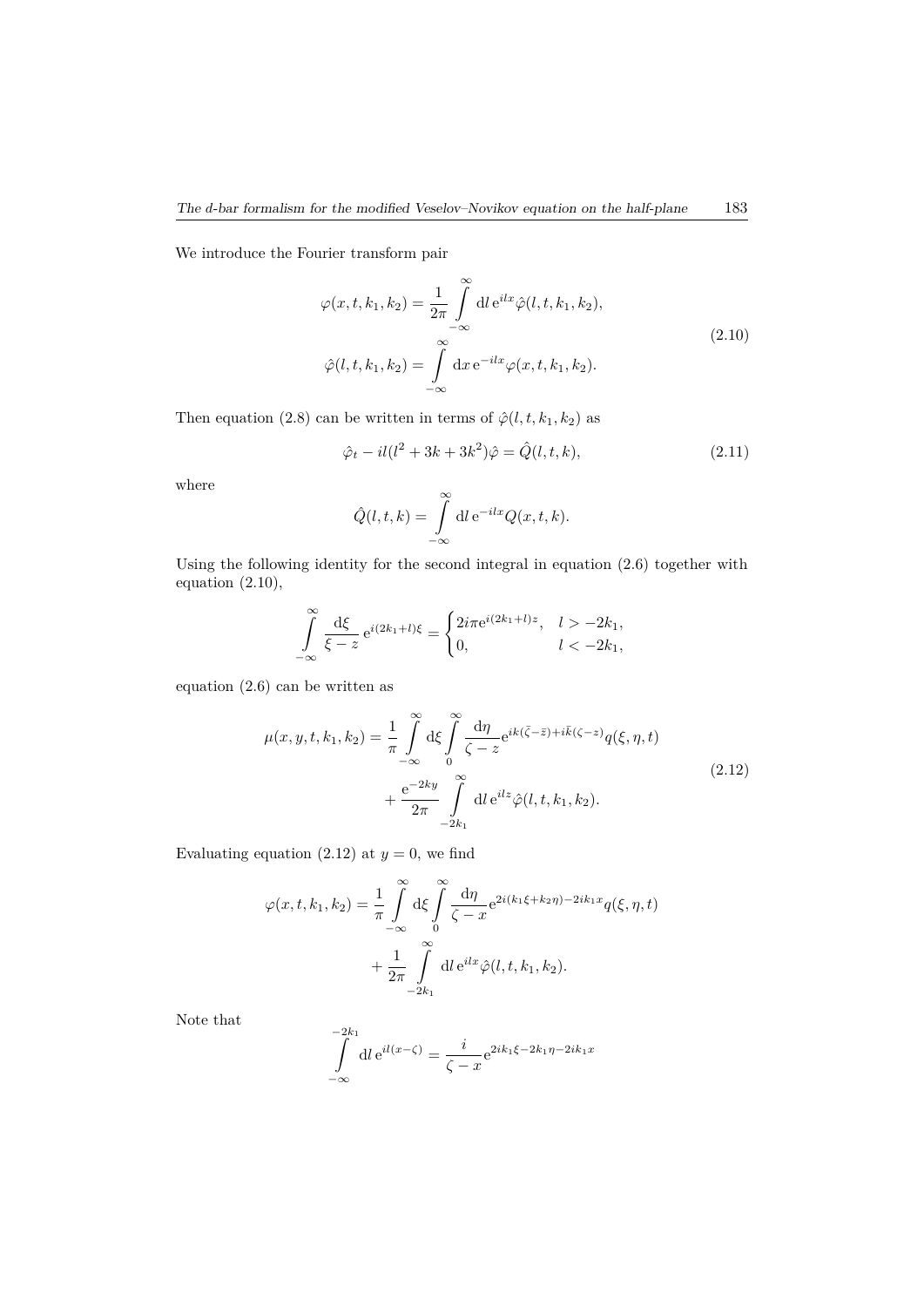and then we find

$$
\varphi(x, t, k_1, k_2) = \frac{1}{i\pi} \int_{-\infty}^{-2k_1} dl \int_{-\infty}^{\infty} d\xi \int_{0}^{\infty} d\eta e^{il(x-\zeta) + 2k\eta} q(\xi, \eta, t) + \frac{1}{2\pi} \int_{-2k_1}^{\infty} dl e^{ilx} \hat{\varphi}(l, t, k_1, k_2).
$$
\n(2.13)

Comparing equation (2.13) with equation (2.10), we know that for  $-\infty < l < -2k_1$ , *φ*ˆ is given by

$$
\hat{\varphi}(l,t,k_1,k_2) = -2i \int\limits_{-\infty}^{\infty} d\xi \int\limits_{0}^{\infty} d\eta \, e^{-il\zeta + 2k\eta} q(\xi,\eta,t), \quad -\infty < l < -2k_1,
$$

while  $\hat{\varphi}(l, t, k_1, k_2)$  does not satisfy any restriction for  $-2k_1 < l < \infty$ .

We now analyze equation (2.11) to determine  $\hat{\varphi}(l, t, k)$ . Let

$$
\mathcal{E}(k, l, t) = e^{-il(l^2 + 3kl + 3k^2)t}.
$$
\n(2.14)

and then we write equation (2.11) as

$$
\left(\mathcal{E}(k,l,t)\hat{\varphi}\right)_t = \int\limits_{-\infty}^{\infty} \mathrm{d}\xi \,\mathcal{E}(k,l,t) \mathrm{e}^{-il\xi} \left(-3ikg_{0\xi} - \frac{3}{2}g_{0\xi\xi} + \frac{3i}{2}g_{1\xi}\right). \tag{2.15}
$$

Using the integration by parts, equation (2.15) can be written as

$$
(\mathcal{E}(k,l,t)\hat{\varphi})_t = \int_{-\infty}^{\infty} d\xi \, \mathcal{E}(k,l,t) e^{-il\xi} U(\xi,t,k,l), \tag{2.16}
$$

where

$$
U(\xi, t, k, l) = 3klg_0 + \frac{3}{2}l^2g_0 - \frac{3}{2}lg_1.
$$

Thus, the solution of equation (2.16) can be found in the form

$$
\hat{\varphi}(l,t,k_1,k_2) = \begin{cases} \int_0^t d\tau \, \mathcal{E}(k,l,\tau-t) \hat{U}(\tau,k,l) + \mathcal{E}(k,l,-t) \hat{\varphi}(l,0,k_1,k_2), \\ -\int_t^T d\tau \, \mathcal{E}(k,l,\tau-t) \hat{U}(\tau,k,l) + \mathcal{E}(k,l,T-t) \hat{\varphi}(l,T,k_1,k_2), \end{cases}
$$

where

$$
\hat{U}(t,k,l) = \int_{-\infty}^{\infty} d\xi \, e^{-il\xi} U(\xi,t,k,l).
$$

Note that the real part of  $\mathcal{E}(k, l, \tau - t)$  is given by

$$
\operatorname{Re}\mathcal{E}(k, l, \tau - t) = e^{3k_2l(l+2k_1)(\tau - t)},\tag{2.17}
$$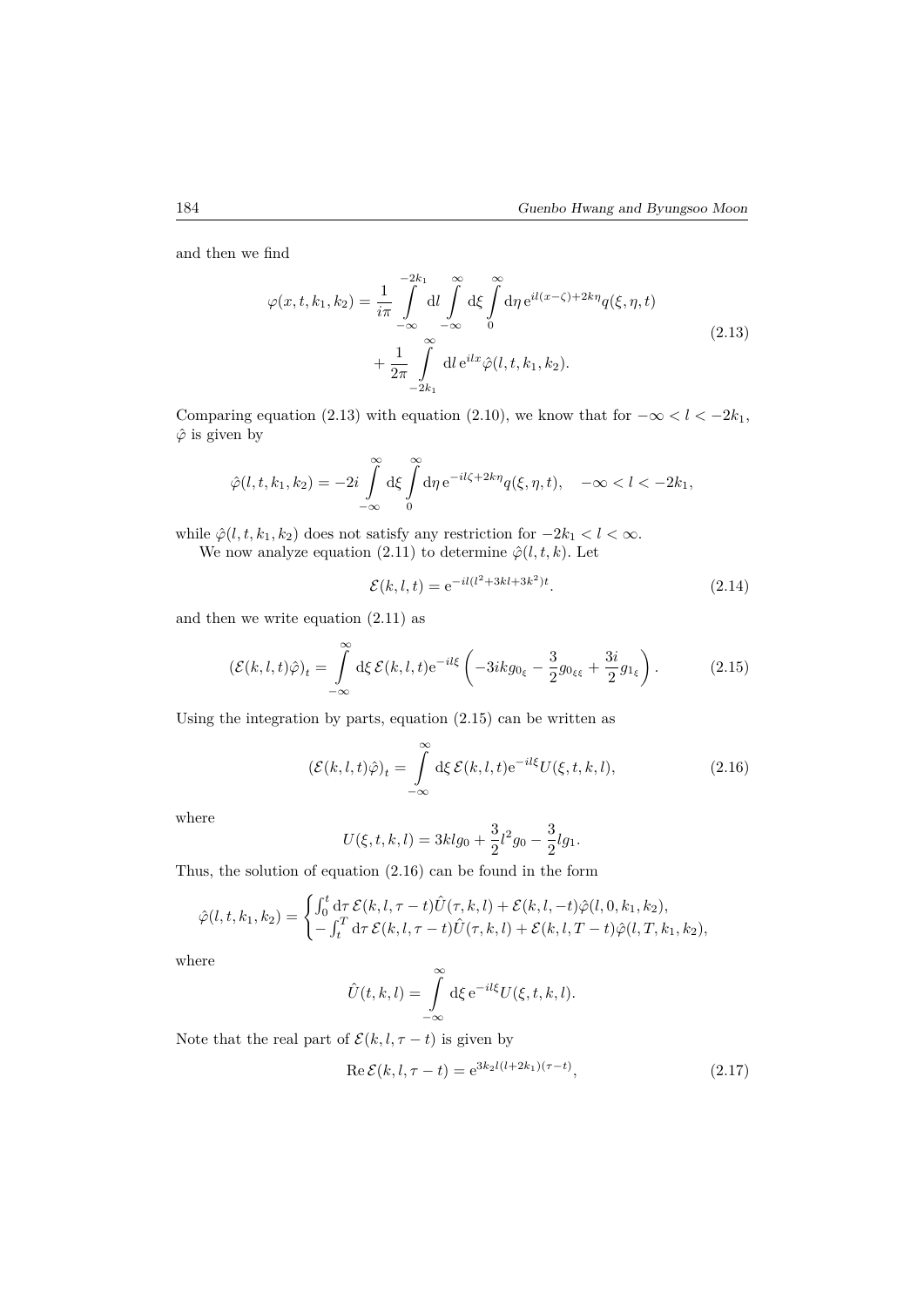and also note that

$$
l(l+2k_1) \ge 0 \iff \begin{cases} l \in (-\infty, -2k_1] \cup [0, \infty), & k_1 \ge 0, \\ l \in (-\infty, 0] \cup [-2k_1, \infty), & k_1 \le 0. \end{cases}
$$

We seek for a bounded solution  $\hat{\varphi}$  for all  $k \in \mathbb{C}$ . Note that since there is no restriction imposed on  $\hat{\varphi}(l, t, k_1, k_2)$  for  $-2k_1 < l < \infty$ , we can choose

$$
\hat{\varphi}(l, 0, k_1, k_2) = \hat{\varphi}(l, T, k_1, k_2) = 0
$$

for  $-2k_1 < l < \infty$ . Thus, according to the real part of  $\mathcal{E}(k, l, \tau - t)$ , we define  $\hat{\varphi}(l, t, k_1, k_2)$  for  $l \in [-2k_1, \infty)$  as

$$
\hat{\varphi}_{1}^{+}(l, t, k_{1}, k_{2}) = \begin{cases}\n\int_{0}^{t} d\tau \, \mathcal{E}(k, l, \tau - t) \hat{U}(\tau, k, l), & l \in [0, \infty), k \in \mathbb{C}_{I}, \\
-\int_{t}^{T} d\tau \, \mathcal{E}(k, l, \tau - t) \hat{U}(\tau, k, l), & l \in [-2k_{1}, 0], k \in \mathbb{C}_{I},\n\end{cases}
$$
\n
$$
\hat{\varphi}_{1}^{-}(l, t, k_{1}, k_{2}) = \begin{cases}\n-\int_{t}^{T} d\tau \, \mathcal{E}(k, l, \tau - t) \hat{U}(\tau, k, l), & l \in [0, \infty), k \in \mathbb{C}_{IV}, \\
\int_{0}^{t} d\tau \, \mathcal{E}(k, l, \tau - t) \hat{U}(\tau, k, l), & l \in [-2k_{1}, 0], k \in \mathbb{C}_{IV},\n\end{cases}
$$
\n
$$
\hat{\varphi}_{2}^{+}(l, t, k_{1}, k_{2}) = \begin{cases}\n\int_{0}^{t} d\tau \, \mathcal{E}(k, l, \tau - t) \hat{U}(\tau, k, l), & l \in [-2k_{1}, \infty), k \in \mathbb{C}_{II}, \\
-\int_{t}^{T} d\tau \, \mathcal{E}(k, l, \tau - t) \hat{U}(\tau, k, l), & l \in [0, -2k_{1}], k \in \mathbb{C}_{II},\n\end{cases}
$$
\n
$$
\hat{\varphi}_{2}^{-}(l, t, k_{1}, k_{2}) = \begin{cases}\n-\int_{t}^{T} d\tau \, \mathcal{E}(k, l, \tau - t) \hat{U}(\tau, k, l), & l \in [-2k_{1}, \infty), k \in \mathbb{C}_{III}, \\
\int_{0}^{t} d\tau \, \mathcal{E}(k, l, \tau - t) \hat{U}(\tau, k, l), & l \in [0, -2k_{1}], k \in \mathbb{C}_{III},\n\end{cases}
$$

where C<sup>I</sup>−IV denote the four quadrants of the complex *k*-plane. Therefore, the solution  $\mu(x, y, t, k_1, k_2)$  of equation (2.2) can be represented in the form

$$
\mu(x, y, t, k_1, k_2) = \begin{cases} \mu_1^+(x, y, t, k_1, k_2), & k \in \mathbb{C}_I, \\ \mu_1^-(x, y, t, k_1, k_2), & k \in \mathbb{C}_{IV}, \\ \mu_2^+(x, y, t, k_1, k_2), & k \in \mathbb{C}_{II}, \\ \mu_2^-(x, y, t, k_1, k_2), & k \in \mathbb{C}_{III}, \end{cases}
$$
(2.18)

where  $\mu_{1,2}^{\pm}$  are given by (see Figure 1)

$$
\mu_1^{\pm}(x, y, t, k_1, k_2) = \frac{1}{\pi} \int_{-\infty}^{\infty} d\xi \int_{0}^{\infty} \frac{d\eta}{\zeta - z} e^{ik(\bar{\zeta} - \bar{z}) + i\bar{k}(\zeta - z)} q(\xi, \eta, t) + \frac{e^{-2ky}}{2\pi}
$$

$$
\times \left[ \int_{0}^{\infty} d\eta \int_{0}^{t} d\tau - \int_{-2k_1}^{0} d\eta \int_{t}^{T} d\tau + \int_{-2k_1}^{0} d\eta \int_{0}^{t} d\tau \right]
$$

$$
\times \int_{-\infty}^{\infty} d\xi e^{il(z - \xi)} \left( 3klg_0 + \frac{3}{2}l^2g_0 - \frac{3}{2}lg_1 \right)
$$
(2.19a)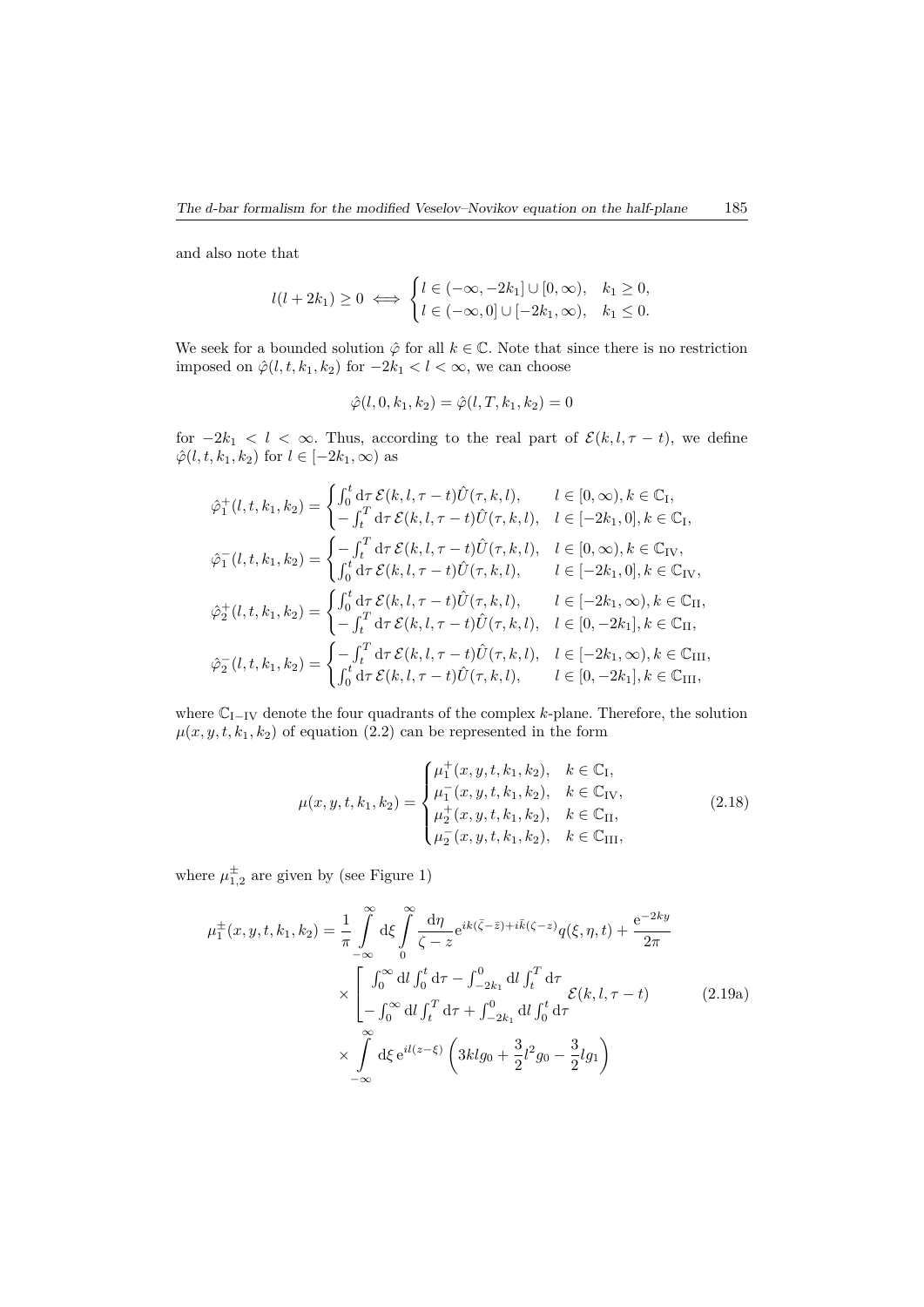and

$$
\mu_{2}^{\pm}(x, y, t, k_{1}, k_{2})
$$
\n
$$
= \frac{1}{\pi} \int_{-\infty}^{\infty} d\xi \int_{0}^{\infty} \frac{d\eta}{\zeta - z} e^{ik(\bar{\zeta} - \bar{z}) + i\bar{k}(\zeta - z)} q(\xi, \eta, t) + \frac{e^{-2ky}}{2\pi} \int_{-2k_{1}}^{\infty} dl
$$
\n
$$
\times \left[ \int_{0}^{t} d\tau \int_{- \int_{t}^{T} d\tau} \mathcal{E}(k, l, \tau - t) \int_{-\infty}^{\infty} d\xi e^{il(z - \xi)} \left( 3klg_{0} + \frac{3}{2}l^{2}g_{0} - \frac{3}{2}lg_{1} \right) . \right]
$$
\n(2.19b)

Evaluating equation (2.19a) at  $k_1 = 0$ , we find

$$
\left(\mu_1^+ - \mu_2^+\right)|_{k_1=0} = 0, \quad \left(\mu_1^- - \mu_2^-\right)|_{k_1=0} = 0,
$$

which imply that  $\mu$  does not have a discontinuity across the imaginary axis  $k_1 = 0$ .



**Fig. 1.** (a) The function  $\mu$  for the linearized mVN equation. (b) The function  $(\Psi, \Phi)$  for the mVN equation.

Thus,  $\mu(x, y, t, k_1, k_2)$  can be found by using Pompieu's formula

$$
\mu(x, y, t, k_1, k_2) = \frac{1}{2i\pi} \int_0^\infty \frac{dk_1'}{k_1' - k} \left(\mu_1^+ - \mu_1^-\right) |_{k_2' = 0} + \frac{1}{2i\pi} \int_{-\infty}^0 \frac{dk_1'}{k_1' - k} \left(\mu_2^+ - \mu_2^-\right) |_{k_2' = 0}
$$

$$
- \frac{1}{\pi} \int_0^\infty dk_1' \int_0^\infty \frac{dk_2'}{k' - k} \frac{\partial \mu_1^+}{\partial \overline{k'}} - \frac{1}{\pi} \int_{-\infty}^0 dk_1' \int_0^\infty \frac{dk_2'}{k' - k} \frac{\partial \mu_2^+}{\partial \overline{k'}} \qquad (2.20)
$$

$$
- \frac{1}{\pi} \int_0^\infty dk_1' \int_{-\infty}^0 \frac{dk_2'}{k' - k} \frac{\partial \mu_1^-}{\partial \overline{k'}} - \frac{1}{\pi} \int_{-\infty}^0 dk_1' \int_0^0 \frac{dk_2'}{k' - k} \frac{\partial \mu_2^-}{\partial \overline{k'}},
$$

where  $k' = k'_1 + ik'_2$  with  $k'_1, k'_2 \in \mathbb{R}$ .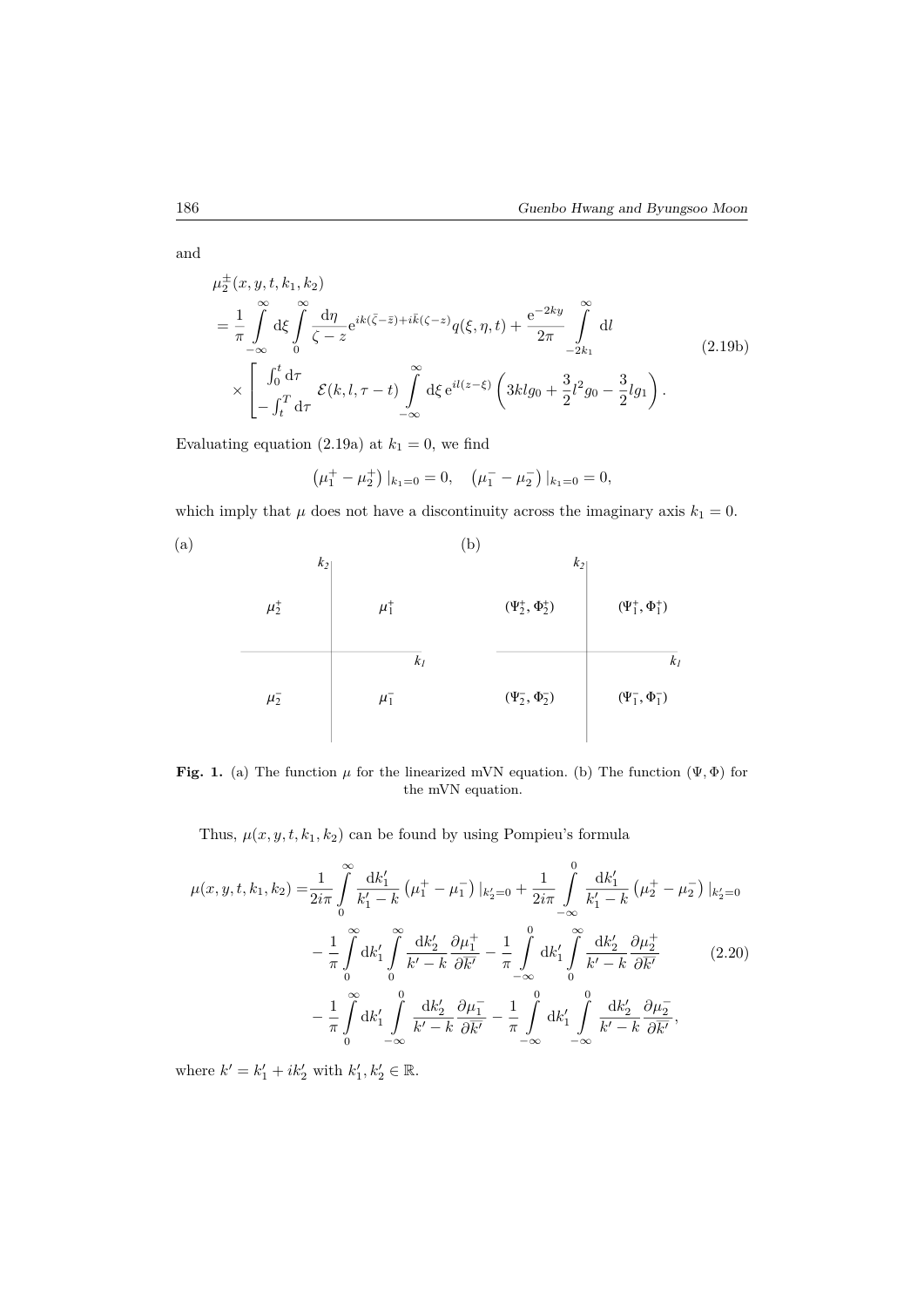We will characterize  $\frac{\partial \mu_{1,2}^{\pm}}{\partial \vec{k}}$  and  $(\mu_{1,2}^{\pm} - \mu_{1,2}^{-})|_{k_2=0}$ . Let  $\mu_0$  denote the first integral in equations (2.19a), namely,

$$
\mu_0(x, y, t, k_1, k_2) = \frac{1}{\pi} \int_{-\infty}^{\infty} d\xi \int_{0}^{\infty} \frac{d\eta}{\zeta - z} e^{ik(\bar{\zeta} - \bar{z}) + i\bar{k}(\zeta - z)} q(\xi, \eta, t)
$$

and then we find

$$
\frac{\partial \mu_0}{\partial \bar{k}} = \frac{i}{\pi} \int_{-\infty}^{\infty} d\xi \int_{0}^{\infty} d\eta e^{ik(\bar{\zeta} - \bar{z}) + i\bar{k}(\zeta - z)} q(\xi, \eta, t).
$$

Thus, differentiating  $\mu_1^-$  with respect to  $\bar{k}$  yields

$$
\frac{\partial \mu_1^-}{\partial \bar{k}} = \frac{\partial \mu_0}{\partial \bar{k}} + \frac{e^{-2ky}}{2\pi} \int_{-\infty}^{\infty} d\xi \int_{0}^{t} d\tau \, e^{2i(\xi - z)k_1 + 2ik_1(k_1^2 - 3k_2^2)(\tau - t)} U(\xi, t, k, -2k_1), \tag{2.21}
$$

where we have used the fact that

$$
e^{il(z-\xi)}\mathcal{E}(k, l, \tau - t)|_{l=-2k_1} = e^{2i(\xi - z)k_1 + 2ik_1(k_1^2 - 3k_2^2)(\tau - t)}.
$$

Let

$$
\hat{q}(k,t) = \int_{-\infty}^{\infty} d\xi \int_{0}^{\infty} d\eta e^{i(k\bar{\zeta} + \bar{k}\zeta)} q(\xi, \eta, t).
$$

Since  $e^{-2ky-2ik_1z} = e^{-i(k\bar{z}+\bar{k}z)}$ , we write equation (2.21) as

$$
\frac{\partial \mu_1^-}{\partial \bar{k}} = e^{-i(k\bar{z} + \bar{k}z)} \left[ \frac{i}{\pi} \hat{q}(k, t) + \frac{1}{2\pi} \int_{-\infty}^{\infty} d\xi \int_{0}^{t} d\tau \, e^{2ik_1\xi + 2ik_1(k_1^2 - 3k_2^2)(\tau - t)} U(\xi, t, k, -2k_1) \right].
$$
\n(2.22)

The equation (2.22) involves the term of the solution  $\hat{q}(k, t)$ , which can be eliminated by using the global relation (2.4) with

$$
\Omega_0 = \{-\infty < x < \infty, \, 0 < y < \infty\}.
$$

Replacing  $\lambda$  by  $\bar{k}$  and evaluating at  $y = 0$ , the divergence form of the integral in equation (2.4) yields

 $(i\bar{k}q_z + \bar{k}^2q - q_{zz})d\bar{z} - (ikq_{\bar{z}} + k^2q - q_{\bar{z}\bar{z}})dz = (k_2q_x + iq_{xy} - 4ik_1k_2q + k_1q_y)dx.$ 

Using the integration by parts, we find

$$
\int_{-\infty}^{\infty} dx e^{2ik_1x+2ik_1(k_1^2-3k_2^2)t} (k_2q_x+iq_{xy})
$$
  
= 
$$
-\int_{-\infty}^{\infty} dx e^{2ik_1x+2ik_1(k_1^2-3k_2^2)t} (2ik_1k_2q-2k_1q_y),
$$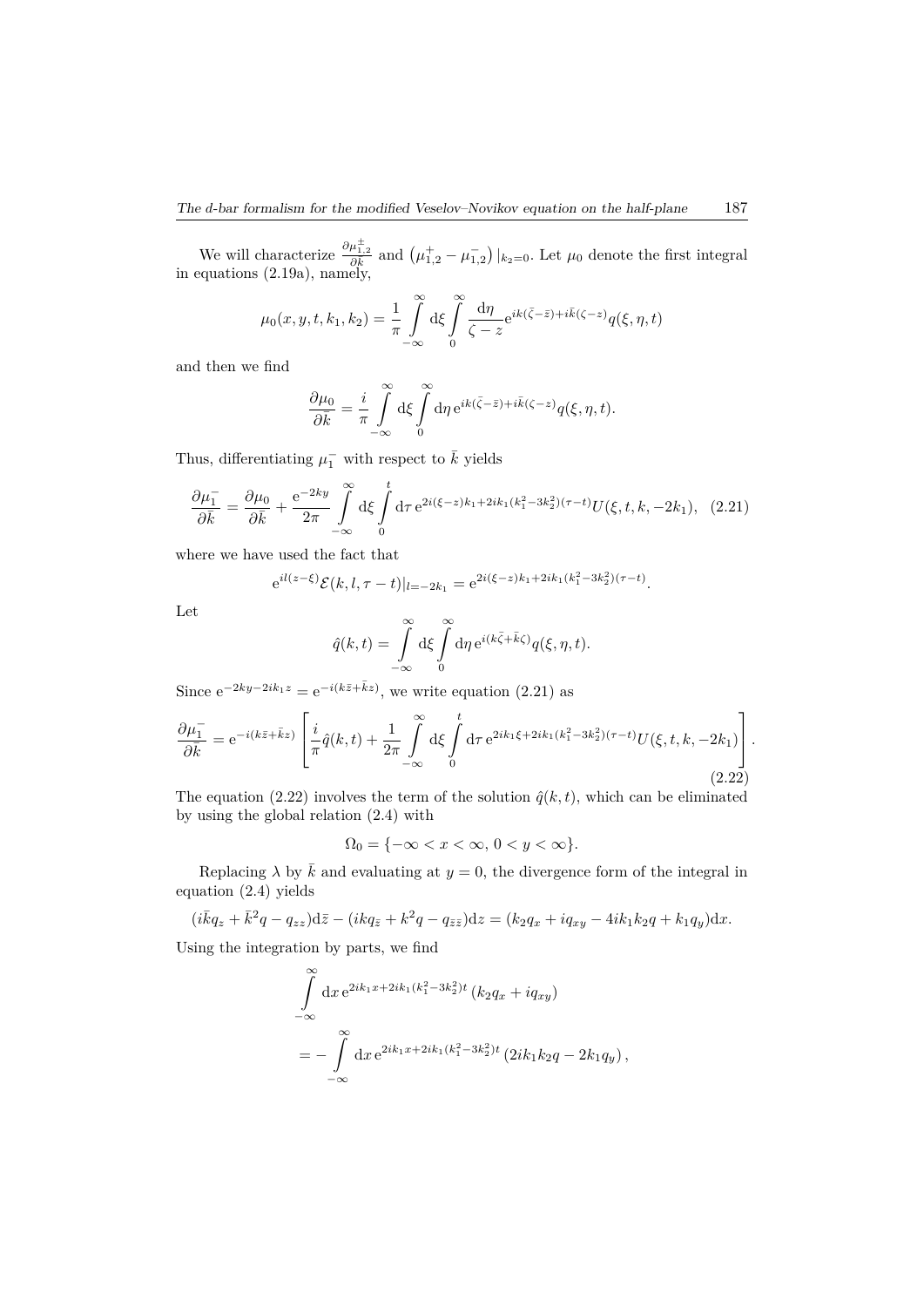and hence the global relation can be written as

$$
-2i\left(e^{2ik_1(k_1^2-3k_2^2)t}\hat{q}(k,t)\right)_t = \int\limits_{-\infty}^{\infty} dx \, e^{2ik_1x+2ik_1(k_1^2-3k_2^2)t} U(x,t,k,-2k_1),\qquad(2.23)
$$

where we note that  $U(x, t, k, -2k_1) = -6ik_1k_2g_0 + 3k_1g_1$ . Integrating equation (2.23) from  $\tau = 0$  to  $\tau = t$  with respect to  $\tau$ , we find

$$
i\hat{q}(k,t) = ie^{-2ik_1x(k_1^2 - 3k_2^2)t}\hat{q}_0(k) - \frac{1}{2}\int_{-\infty}^{\infty} dx \int_{0}^{t} d\tau e^{2ik_1x + 2ik_1(k_1^2 - 3k_2^2)(\tau - t)}U(x,t,k,-2k_1),
$$

where  $\hat{q}_0(k) = \hat{q}(k, 0)$ . Therefore, we derive

$$
\frac{\partial \mu_1^-}{\partial \bar{k}} = \frac{i}{\pi} e^{-2i(k_1 x + k_2 y) - 2ik_1(k_1^2 - 3k_2^2)t} \hat{q}_0(k), \quad k_1 \ge 0, k_2 \le 0.
$$
 (2.24)

Regarding  $\frac{\partial \mu_1^+}{\partial k}$ , we note that  $\int_0^t d\tau = \int_0^T d\tau - \int_t^T d\tau$ , and hence we find

$$
\frac{\partial \mu_1^+}{\partial \bar{k}} = e^{-2i(k_1x + k_2y) - 2ik_1(k_1^2 - 3k_2^2)t} \left[ \frac{i}{\pi} \hat{q}_0(k) - \frac{1}{2\pi} g(k_1, k_2) \right], \quad k_1 \ge 0, k_2 \ge 0, \tag{2.25}
$$

where

$$
g(k_1, k_2) = \int_{-\infty}^{\infty} dx \int_{0}^{T} d\tau e^{2ik_1x + 2ik_1(k_1^2 - 3k_2^2)\tau} (-6ik_1k_2g_0 + 3k_1g_1).
$$

Similarly, we find

$$
\frac{\partial \mu_2^+}{\partial \bar{k}} = \frac{i}{\pi} e^{-2i(k_1 x + k_2 y) - 2ik_1(k_1^2 - 3k_2^2)t} \hat{q}_0(k), \quad k_1 \le 0, k_2 \ge 0,
$$
\n(2.26)

and

$$
\frac{\partial \mu_2^-}{\partial \bar{k}} = e^{-2i(k_1x + k_2y) - 2ik_1(k_1^2 - 3k_2^2)t} \left[ \frac{i}{\pi} \hat{q}_0(k) - \frac{1}{2\pi} g(k_1, k_2) \right], \quad k_1 \le 0, k_2 \le 0. \tag{2.27}
$$

We now compute  $(\mu_{1,2}^+ - \mu_{1,2}^-)|_{k_2=0}$ . Let

$$
\Delta \mu_{1,2} = \left( \mu^+_{1,2} - \mu^-_{1,2} \right) (x,y,t,k_1,0)
$$

and then the first two integrals in equation (2.20) denoted by  $\Delta \mu(x, y, t)$  can be written as

$$
\Delta\mu(x,y,t) = \frac{1}{2i\pi} \int_{0}^{\infty} \frac{\mathrm{d}k_1'}{k_1' - k} \Delta\mu_1(x,y,t,k_1',0) + \frac{1}{2i\pi} \int_{-\infty}^{0} \frac{\mathrm{d}k_1'}{k_1' - k} \Delta\mu_2(x,y,t,k_1',0),\tag{2.28}
$$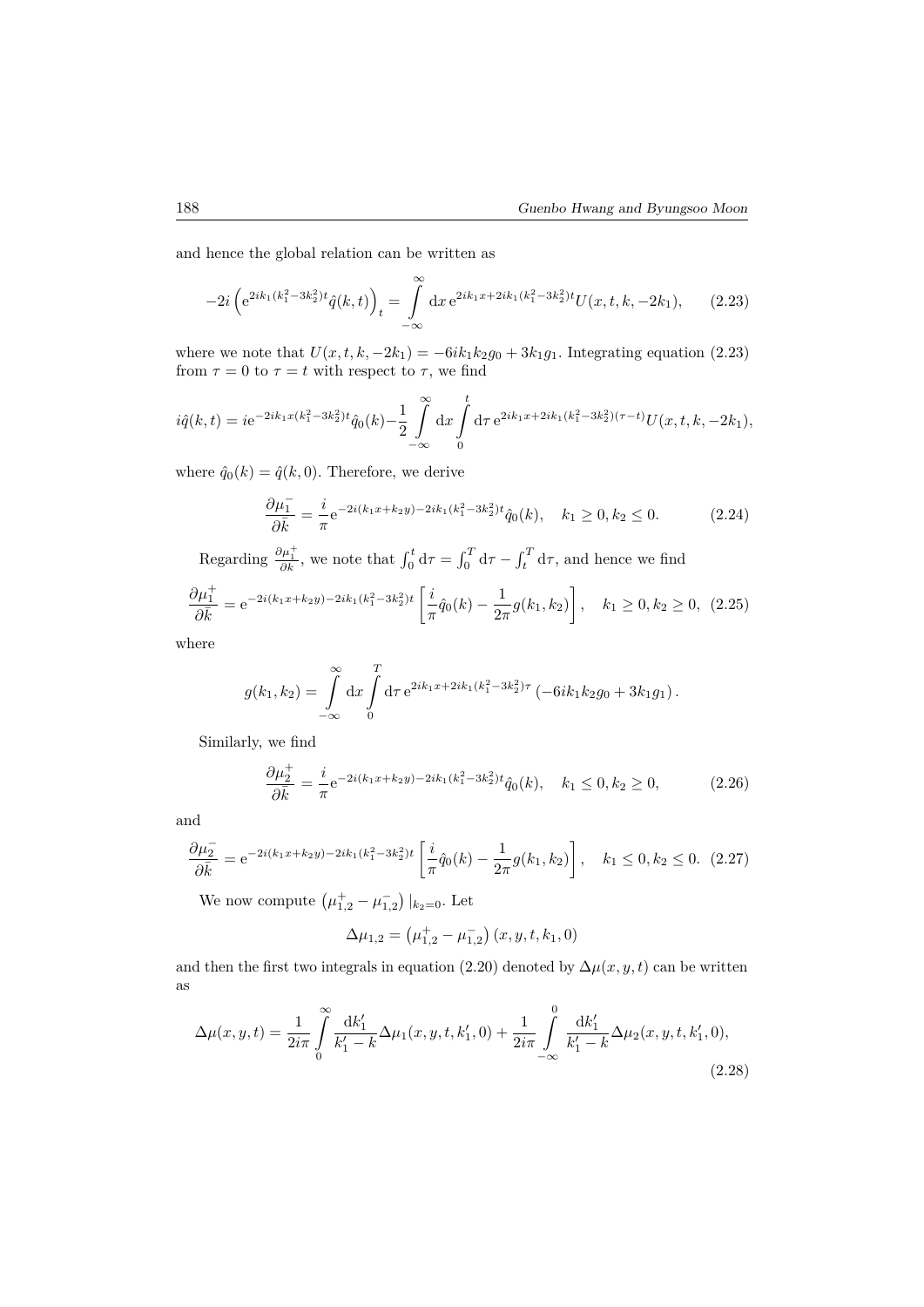where

$$
\Delta \mu_1 = \frac{e^{-2k_1' y}}{2\pi} \left( \int\limits_0^\infty dl - \int\limits_{-2k_1'}^0 dl \right) \int\limits_0^T d\tau \, \mathcal{E}(k_1', l, \tau - t) \int\limits_{-\infty}^\infty d\xi \, e^{il(z-\xi)} U(\xi, t, k_1', l),
$$

and

$$
\Delta \mu_2 = \frac{e^{-2k_1' y}}{2\pi} \int_{-2k_1'}^{\infty} dl \int_{0}^{T} d\tau \, \mathcal{E}(k_1', l, \tau - t) \int_{-\infty}^{\infty} d\xi \, e^{il(z - \xi)} U(\xi, t, k_1', l).
$$

Letting  $\frac{l}{2} \to \alpha$  and  $k'_1 + \frac{l}{2} \to \beta$ , equation (2.28) becomes

$$
\Delta\mu(x,y,t) = \frac{1}{2i\pi^2} \int_0^\infty d\beta \left( \int_0^\beta d\alpha - \int_{-\infty}^0 d\alpha + \int_\beta^\infty d\alpha \right) \frac{e^{-2\beta y}}{\beta - \alpha - k}
$$
\n
$$
\times \int_0^T d\tau \, e^{-2i\alpha(\alpha^2 + 3\beta^2)(\tau - t)} \int_{-\infty}^\infty d\xi \, e^{2i\alpha(x - \xi)} \left(6\alpha\beta g_0 - 3\alpha g_1\right).
$$
\n(2.29)

Then letting  $\alpha \to -k'_1$  and  $\beta \to ik'_2$ , equation (2.29) can be written as

$$
\Delta\mu(x,y,t) = \frac{1}{2\pi^2} \left( \int_{-\infty}^0 dk_1' - \int_0^{\infty} dk_1' \right) \int_0^{-i\infty} \frac{dk_2'}{k'-k} e^{-2i(k_1'x + k_2'y) - 2ik_1'(k_1'^2 - 3k_2'^2)t} g(k_1',k_2').
$$

Therefore, from equation (2.20) it follows that the function  $\mu(x, y, t, k_1, k_2)$  is given by

$$
\mu(x, y, t, k_1, k_2) = \frac{1}{i\pi^2} \int_{-\infty}^{\infty} dk'_1 \int_{-\infty}^{\infty} \frac{dk'_2}{k' - k} e^{-2i(k'_1 x + k'_2 y) - 2ik'_1(k_1'^2 - 3k_2'^2)t} \hat{q}_0(k')
$$
  
+ 
$$
\frac{1}{2\pi^2} \int_{-\infty}^{0} dk'_1 \int_{\partial C_{III}} \frac{dk'_2}{k' - k} e^{-2i(k'_1 x + k'_2 y) - 2ik'_1(k_1'^2 - 3k_2'^2)t} g(k'_1, k'_2)
$$
  
- 
$$
\frac{1}{2\pi^2} \int_{0}^{\infty} dk'_1 \int_{\partial C_{IV}} \frac{dk'_2}{k' - k} e^{-2i(k'_1 x + k'_2 y) - 2ik'_1(k_1'^2 - 3k_2'^2)t} g(k'_1, k'_2).
$$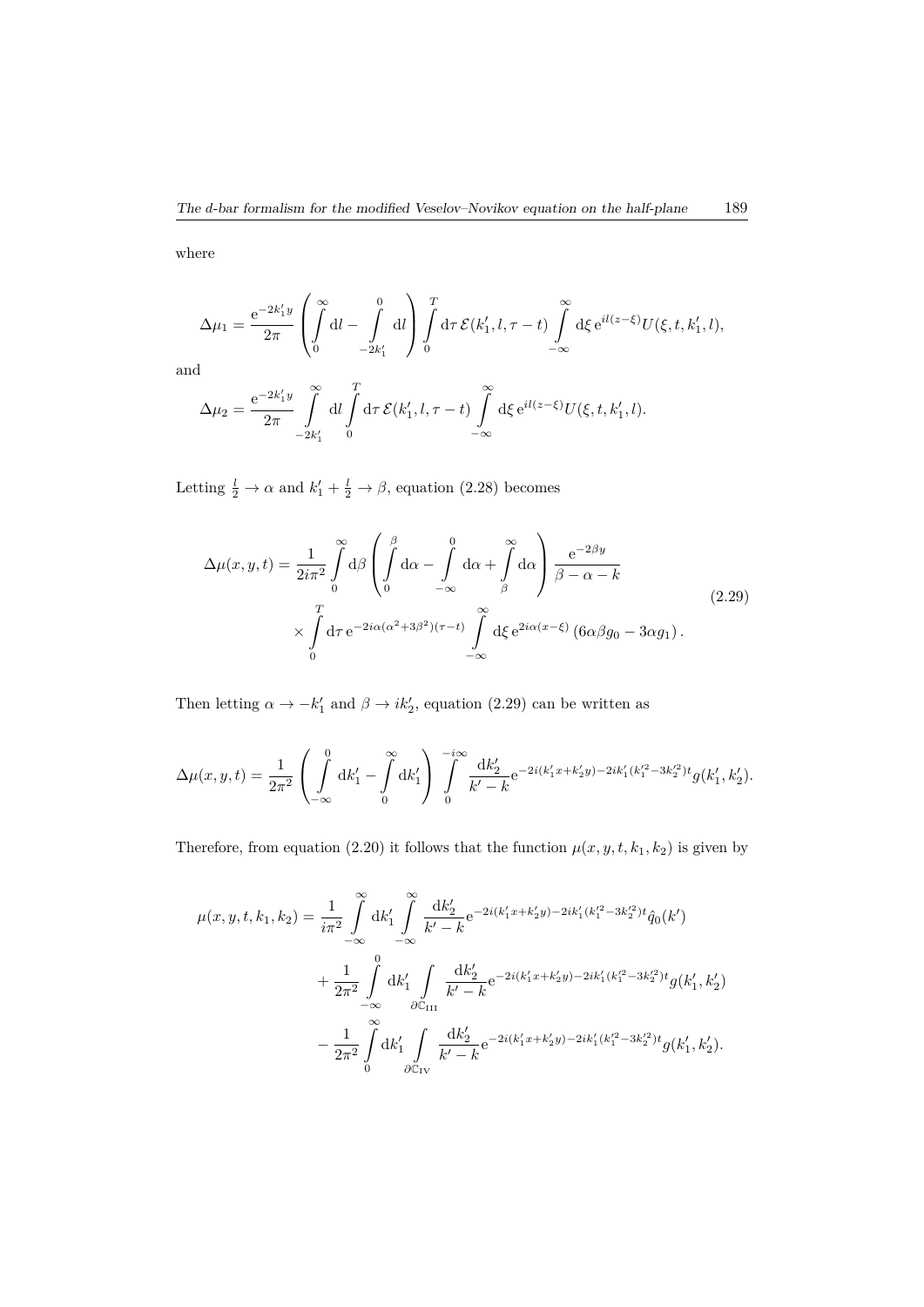Finally, using the Lax pair (2.2b) and  $\mu = O(1/k)$  as  $k \to \infty$ , we find the solution  $q(x, y, t)$  as

$$
q(x, y, t) = \frac{1}{\pi^2} \int_{-\infty}^{\infty} dk_1 \int_{-\infty}^{\infty} dk_2 e^{-2i(k_1x + k_2y) - 2ik_1(k_1^2 - 3k_2^2)t} \hat{q}_0(k)
$$
  

$$
- \frac{1}{2i\pi^2} \int_{-\infty}^{0} dk_1 \int_{\partial\mathbb{C}_{III}} dk_2 e^{-2i(k_1x + k_2y) - 2ik_1(k_1^2 - 3k_2^2)t} g(k_1, k_2)
$$
  

$$
+ \frac{1}{2i\pi^2} \int_{0}^{\infty} dk_1 \int_{\partial\mathbb{C}_{IV}} dk_2 e^{-2i(k_1x + k_2y) - 2ik_1(k_1^2 - 3k_2^2)t} g(k_1, k_2).
$$

### 3. THE MODIFIED VESELOV–NOVIKOV EQUATION

#### 3.1. THE LAX PAIR FORMULATION

We now study the mVN equation (1.1). First note that the mVN equation admits the following Lax pair [29]

$$
\mu_{1_{\bar{z}}} = -q\mu_2, \quad \mu_{2_z} = q\mu_1,\tag{3.1a}
$$

$$
\mu_{1_t} = -\left(\mu_{1_{zzz}} + \mu_{1_{\bar{z}\bar{z}\bar{z}}} + 6v\mu_{1_z} + 3q_{\bar{z}}\mu_{2_{\bar{z}}} + 3\left(v_z\mu_1 - 2q\bar{v}\mu_2\right)\right),\tag{3.1b}
$$

$$
\mu_{2t} = -(\mu_{2zz} + \mu_{2\bar{z}\bar{z}} + 6\bar{\upsilon}\mu_{2\bar{z}} - 3q_z\mu_{1z} + 3(\bar{\upsilon}_{\bar{z}}\mu_2 + 2qv\mu_1)).
$$
 (3.1c)

Letting  $\mu_1 = \Psi e^{ikz + ik^3t}$  and  $\mu_2 = \Phi e^{ikz + ik^3t}$ , we find the modified Lax pair

$$
\Psi_{\bar{z}} = -q\Phi, \quad \Phi_z + ik\Phi = q\Psi,
$$
\n
$$
\Psi_t = -(\Psi_{zzz} + \Psi_{\bar{z}\bar{z}\bar{z}} + 3ik\Psi_{zz} - 3k^2\Psi_z + 6v\Psi_z + 3q_{\bar{z}}\Phi_{\bar{z}} + 6ikv\Psi + 3(v_z\Psi - 2q\bar{v}\Phi)),
$$
\n
$$
\Phi_t = -(\Phi_{zzz} + \Phi_{\bar{z}\bar{z}\bar{z}} + 3ik\Phi_{zz} - 3k^2\Phi_z + 6\bar{v}\Phi_{\bar{z}} - 3q_z\Psi_z - 3ikq_z\Psi + 3(\bar{v}_{\bar{z}}\Phi + 2qv\Psi)).
$$
\n(3.2c)

Lax pair  $(3.2a)$  can be written in terms of derivatives with respect to *x* and *y* 

$$
\Psi_y = i\Psi_x + 2iq\Phi, \quad \Phi_y = -i\Phi_x + 2k\Phi + 2iq\Psi.
$$
\n(3.3a)

Note that

$$
\Psi_{yy} = -\Psi_{xx} - 4q^2\Psi + 4ik\Phi - 2q_x\Phi + 2iq_y\Phi,
$$
  
\n
$$
\Phi_{yy} = -\Phi_{xx} - 4ik\Phi_x + 4k^2\Phi - 4q^2\Phi + 4ikq\Psi + 2q_x\Psi + 2iq_y\Psi.
$$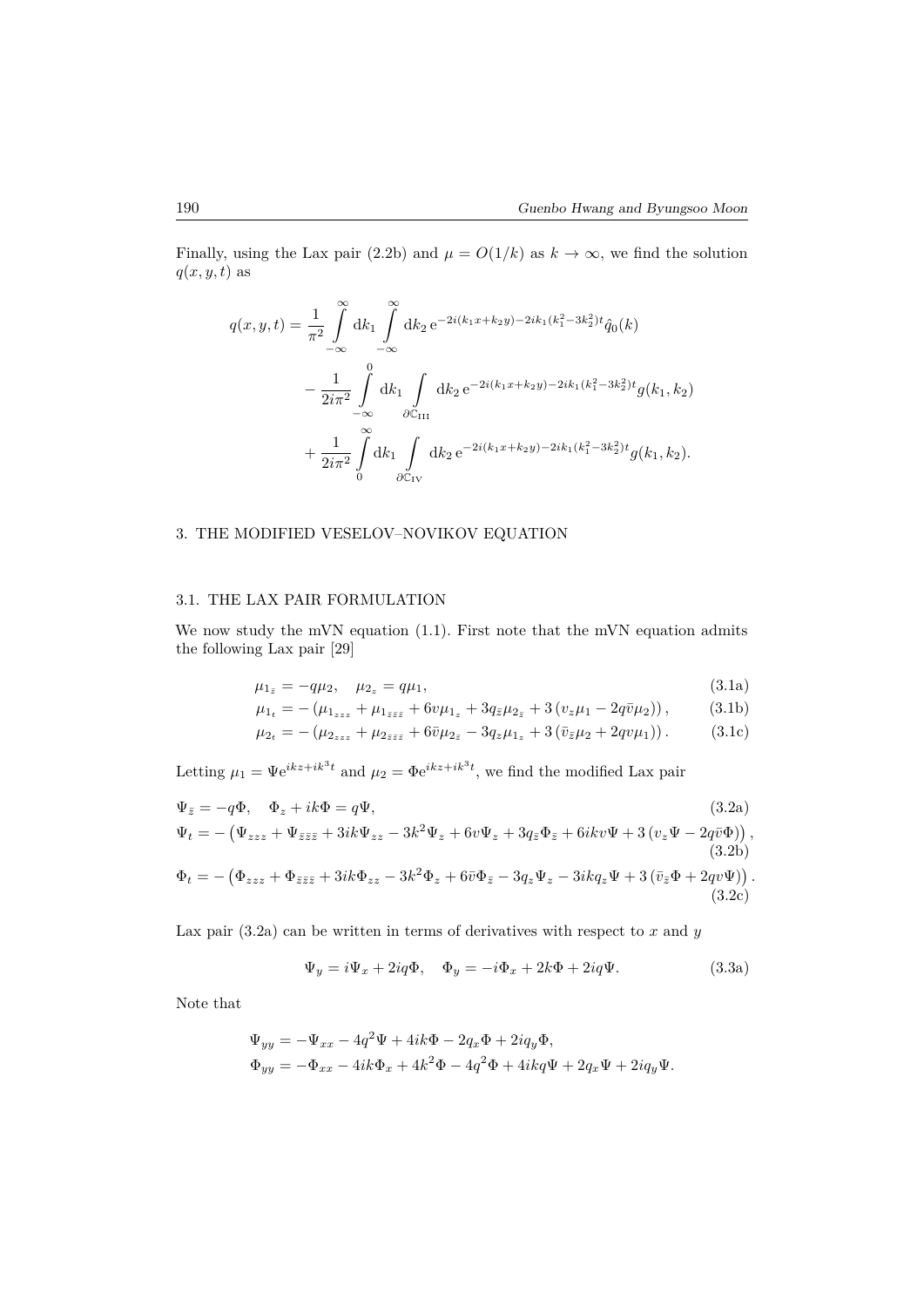Using the above equations, Lax pair (3.2b) and (3.2c) also can be written in terms of derivatives with respect to *x* and *y*

$$
\Psi_t + \Psi_{xxx} + 3ik\Psi_{xx} - 3k^2\Psi_x = -3\left[qq_x + v_x + ik(q^2 + 2v)\right]\Psi
$$
  
\n
$$
-\left[3ikq_x + 6q(v - \bar{v}) + \frac{3}{2}(q_{xx} - iq_{xy})\right]\Phi
$$
(3.3b)  
\n
$$
-3(q^2 + 2v)\Psi_x - 3q_x\Phi_x,
$$
  
\n
$$
\Phi_t + \Phi_{xxx} + 3ik\Phi_{xx} - 3k^2\Phi_x = -3\left[qq_x + \bar{v}_x + ik(q^2 + 2\bar{v})\right]\Phi
$$
  
\n
$$
+\left[3ikq_x + 6q(\bar{v} - v) + \frac{3}{2}(q_{xx} + iq_{xy})\right]\Psi
$$
(3.3c)  
\n
$$
-3(q^2 + 2\bar{v})\Phi_x + 3q_x\Psi_x.
$$

Also, from the Lax pair (3.2), we can derive the following global relation, similar to equations (2.4) and (2.23) in Section 2.

**Proposition 3.1.** *Let q and v satisfy equation* (1.1)*. Suppose that equation* (1.1) *is valid for*  $(x, y) \in \Omega_0$ , where  $\Omega_0$  *is a bounded piecewise smooth domain in*  $\mathbb{R}^2$ . Then,

$$
- 2i \left( \iint\limits_{\Omega_0} dx dy e^{i(kz + \bar{k}\bar{z}) + 2ik_1(k_1^2 - 3k_2^2)t} q\Psi \right)_t
$$
  
\n
$$
= \int\limits_{\partial\Omega_0} e^{i(kz + \bar{k}\bar{z}) + 2ik_1(k_1^2 - 3k_2^2)t} \times \left\{ \left[ (q_{\bar{z}\bar{z}} - i\bar{k}q_{\bar{z}} + 6q\bar{v} - \bar{k}^2 q) \Psi + q\Psi_{\bar{z}\bar{z}} - (q_{\bar{z}} + i\bar{k}q) \Psi_{\bar{z}} + 3\bar{v}_z \Phi \right] dz - \left[ (q_{zz} - ikq_z + 6qv - k^2 q) \Psi + q\Psi_{zz} - (q_z - 2ikq) \Psi_z - 3(\bar{v}_{\bar{z}} + 2i\bar{k}\bar{v}) \Phi \right] d\bar{z} \right\}.
$$
\n(3.4)

*Proof.* For convenience, we let

$$
e = e^{-i(kz + \bar{k}\bar{z}) - i(k^3 + \bar{k}^3)t} = e^{-2i(k_1x - k_2y) - 2ik_1(k_1^2 - 3k_2^2)t}.
$$
\n(3.5)

Note that

$$
(\bar{e}q\Psi)_t = \bar{e}q_t\Psi + \bar{e}q\Psi_t + i(k^3 + \bar{k}^3)\bar{e}q\Psi.
$$

Using equation  $(1.1)$  and the Lax pair  $(3.2b)$ , we find

$$
(\bar{e}q\Psi)_t = -\bar{e}\Psi \left[q_{zzz} + q_{\bar{z}\bar{z}\bar{z}} + 6(q_z v + q_{\bar{z}}\bar{v}) + 3(qv_z + q\bar{v}_{\bar{z}})\right] - \bar{e}q \left[\Psi_{zzz} + \Psi_{\bar{z}\bar{z}\bar{z}} + 3ik\Psi_{zz} - 3k^2\Psi_z + 6v\Psi_z + 3q_{\bar{z}}\Phi_{\bar{z}} + 6ikv\Psi \right] + 3(v_z\Psi - 2q\bar{v}\Phi)\right] + i(k^3 + \bar{k}^3)\bar{e}q\Psi.
$$
\n(3.6)

Using the following equations

$$
\begin{aligned} \bar{e} q_{zzz} \Psi &= \left(\bar{e} q_{zz} \Psi - i k \bar{e} q_z \Psi \right)_z - \bar{e} \left( q_{zz} - i k q_z \right) \Psi_z - k^2 \bar{e} q_z \Psi, \\ \bar{e} q \Psi_{zzz} &= \left(\bar{e} q \Psi_{zz} - \bar{e} q_z \Psi_z - i k \bar{e} q \Psi_z - k^2 \bar{e} q \Psi \right)_z + \bar{e} \left( q_{zz} + 2 i k e q_z \right) \Psi_z \\ &\quad + \bar{e} \left( k^2 q_z + i k^3 q \right) \Psi, \\ \bar{e} q \Psi_{zz} &= \left(\bar{e} q \Psi_z \right)_z - \bar{e} \left( q_z + i k q \right) \Psi_z, \quad \bar{e} q v \Psi_z = \left(\bar{e} q v \Psi \right)_z - \bar{e} \left( q_z v + q v_z + i k q v \right) \Psi \end{aligned}
$$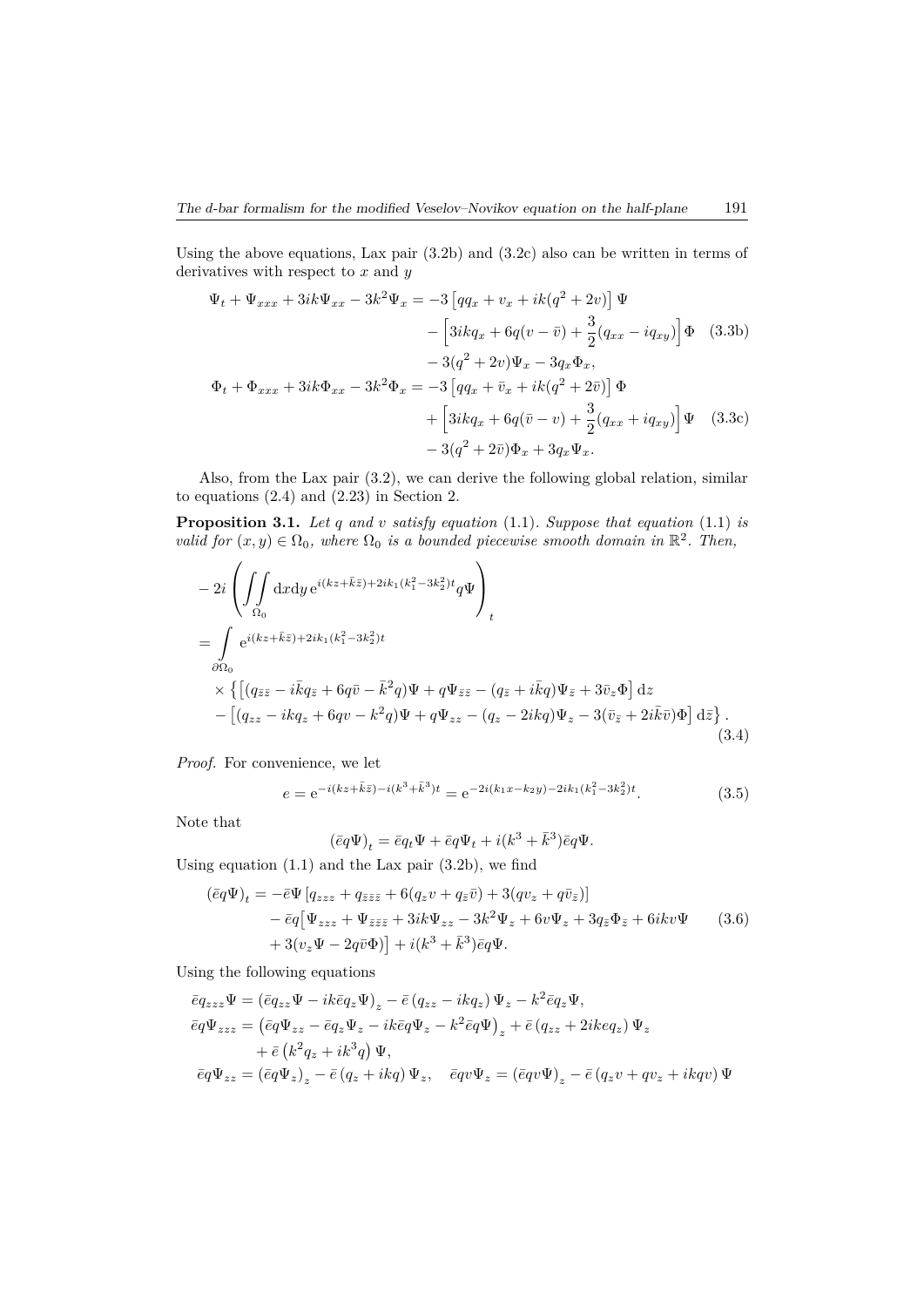and similar equations for  $\bar{e}q_{\bar{z}\bar{z}\bar{z}}\Psi$ ,  $\bar{e}q\Psi_{\bar{z}\bar{z}\bar{z}}$ ,  $\bar{e}q_{\bar{z}}\bar{v}\Psi$  and  $\bar{e}qq_{\bar{z}}\Phi_{\bar{z}}$ , equation (3.6) can be written in the divergence form

$$
(\bar{e}q\Psi)_t = -\left\{\bar{e}[(q_{zz} - ikq_z - k^2q + 6qv)\Psi + q\Psi_{zz} - (q_z - 2ikq)\Psi_z - 3(\bar{v}_{\bar{z}} + 2i\bar{k}\bar{v})\Phi]\right\}_z -\left\{\bar{e}[(q_{\bar{z}\bar{z}} - i\bar{k}q_{\bar{z}} - \bar{k}^2q + 6q\bar{v})\Psi + q\Psi_{\bar{z}\bar{z}} - (q_{\bar{z}} + i\bar{k}q)\Psi_{\bar{z}} + 3\bar{v}_z\Phi]\right\}_{\bar{z}}.
$$
\n(3.7)

By applying the Poincaré lemma in equation (3.7), we find equation (3.4).  $\Box$ **Proposition 3.2.** *Let q and v satisfy equation* (1.1)*. Then*

$$
-2i\int_{-\infty}^{\infty} dx \int_{0}^{\infty} dy e^{i(kz+\bar{k}\bar{z})} q\Psi + 2i\int_{-\infty}^{\infty} dx \int_{0}^{\infty} dy e^{i(kz+\bar{k}\bar{z})-2ik_1(k_1^2-3k_2^2)t} q_0 \Psi_0
$$
  
\n
$$
= e^{-2ik_1(k_1^2-3k_2^2)t} \int_{0}^{t} d\tau \int_{-\infty}^{\infty} dx e^{2ik_1x+2ik_1(k_1^2-3k_2^2)\tau} [U_{21}\psi + U_{22}\varphi]|_{l=-2k_1},
$$
\n(3.8)

 $where \Psi_0(x, y, k_1, k_2) = \Psi(x, y, 0, k_1, k_2).$ 

*Proof.* Let  $\Omega_0 = \{-\infty < x < \infty, 0 < y < \infty\}$  in Proposition 3.1. Then integrating equation (3.4) from  $\tau = 0$  to  $\tau = t$  with respect to  $d\tau$ , we find

$$
-2i\int_{-\infty}^{\infty} dx \int_{0}^{\infty} dy e^{i(kz+\bar{k}\bar{z})+2ik_1(k_1^2-3k_2^2)t} q\Psi + 2i\int_{-\infty}^{\infty} dx \int_{0}^{\infty} dy e^{i(kz+\bar{k}\bar{z})} q_0 \Psi_0
$$
  
\n
$$
= \int_{0}^{t} d\tau \int_{-\infty}^{\infty} dx e^{2ik_1x+2ik_1(k_1^2-3k_2^2)\tau} \left\{ [ig_{1_x} + k_1g_1 - k_2g_{0_x} + 6g_0(\bar{v}_0 - v_0) - (3.9) + 4ik_1k_2g_0] \psi + 3(\bar{v}_{0_x} + 2i\bar{k}\bar{v}_0)\varphi - \frac{i}{2} [g_1 + \bar{k}g_0 + 2kg_0] \psi_x
$$
  
\n
$$
+ ig_0 \psi_{xy} - \frac{1}{2} [ig_{0_x} - \bar{k}g_0 + 2kg_0] \psi_y \right\}.
$$
 (3.9)

In order to simplify the right-hand-side of equation  $(3.9)$ , we use integrating by parts

$$
\int_{-\infty}^{\infty} dx e^{2ik_1x} g_0 \psi_{xy} = \int_{-\infty}^{\infty} dx e^{2ik_1x} (g_{0_x} - 2ik_1g_0) \psi_y,
$$

which implies

$$
\int_{-\infty}^{\infty} dx e^{2ik_1x} \left\{ -\frac{i}{2} \left[ g_1 + \bar{k}g_0 + 2kg_0 \right] \psi_x + ig_0 \psi_{xy} - \frac{1}{2} \left[ ig_{0_x} - \bar{k}g_0 + 2kg_0 \right] \psi_y \right\}
$$
  
= 
$$
\int_{-\infty}^{\infty} dx e^{2ik_1x} \left[ \left( -\frac{i}{2}g_1 + \frac{3}{2}g_{0_x} + 2k_2g_0 \right) \psi_x + \left( 3g_{0_x} + 3i\bar{k}g_0 \right) g_0 \varphi \right].
$$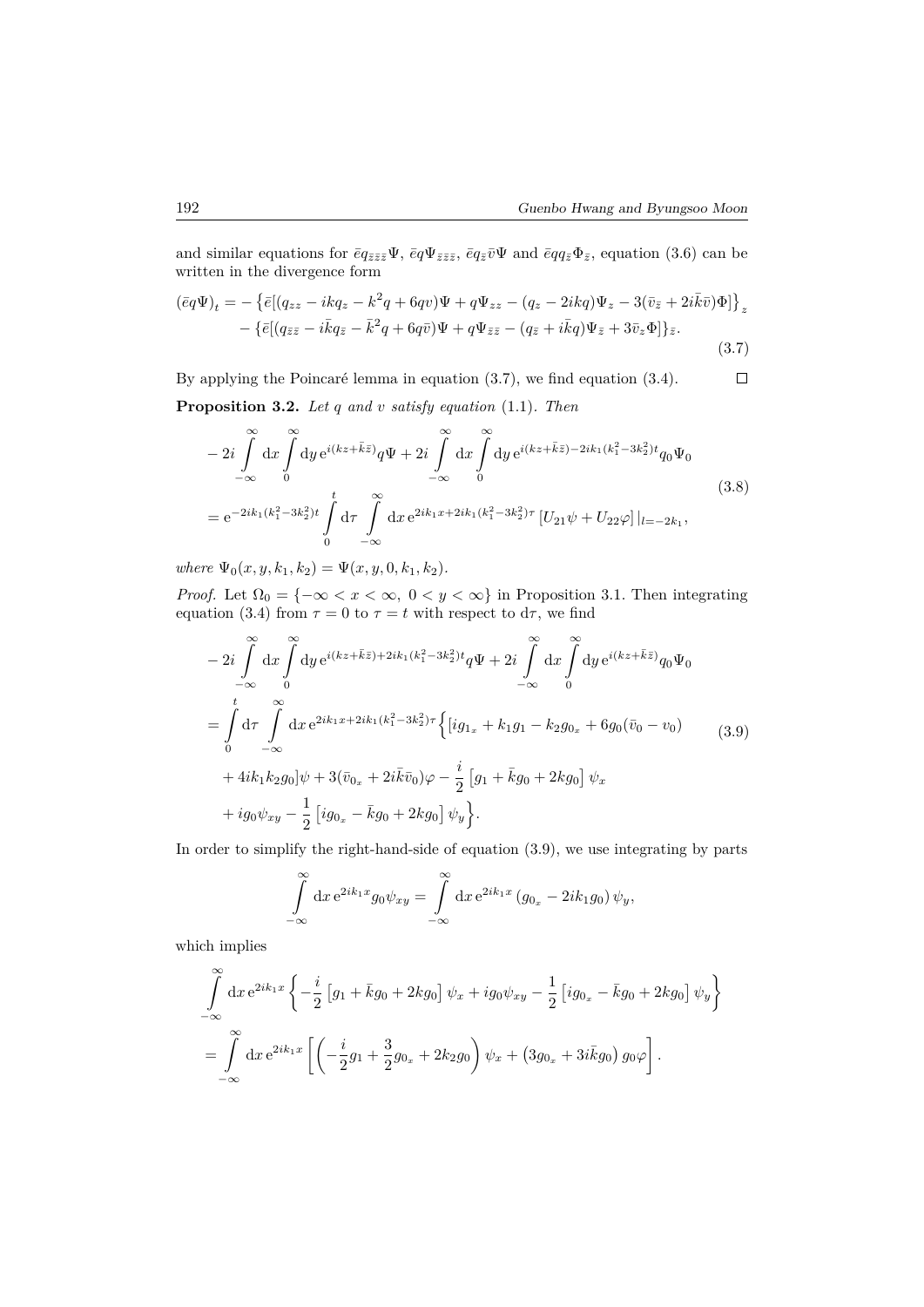Integrating by parts the terms involving  $\psi_x$  in the above equation and substituting the resulting equation into the right-hand-side of equation (3.9), we obtain equation (3.8).  $\Box$ 

For later analysis and use, we also present the other version of the global relation.

**Proposition 3.3.** *Let q and v satisfy equation* (1.1)*. Suppose that equation* (1.1) *is valid for*  $(x, y) \in \Omega_0$ , where  $\Omega_0$  *is a bounded piecewise smooth domain in*  $\mathbb{R}^2$ . Then

$$
- 2i \left( \iint_{\Omega_0} dx dy e^{-i l \bar{z} - i l (l^2 - 3\lambda l + 3\lambda^2 - 3k_1 l + 6\lambda k_1 + 3k_1^2)t} q \bar{\Phi} \right)_t
$$
  
\n
$$
= \int_{\partial \Omega_0} e^{-i l \bar{z} - i l (l^2 - 3\lambda l + 3\lambda^2 - 3k_1 l + 6\lambda k_1 + 3k_1^2)t} \times \left\{ \left[ (q_{\bar{z}\bar{z}} + i l q_{\bar{z}} - l^2 q + 3 l (k_1 + \lambda) q - 3 (k_1 + \lambda)^2 q + 6 q \bar{v} ) \bar{\Phi} - 3 \bar{v}_z \bar{\Psi} \right. \right. \\
\left. + q \bar{\Phi}_{\bar{z}\bar{z}} + (i l q - q_{\bar{z}} - 3 i (k_1 + \lambda) q) \bar{\Phi}_{\bar{z}} \right] dz
$$
  
\n
$$
- \left[ (q_{zz} + 6 q v) \bar{\Phi} + q \bar{\Phi}_{zz} - q_z \bar{\Phi}_z + (6 i (k_1 + \lambda) \bar{v} + 3 \bar{v}_{\bar{z}} - 6 i l \bar{v}) \bar{\Psi} \right] d\bar{z} \right\}.
$$
\n(3.10)

*Proof.* For convenience, we let

$$
E = e^{-il\bar{z} - il(l^2 - 3\lambda l + 3\lambda^2 - 3k_1 l + 6\lambda k_1 + 3k_1^2)t}.
$$
\n(3.11)

Using equation  $(1.1)$  and  $(3.2c)$ , we find

$$
(Eq\bar{\Phi})_t = -E\bar{\Phi}\left[q_{zzz} + q_{\bar{z}\bar{z}\bar{z}} + 6(q_z v + q_{\bar{z}}\bar{v}) + 3(qv_z + q\bar{v}_{\bar{z}})\right] -Eq\left[\bar{\Phi}_{zzz} + \bar{\Phi}_{\bar{z}\bar{z}\bar{z}} - 3i(k_1 + \lambda)\bar{\Phi}_{\bar{z}\bar{z}} - 3(k_1 + \lambda)^2\bar{\Phi}_{\bar{z}} + 6v\bar{\Phi}_{z} - 3q_{\bar{z}}\bar{\Psi}_{\bar{z}} + 3i(k_1 + \lambda)q_{\bar{z}}\bar{\Psi} + 3(v_z\bar{\Phi} + 2q\bar{v}\bar{\Psi})\right] - il(l^2 - 3\lambda l + 3\lambda^2 - 3k_1l + 6\lambda k_1 + 3k_1^2)Eq\bar{\Phi}.
$$
\n(3.12)

Note that

$$
Eq_{\bar{z}\bar{z}\bar{z}}\bar{\Phi} = (Eq_{\bar{z}\bar{z}}\bar{\Phi} + ilEq_{\bar{z}}\bar{\Phi})_{\bar{z}} - E(q_{\bar{z}\bar{z}} + ilq_{\bar{z}})\bar{\Phi}_{\bar{z}} - l^2Eq_{\bar{z}}\bar{\Phi},
$$
  
\n
$$
Eq\bar{\Phi}_{\bar{z}\bar{z}\bar{z}} = (Eq\bar{\Phi}_{\bar{z}\bar{z}} - Eq_{\bar{\Phi}}\bar{\Phi}_{\bar{z}} + ilEq\bar{\Phi}_{\bar{z}} - l^2Eq\bar{\Phi})_{\bar{z}} + E(q_{\bar{z}\bar{z}} - 2ilq_{\bar{z}})\bar{\Phi}_{\bar{z}} + E(l^2q_{\bar{z}} - il^3q)\bar{\Phi},
$$
  
\n
$$
Eq\bar{\Phi}_{\bar{z}\bar{z}} = (Eq\bar{\Phi}_{\bar{z}} + ilEq\bar{\Phi})_{\bar{z}} - Eq_{\bar{z}}\bar{\Phi}_{\bar{z}} - E(idq_{\bar{z}} + l^2q)\bar{\Phi},
$$
  
\n
$$
Eq\bar{\Phi}_{\bar{z}} = (Eq\bar{\Phi})_{\bar{z}} - E(q_{\bar{z}} - ilq)\bar{\Phi},
$$
  
\n
$$
Eq_{zzz}\bar{\Phi} = (Eq_{zz}\bar{\Phi})_{z} - Eq_{zz}\bar{\Phi}_{z},
$$
  
\n
$$
Eq\bar{\Phi}_{zzz} = (Eq\bar{\Phi}_{zz} - Eq_{\bar{z}}\bar{\Phi}_{z})_{z} + Eq_{zz}\bar{\Phi}_{z}.
$$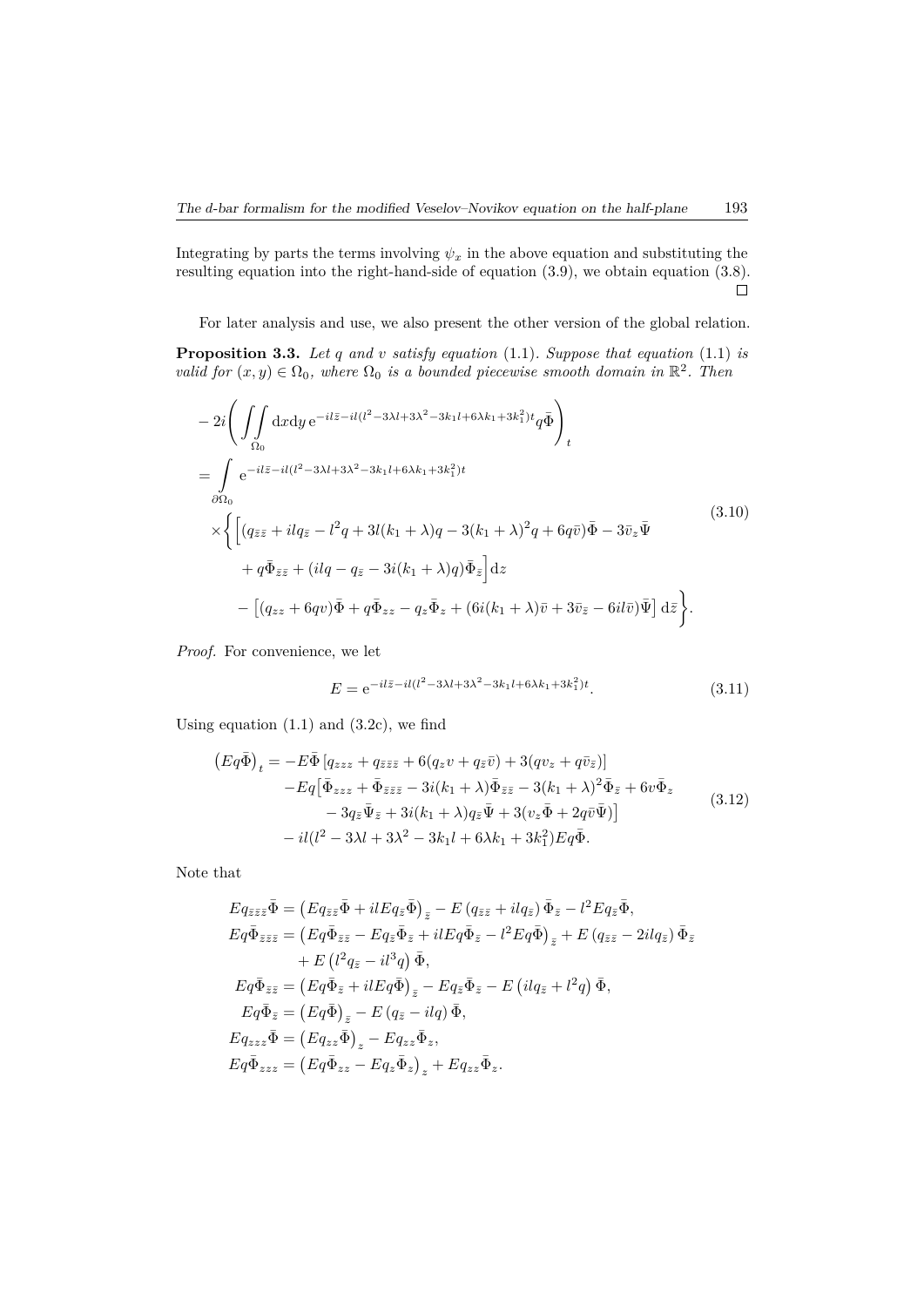Then straightforward calculations show that equation (3.12) can be written in the divergence form

$$
(Eq\bar{\Phi})_t = -\left\{ E\left[ (q_{zz} + 6qv)\bar{\Phi} + [6i(k_1 + \lambda)\bar{v} + 3\bar{v}_{\bar{z}} - 6il\bar{v}]\bar{\Psi} + q\bar{\Phi}_{zz} - q_z\bar{\Phi}_z \right] \right\}_z
$$
  

$$
- \left\{ E\left[ (q_{\bar{z}\bar{z}} + ilq_{\bar{z}} - l^2q + 3l(k_1 + \lambda)q - 3(k_1 + \lambda)^2q + 6q\bar{v}]\bar{\Phi} \right] - 3\bar{v}_z\bar{\Psi} + q\bar{\Phi}_{\bar{z}\bar{z}} + (ilq - q_{\bar{z}} - 3i(k_1 + \lambda)q)\bar{\Phi}_{\bar{z}} \right] \right\}_{\bar{z}}.
$$
(3.13)

By employing the Poincaré lemma in equation (3.13), we find equation (3.10).  $\Box$ 

**Proposition 3.4.** *Let q and v satisfy equation* (1.1)*. Then*

$$
-2i\int_{-\infty}^{\infty} dx \int_{0}^{\infty} dy e^{-il\bar{z}-il(l^{2}-3\lambda l+3\lambda^{2}-3k_{1}l+6\lambda k_{1}+3k_{1}^{2})t} q\bar{\Phi} + 2i\int_{-\infty}^{\infty} dx \int_{0}^{\infty} dy e^{-il\bar{z}} q_{0} \bar{\Phi}_{0}
$$
  
= 
$$
-\int_{-\infty}^{\infty} dx \int_{0}^{t} d\tau e^{-ilx-il(l^{2}-3\lambda l+3\lambda^{2}-3k_{1}l+6\lambda k_{1}+3k_{1}^{2})\tau}
$$

$$
\times [U_{22}(x,\tau,k_{1},l-2k_{1}-\lambda)\bar{\psi} - U_{21}(x,\tau,k_{1},l-2k_{1}-\lambda)\bar{\varphi}], \qquad (3.14)
$$

 $where \Phi_0(x, y, k_1, k_2) = \Phi(x, y, 0, k_1, k_2).$ 

*Proof.* For  $\Omega_0 = \{-\infty < x < \infty, 0 < y < \infty\}$  in equation (3.10), we know that

$$
-2i \int_{-\infty}^{\infty} dx \int_{0}^{\infty} dy (Eq\bar{\Phi})_{t}
$$
  
= 
$$
\int_{-\infty}^{\infty} dx \tilde{E} \Biggl\{ [6i(l - k_{1} - \lambda)\bar{v}_{0} - 3\bar{v}_{0_{x}}] \bar{\psi} + \Biggl[ ig_{1_{x}} + \frac{il}{2} (g_{0_{x}} + ig_{1}) - l^{2} g_{0} + 3(k_{1} + \lambda)(l - k_{1} - \lambda)g_{0} + 6g_{0} (\bar{v}_{0} - v_{0}) \Biggr] \bar{\varphi} + \frac{i}{2} [lg_{0} - g_{1} - 3(k_{1} + \lambda)g_{0}] \bar{\varphi}_{x} + \frac{i}{2} [ilg_{0} - g_{0_{x}} - 3i(k_{1} + \lambda)g_{0}] \bar{\varphi}_{y} + ig_{0} \bar{\varphi}_{xy} \Biggr\},
$$
(3.15)

where *E* is given by equation (3.11) and  $\tilde{E} = E|_{y=0}$ . Using a similar way as in the proof of Proposition 3.2, we can simplify the expressions in the right-hand-side of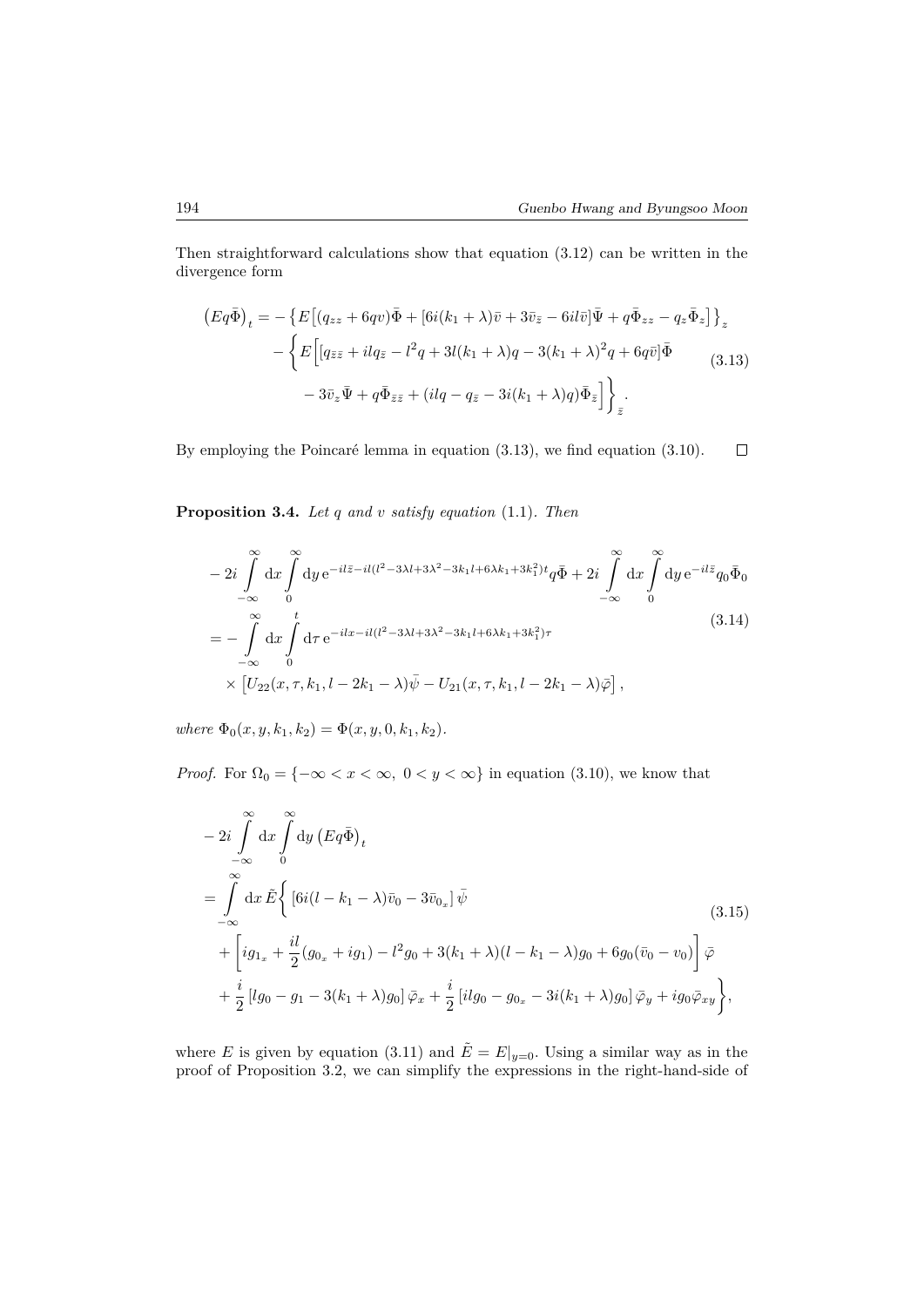equation (3.15) as

$$
- 2i \int_{-\infty}^{\infty} dx \int_{0}^{\infty} dy (Eq\bar{\Phi})_{t}
$$
  
=  $-\int_{-\infty}^{\infty} dx \tilde{E} \Big\{ [3g_{0}g_{0_{x}} + 3\bar{v}_{0_{x}} - 3i(l - k_{1} - \lambda)(g_{0}^{2} + 2\bar{v}_{0})] \bar{\psi} - \Big[ 6g_{0}(\bar{v}_{0} - v_{0}) + 3i(l - k_{1} - \lambda)g_{0_{x}} - \frac{3}{2}(g_{0_{xx}} - ig_{1_{x}}) \Big] \bar{\varphi} \Big\}.$ 

Integrating the above equation from  $\tau = 0$  to  $\tau = t$  with respect to  $\tau$ , we find equation (3.14).  $\hfill \square$ 

# 3.2. THE DIRECT PROBLEM

**Proposition 3.5.** *We assume that the solution of equation* (1.1) *exists. Then there exist the solutions of equation* (3.2)*, which are bounded for all*  $k \in \mathbb{C}$  *and given by* 

$$
(\Psi(x, y, t, k_1, k_2), \Phi(x, y, t, k_1, k_2)) = \begin{cases} (\Psi_1^+, \Phi_1^+) , & k \in \mathbb{C}_I, \\ (\Psi_1^-, \Phi_1^-) , & k \in \mathbb{C}_{IV}, \\ (\Psi_2^+, \Phi_2^+) , & k \in \mathbb{C}_{II}, \\ (\Psi_2^-, \Phi_2^-) , & k \in \mathbb{C}_{III}, \end{cases}
$$
(3.16)

*where*  $\Psi_j^{\pm}$  *and*  $\Phi_j^{\pm}$ *, j* = 1*,* 2*, are defined by (see Figure 1)* 

$$
\Psi_{1}^{\pm}(x, y, t, k_{1}, k_{2}) = 1 + \frac{1}{\pi} \int_{-\infty}^{\infty} d\xi \int_{0}^{\infty} \frac{d\eta}{\zeta - z} q \Phi_{1}^{\pm} + \frac{1}{2\pi} \int_{0}^{\infty} dl \left[ \int_{0}^{t} d\tau - \int_{t}^{T} d\tau \right]
$$
\n
$$
\times \mathcal{E}(k, l, \tau - t) \int_{-\infty}^{\infty} d\xi e^{il(z - \xi)} \left[ U_{11} \psi_{1}^{\pm} + U_{12} \varphi_{1}^{\pm} \right],
$$
\n(3.17a)

$$
\Phi_{1}^{\pm}(x, y, t, k_{1}, k_{2}) = -\frac{1}{\pi} \int_{-\infty}^{\infty} d\xi \int_{0}^{\infty} \frac{d\eta}{\bar{\zeta} - \bar{z}} e^{ik(\zeta - z) + i\bar{k}(\bar{\zeta} - \bar{z})} q \Psi_{1}^{\pm}
$$
\n
$$
+ \frac{e^{2ky}}{2\pi} \int_{-\infty}^{-2k_{1}} dl \left[ \int_{0}^{t} d\tau + \int_{-\infty}^{\infty} \int_{-\infty}^{2k_{1}} d\tau \right]
$$
\n
$$
\times \mathcal{E}(k, l, \tau - t) \int_{-\infty}^{\infty} d\xi e^{il(\bar{z} - \xi)} \left[ U_{21} \psi_{1}^{\pm} + U_{22} \varphi_{1}^{\pm} \right],
$$
\n(3.17b)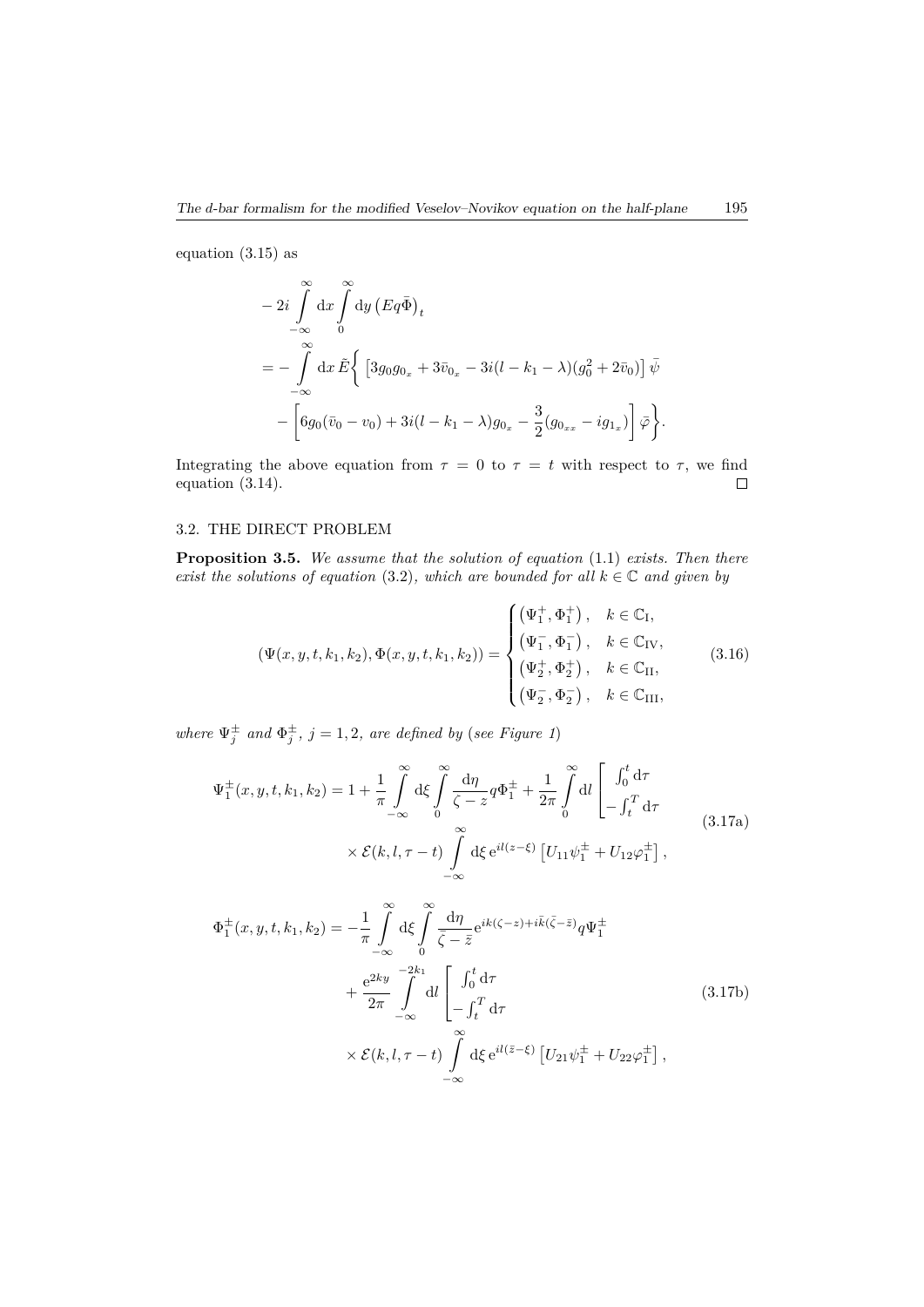$$
\Psi_{2}^{\pm}(x, y, t, k_{1}, k_{2}) = 1 + \frac{1}{\pi} \int_{-\infty}^{\infty} d\xi \int_{0}^{\infty} \frac{d\eta}{\zeta - z} q \Phi_{2}^{\pm} \n+ \frac{1}{2\pi} \left[ -\int_{0}^{-2k_{1}} dl \int_{t}^{T} d\tau + \int_{-2k_{1}}^{\infty} dl \int_{0}^{t} d\tau \n+ \frac{1}{2\pi} \int_{0}^{-2k_{1}} dl \int_{0}^{t} d\tau - \int_{-2k_{1}}^{\infty} dl \int_{t}^{T} d\tau \n\times \mathcal{E}(k, l, \tau - t) \int_{-\infty}^{\infty} d\xi e^{il(z-\xi)} \left[ U_{11} \psi_{2}^{\pm} + U_{12} \varphi_{2}^{\pm} \right]
$$
\n(3.17c)

*and*

$$
\Phi_{2}^{\pm}(x,y,t,k_{1},k_{2}) = -\frac{1}{\pi} \int_{-\infty}^{\infty} d\xi \int_{0}^{\infty} \frac{d\eta}{\bar{\zeta} - \bar{z}} e^{ik(\zeta - z) + i\bar{k}(\bar{\zeta} - \bar{z})} q \Psi_{2}^{\pm}
$$

$$
+ \frac{e^{2ky}}{2\pi} \left[ \int_{-\infty}^{0} dl \int_{0}^{t} d\tau - \int_{0}^{-2k_{1}} dl \int_{t}^{T} d\tau + \int_{0}^{-2k_{1}} dl \int_{0}^{t} d\tau \right]
$$

$$
\times \int_{-\infty}^{\infty} d\xi e^{il(\bar{z} - \xi)} \left[ U_{21} \psi_{2}^{\pm} + U_{22} \varphi_{2}^{\pm} \right]
$$
(3.17d)

 $with \mathcal{E}(k, l, t) = e^{-il(l^2 + 3kl + 3k^2)t}, \ v_0(x, t) = v(x, 0, t),$ 

$$
U_{11}(x, t, k, l) = 3g_0 g_{0x} + 3v_{0x} - 3i(l+k)(g_0^2 + 2v_0),
$$
\n(3.18a)

$$
U_{12}(x,t,k,l) = -3i(l+k)g_{0x} - 6g_0(v_0 - \bar{v}_0) + \frac{3}{2}(g_{0xx} + ig_{1x}),
$$
\n(3.18b)

$$
U_{21}(x,t,k,l) = 3i(l+k)g_{0x} + 6g_0(\bar{v}_0 - v_0) - \frac{3}{2}(g_{0_{xx}} - ig_{1_x}),
$$
\n(3.18c)

$$
U_{22}(x,t,k,l) = 3g_0 g_{0x} + 3\bar{v}_{0x} - 3i(l+k)(g_0^2 + 2\bar{v}_0)
$$
\n(3.18d)

*and*

$$
\psi_j^{\pm}(x,t,k_1,k_2) = \Psi_j^{\pm}(x,0,t,k_1,k_2), \quad \varphi_j^{\pm}(x,t,k_1,k_2) = \Phi_j^{\pm}(x,0,t,k_1,k_2), \quad j = 1,2. \tag{3.19}
$$

*Proof.* From the Lax pair (3.2), we seek for the solutions  $\Psi$  and  $\Phi$  with the asymptotic behavior

$$
(\Psi, \Phi) = \left(1, O\left(\frac{1}{z}\right)\right), \quad z \to \infty.
$$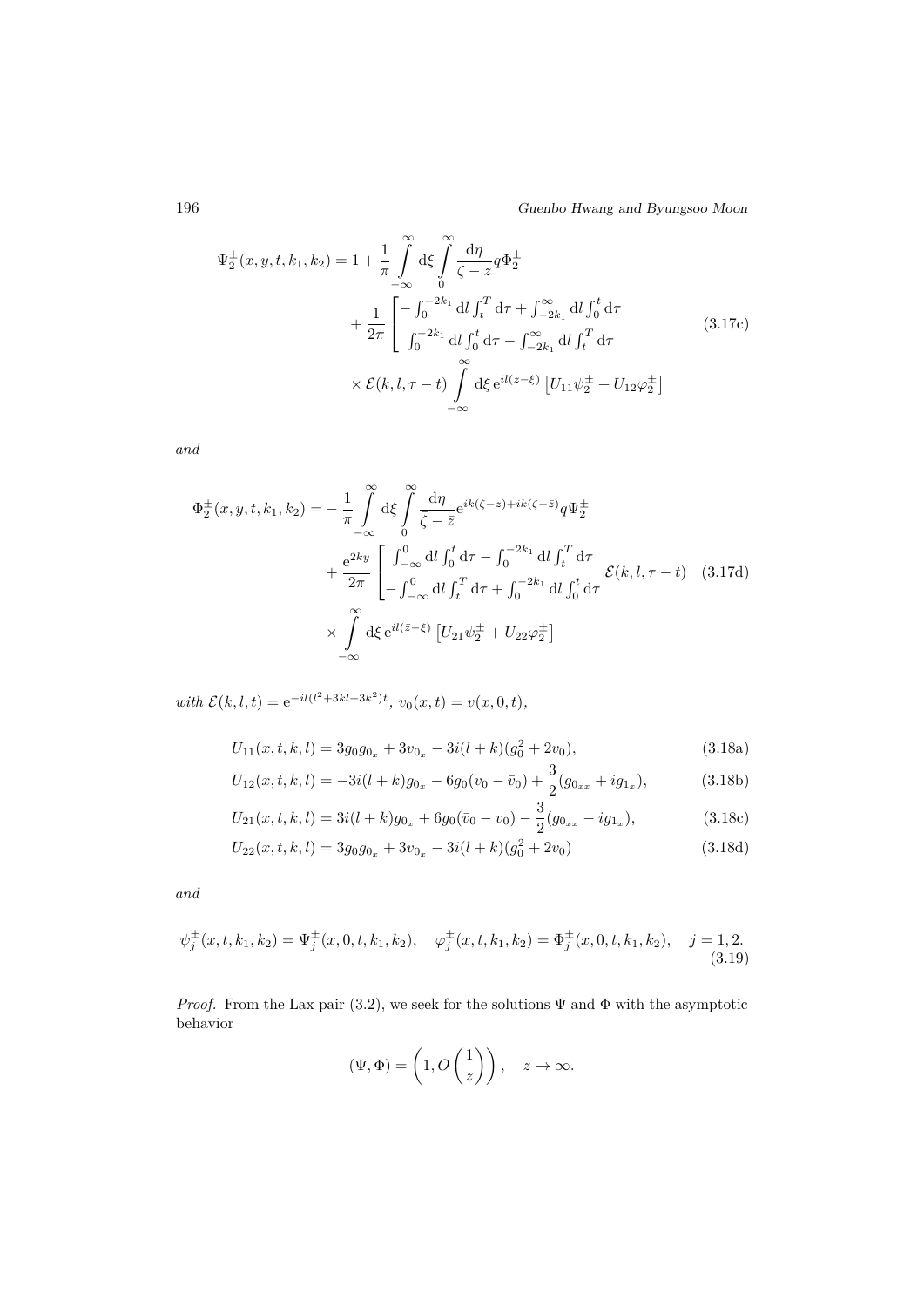Thus, Pompieu's formula yields

$$
\Psi(x, y, t, k_1, k_2) = 1 + \frac{1}{\pi} \int_{-\infty}^{\infty} d\xi \int_{0}^{\infty} \frac{d\eta}{\zeta - z} q \Phi + \frac{1}{2i\pi} \int_{-\infty}^{\infty} \frac{d\xi}{\xi - z} (\psi - 1), \tag{3.20}
$$

$$
\Phi(x, y, t, k_1, k_2) = -\frac{1}{\pi} \int_{-\infty}^{\infty} d\xi \int_{0}^{\infty} \frac{d\eta}{\bar{\zeta} - \bar{z}} e^{ik(\zeta - z) + i\bar{k}(\bar{\zeta} - \bar{z})} q \Psi \n- \frac{1}{2i\pi} \int_{-\infty}^{\infty} \frac{d\xi}{\xi - \bar{z}} e^{2ik_1\xi - i(kz + \bar{k}\bar{z})} \varphi,
$$
\n(3.21)

where

$$
\psi(x, t, k_1, k_2) = \Psi(x, 0, t, k_1, k_2), \quad \varphi(x, t, k_1, k_2) = \Phi(x, 0, t, k_1, k_2).
$$

We will determine the functions  $\psi$  and  $\varphi$ . In this respect, we use the supplement equations for the Lax pair  $(3.3b)$  and  $(3.3c)$ . Evaluating  $(3.3b)$  and  $(3.3c)$  at  $y = 0$ , it follows that the functions  $\psi$  and  $\varphi$  solve

$$
\psi_t + \psi_{xxx} + 3ik\psi_{xx} - 3k^2\psi_x = Q_1, \tag{3.22}
$$

$$
\varphi_t + \varphi_{xxx} + 3ik\varphi_{xx} - 3k^2\varphi_x = Q_2, \qquad (3.23)
$$

where

$$
Q_1(x, t, k) = -3 \left[ g_0 g_{0_x} + v_{0_x} + ik(g_0^2 + 2v_0) \right] \psi
$$
  

$$
- \left[ 3ik g_{0_x} + 6g_0 (v_0 - \bar{v}_0) + \frac{3}{2} (g_{0_{xx}} - ig_{1_x}) \right] \varphi
$$
  

$$
- 3(g_0^2 + 2v_0) \psi_x - 3g_{0_x} \varphi_x,
$$
  

$$
Q_2(x, t, k) = \left[ 3ik g_{0_x} + 6g_0 (\bar{v}_0 - v_0) + \frac{3}{2} (g_{0_{xx}} + ig_{1_x}) \right] \psi
$$
  

$$
- 3 \left[ g_0 g_{0_x} + \bar{v}_{0_x} + ik(g_0^2 + 2\bar{v}_0) \right] \varphi
$$
  

$$
- 3(g_0^2 + 2\bar{v}_0) \varphi_x + 3g_{0_x} \psi_x.
$$

*The spectral analysis of ψ.* For equation (3.22), we take the Fourier transform in *x*

$$
\psi(\xi, t, k_1, k_2) - 1 = \frac{1}{2\pi} \int_{-\infty}^{\infty} dl \, e^{il\xi} \hat{\psi}(l, t, k_1, k_2), \tag{3.24}
$$

where

$$
\hat{\psi}(l, t, k_1, k_2) = \int_{-\infty}^{\infty} dx e^{-ilx} (\psi(x, t, k_1, k_2) - 1).
$$
 (3.25)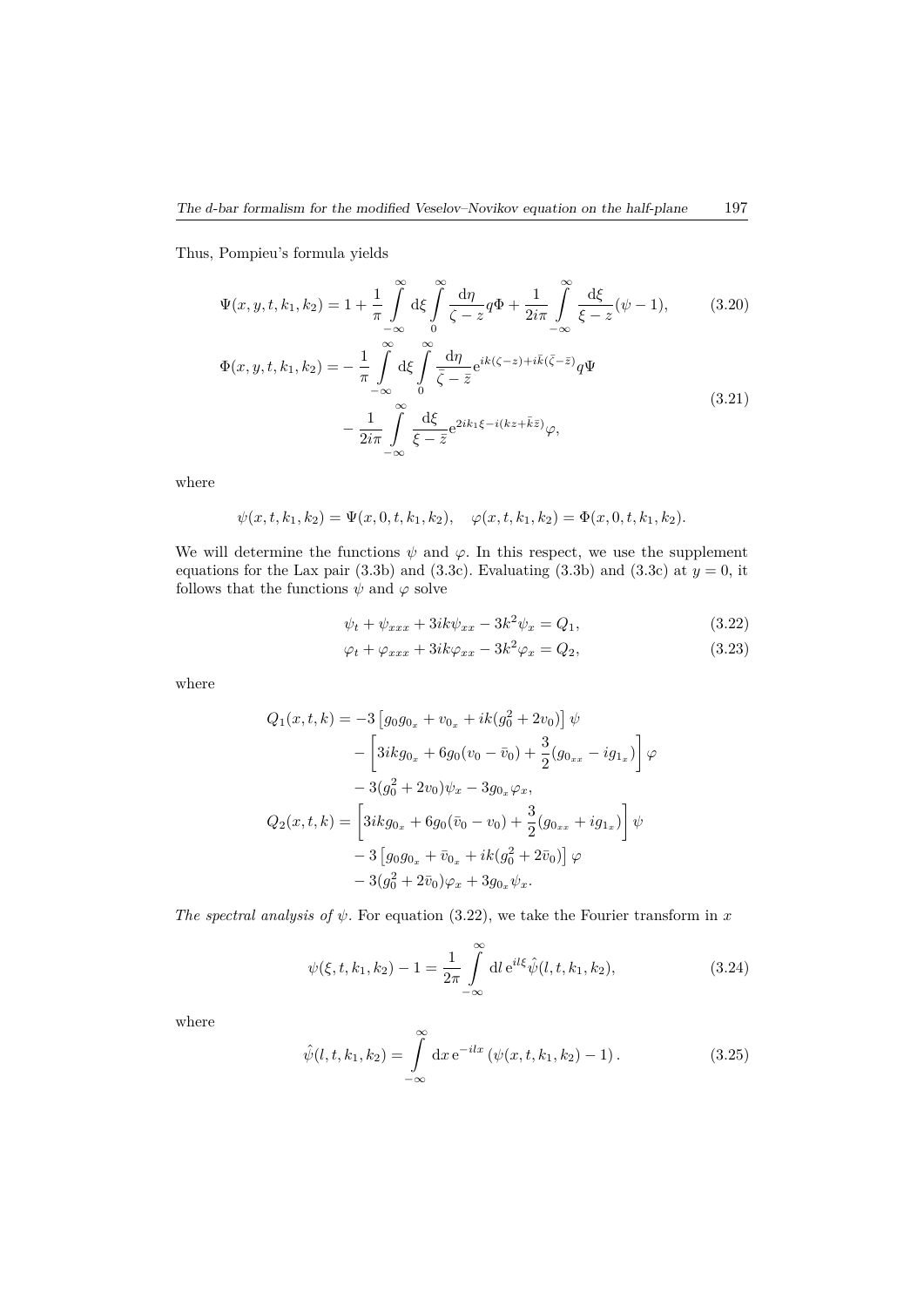Note that

$$
\frac{1}{2i\pi} \int_{-\infty}^{\infty} \frac{d\xi}{\xi - z} (\psi - 1) = \frac{1}{2\pi} \int_{0}^{\infty} dl e^{ilz} \hat{\psi}, \quad \text{Im } z \ge 0,
$$

which implies that

$$
\Psi(x, y, t, k_1, k_2) = 1 + \frac{1}{\pi} \int_{-\infty}^{\infty} d\xi \int_{0}^{\infty} \frac{d\eta}{\zeta - z} q \Phi + \frac{1}{2\pi} \int_{0}^{\infty} dl \, e^{ilz} \hat{\psi}.
$$
 (3.26)

Thus, we will determine  $\hat{\psi}$  for  $0 < l < \infty$ . Evaluating equation (3.26) at  $y = 0$  and using the following identity

$$
\int_{-\infty}^{0} dl e^{il(x-\zeta)} = \frac{i}{\zeta - x}, \quad \zeta = \xi + i\eta, \quad \eta > 0,
$$

we find

$$
\psi(x,t,k_1,k_2) = 1 + \frac{1}{i\pi} \int\limits_{-\infty}^{0} dl \int\limits_{-\infty}^{\infty} d\xi \int\limits_{0}^{\infty} d\eta \, e^{il(x-\zeta)} q\Phi + \frac{1}{2\pi} \int\limits_{0}^{\infty} dl \, e^{ilx} \hat{\psi}.
$$
 (3.27)

Comparing equation (3.27) with equation (3.24), the function  $\hat{\psi}$  satisfies the restriction

$$
\hat{\psi}(l,t,k_1,k_2) = -2i \int_{-\infty}^{\infty} d\xi \int_{0}^{\infty} d\eta e^{-il\zeta} q\Phi, \quad -\infty < l < 0,
$$

while there is no restriction imposed on  $\hat{\psi}$  for  $0 < l < \infty$ .

From equation (3.22), it follows that

$$
\left(e^{-il(l^2+3lk+3k^2)t}\hat{\psi}\right)_t = \int_{-\infty}^{\infty} d\xi \, e^{-il\xi - il(l^2+3lk+3k^2)t} Q_1.
$$

which yields

$$
\hat{\psi}(l,t,k_1,k_2) = \begin{cases}\n\int_0^t d\tau \, \mathcal{E}(k,l,\tau-t) \int_{-\infty}^\infty d\xi \, e^{-il\xi} Q_1 + \mathcal{E}(k,l,-t) \hat{\psi}(l,0,k_1,k_2), \\
-\int_t^T d\tau \, \mathcal{E}(k,l,\tau-t) \int_{-\infty}^\infty d\xi \, e^{-il\xi} Q_1 + \mathcal{E}(k,l,T-t) \hat{\psi}(l,T,k_1,k_2),\n\end{cases}
$$

where  $\mathcal{E}(k, l, t) = e^{-il(l^2 + 3kl + 3k^2)t}$ . Note that by the integration by parts, we find

$$
\int_{-\infty}^{\infty} d\xi e^{-il\xi} Q_1 = \int_{-\infty}^{\infty} d\xi e^{-il\xi} \left[ U_{11} \psi + U_{12} \varphi \right],
$$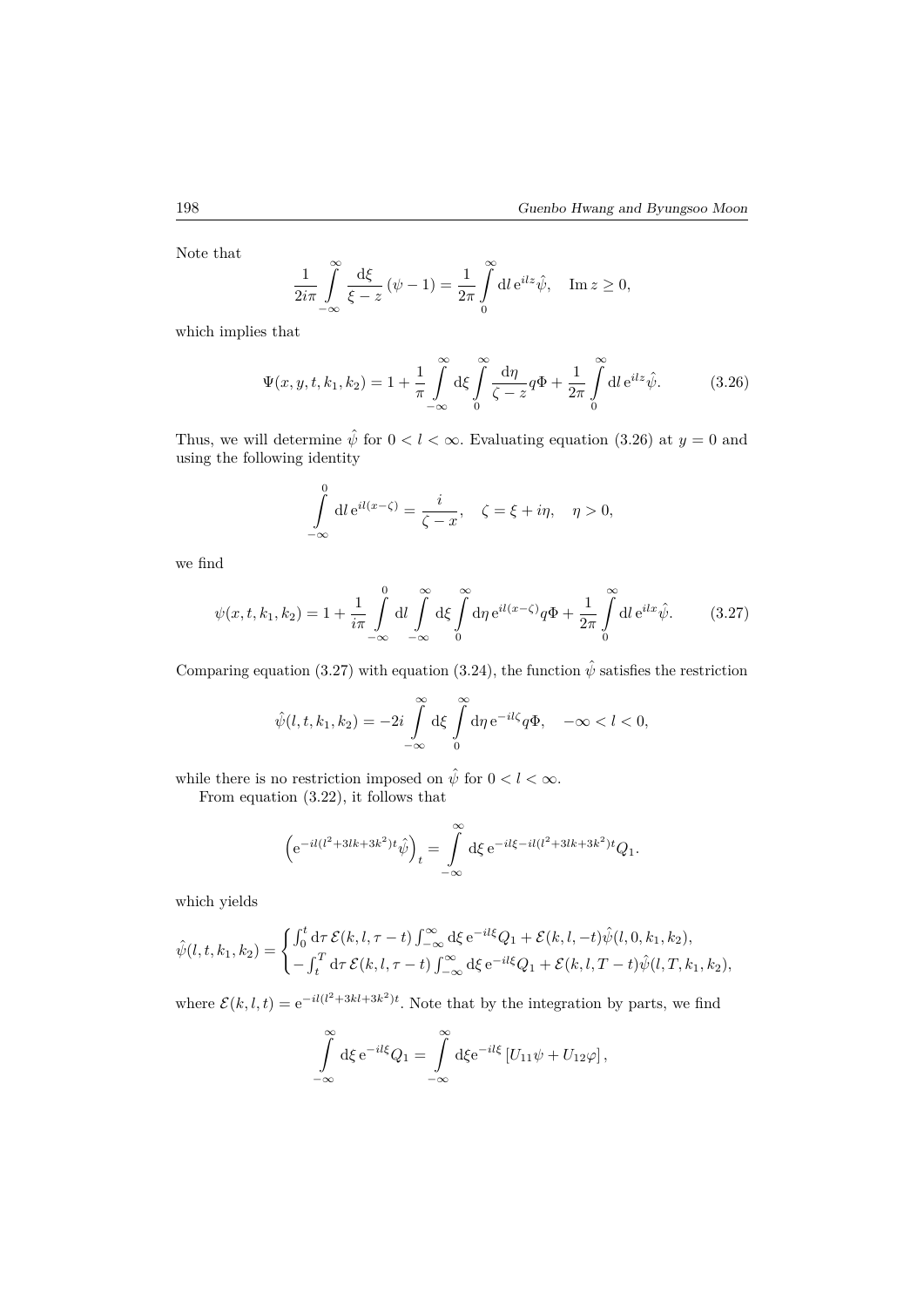where  $U_{11}$  and  $U_{12}$  are given in equations  $(3.18a)$  and  $(3.18b)$ . According to the real part of  $\mathcal{E}(k, l, \tau - t)$  given in equation (2.17), we define  $\hat{\psi}^{\pm}_j$  (*j* = 1, 2) as

$$
\hat{\psi}_1^{\pm}(l, t, k_1, k_2) = \begin{bmatrix} \int_0^t d\tau & \mathcal{E}(k, l, \tau - t) \\ -\int_t^T d\tau & \end{bmatrix} d\xi e^{-il\xi} \left[ U_{11} \psi_1^{\pm} + U_{12} \varphi_1^{\pm} \right], \quad l \in [0, \infty),
$$
\n(3.28a)

and for  $\hat{\psi}_2^{\pm}$ , we consider two cases:

$$
\hat{\psi}_2^{\pm}(l, t, k_1, k_2) = \begin{bmatrix} -\int_t^T \mathrm{d}\tau \\ \int_0^t \mathrm{d}\tau \end{bmatrix} \mathcal{E}(k, l, \tau - t) \int_{-\infty}^{\infty} \mathrm{d}\xi \,\mathrm{e}^{-il\xi} \left[ U_{11} \psi_2^{\pm} + U_{12} \varphi_2^{\pm} \right], \quad l \in [0, -2k_1],
$$
\n(3.28b)

and

$$
\hat{\psi}_2^{\pm}(l, t, k_1, k_2) = \begin{bmatrix} \int_0^t d\tau & \mathcal{E}(k, l, \tau - t) \\ -\int_t^T d\tau & \end{bmatrix} d\xi \, e^{-il\xi} \left[ U_{11} \psi_2^{\pm} + U_{12} \varphi_2^{\pm} \right], \quad l \in [-2k_1, \infty).
$$
\n(3.28c)

Substituting equations (3.28) into equation (3.26), we find equations (3.17a) and (3.17c).

*The spectral analysis of φ.* Let

$$
\varphi(\xi, t, k_1, k_2) = \frac{1}{2\pi} \int_{-\infty}^{\infty} dl \, e^{il\xi} \hat{\varphi}(l, t, k_1, k_2).
$$
 (3.29)

Equation (3.23) yields

$$
(\mathcal{E}(k,l,t)\hat{\varphi})_t = \int_{-\infty}^{\infty} d\xi \, \mathcal{E}(k,l,t) e^{-il\xi} Q_2,
$$

and then the function  $\hat{\varphi}(l, t, k_1, k_2)$  is found by

$$
\hat{\varphi}(l,t,k_1,k_2) = \begin{cases} \int_0^t \mathrm{d}\tau \, \mathcal{E}(k,l,\tau-t) \int_{-\infty}^{\infty} \mathrm{d}\xi \, \mathrm{e}^{-il\xi} Q_2 + \mathcal{E}(k,l,-t) \hat{\varphi}(l,0,k_1,k_2), \\ -\int_t^T \mathrm{d}\tau \, \mathcal{E}(k,l,\tau-t) \int_{-\infty}^{\infty} \mathrm{d}\xi \, \mathrm{e}^{-il\xi} Q_2 + \mathcal{E}(k,l,T-t) \hat{\varphi}(l,T,k_1,k_2). \end{cases}
$$

Note that by the integration by parts, we write

$$
\int_{-\infty}^{\infty} d\xi \, e^{-il\xi} Q_2 = \int_{-\infty}^{\infty} d\xi \, e^{-il\xi} \left[ U_{21} \psi + U_{22} \varphi \right],
$$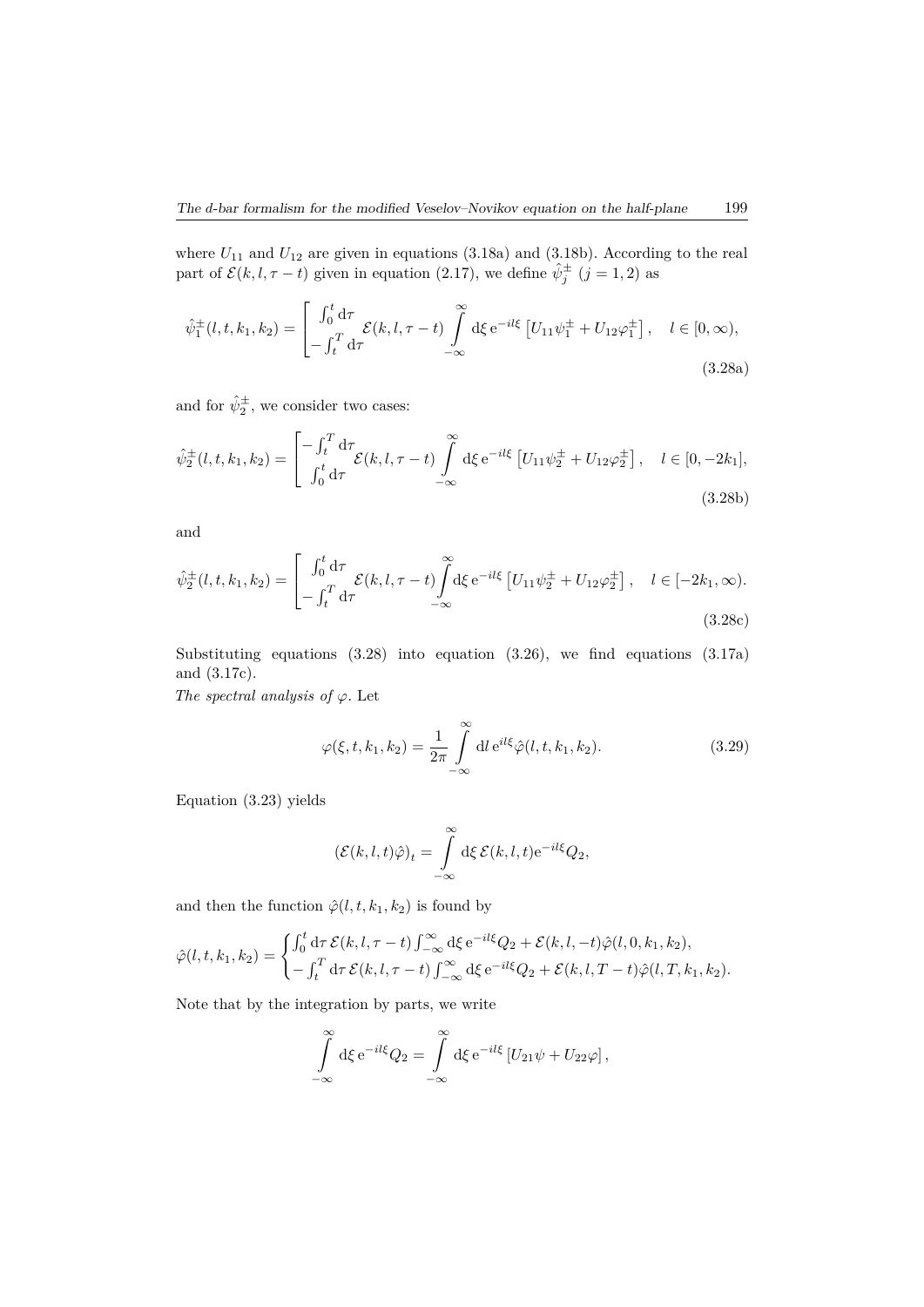where  $U_{21}$  and  $U_{22}$  are given in equations (3.18c) and (3.18d). Using the following identity

$$
-\frac{1}{2i\pi}\int_{-\infty}^{\infty}\frac{\mathrm{d}\xi}{\xi-\bar{z}}\,\mathrm{e}^{2ik_1\xi}\varphi=\frac{1}{2\pi}\int_{-\infty}^{-2k_1}\mathrm{d}l\,\mathrm{e}^{i(l+2k_1)\bar{z}}\hat{\varphi},\quad\mathrm{Im}\,z\geq0,
$$

equation (3.21) can be written as

$$
\Phi(x, y, t, k_1, k_2) = -\frac{1}{\pi} \int_{-\infty}^{\infty} d\xi \int_{0}^{\infty} \frac{d\eta}{\overline{\zeta - \bar{z}}} e^{ik(\zeta - z) + i\overline{k}(\overline{\zeta} - \bar{z})} q \Psi + \frac{e^{2ky}}{2\pi} \int_{-\infty}^{-2k_1} dl \, e^{il\overline{z}} \hat{\varphi}, \tag{3.30}
$$

and hence we will determine  $\hat{\varphi}$  for  $-\infty < l < -2k_1$ .

Evaluating equation (3.30) at  $y = 0$  and using the following identity

$$
\int_{-2k_1}^{\infty} dl e^{il(x-\bar{\zeta})} = \frac{e^{-2ik_1(x-\bar{\zeta})}}{i(\bar{\zeta}-x)}, \quad \zeta = \xi + i\eta, \quad \eta > 0,
$$

we find

$$
\varphi(x,t,k_1,k_2) = \frac{1}{i\pi} \int_{-2k_1}^{\infty} dl \int_{-\infty}^{\infty} d\xi \int_{0}^{\infty} d\eta \, e^{-2k\eta + il(x-\bar{\zeta})} q\Psi + \frac{1}{2\pi} \int_{-\infty}^{-2k_1} dl \, e^{ilx} \hat{\varphi}.
$$
 (3.31)

Comparing equation (3.31) with equation (3.29), the function  $\hat{\varphi}$  satisfies the restriction

$$
\hat{\varphi}(l,t,k_1,k_2) = -2i \int\limits_{-\infty}^{\infty} d\xi \int\limits_{0}^{\infty} d\eta \, e^{-2k\eta - i l \bar{\zeta}} q \Psi, \quad -2k_1 < l < \infty,
$$

while there is no restriction imposed on  $\hat{\varphi}$  for  $-\infty < l < -2k_1$ . Thus, taking into account of the real part of  $\mathcal{E}(k, l, \tau - t)$ , we define  $\hat{\varphi}_j^{\pm}$  (  $j = 1, 2$ ) as

$$
\hat{\varphi}_1^{\pm}(l, t, k_1, k_2) = \begin{bmatrix} \int_0^t d\tau & \mathcal{E}(k, l, \tau - t) \\ -\int_t^T d\tau & -\infty \end{bmatrix} d\xi \, e^{-il\xi} \left[ U_{21} \psi_1^{\pm} + U_{22} \varphi_1^{\pm} \right], \, l \in (-\infty, -2k_1],
$$
\n(3.32a)

and regarding  $\hat{\varphi}_2^{\pm}$ , we consider two cases:

$$
\hat{\varphi}_2^{\pm}(l, t, k_1, k_2) = \begin{bmatrix} \int_0^t \mathrm{d}\tau & \mathcal{E}(k, l, \tau - t) \\ -\int_t^T \mathrm{d}\tau & -\infty \end{bmatrix} \mathbf{d}\xi \, \mathbf{e}^{-il\xi} \left[ U_{21} \psi_2^{\pm} + U_{22} \varphi_2^{\pm} \right], \quad l \in (-\infty, 0],
$$
\n(3.32b)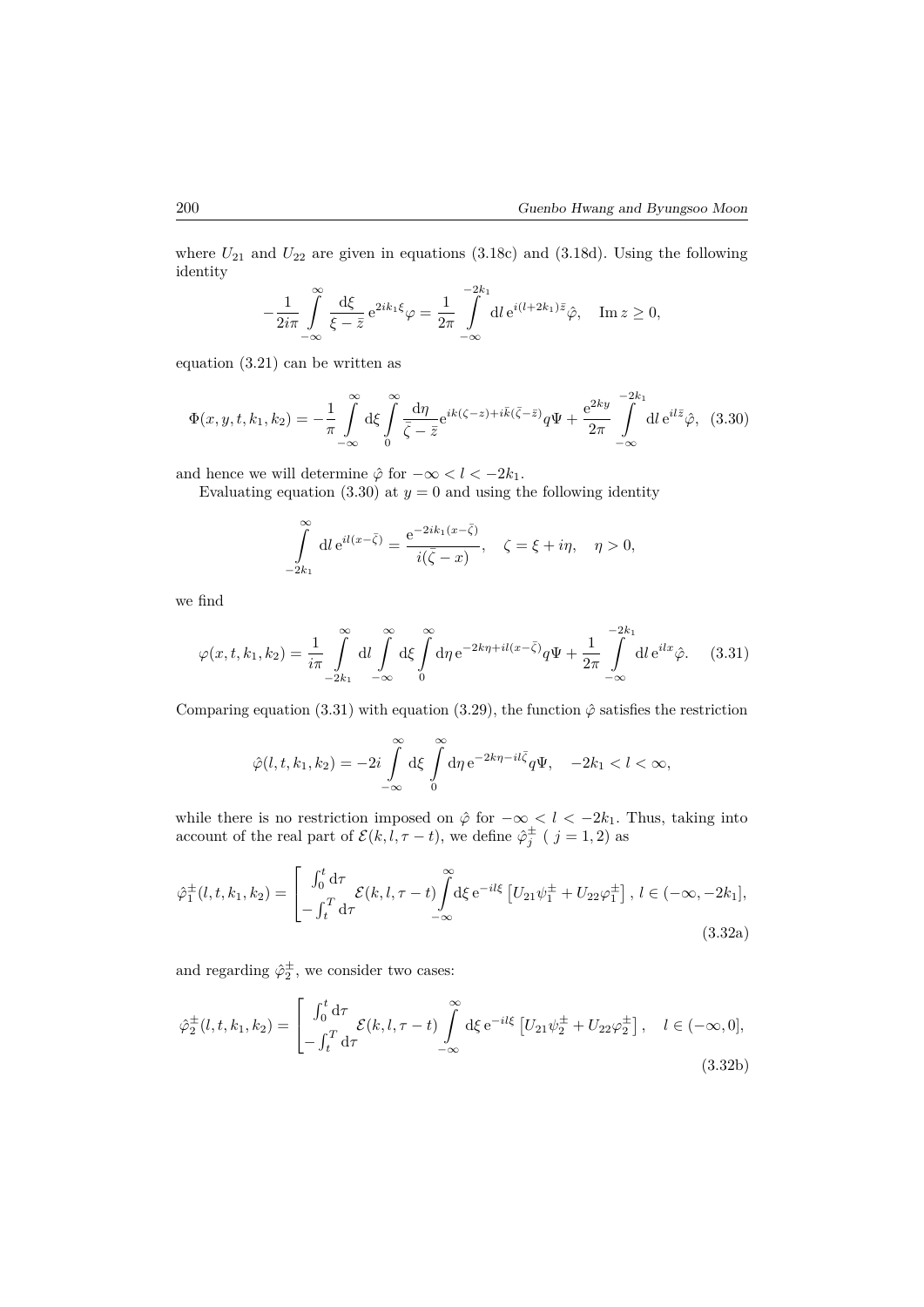and

$$
\hat{\varphi}_2^{\pm}(l, t, k_1, k_2) = \begin{bmatrix} -\int_t^T \mathrm{d}\tau \\ \int_0^t \mathrm{d}\tau \end{bmatrix} \mathcal{E}(k, l, \tau - t) \int_{-\infty}^{\infty} \mathrm{d}\xi \,\mathrm{e}^{-i l \xi} \left[ U_{21} \psi_2^{\pm} + U_{22} \varphi_2^{\pm} \right], \quad l \in [0, -2k_1].
$$
\n(3.32c)

Substituting equations (3.32) into equation (3.30), we find equations (3.17b) and (3.17d).  $\Box$ 

**Remark 3.6.** 1. Letting  $l \to -\lambda - 2k_1$  (and then replacing  $\lambda$  by *l*), we find

$$
U_{11} \to \bar{U}_{22}, \quad U_{12} \to -\bar{U}_{21}, \quad U_{21} \to -\bar{U}_{12}, \quad U_{22} \to \bar{U}_{11},
$$
  

$$
e^{il(z-\xi)} \to e^{-il(z-\xi)-2ik_1(z-\xi)}, \quad \mathcal{E} \to \bar{\mathcal{E}}e^{2ik_1(k_1^2-3k_2^2)(\tau-t)},
$$

where  $\mathcal{E} = \mathcal{E}(k, l, \tau - t)$ . Then equations (3.17) are equivalent to the following equations

$$
\Psi_{1}^{\pm}(x, y, t, k_{1}, k_{2}) = 1 + \frac{1}{\pi} \int_{-\infty}^{\infty} d\xi \int_{0}^{\infty} \frac{d\eta}{\zeta - z} q \Phi_{1}^{\pm} + \frac{e e^{2\bar{k}y}}{2\pi} \int_{-\infty}^{-2k_{1}} dl \left[ \int_{0}^{t} d\tau \right.\times \bar{\mathcal{E}} e^{2ik_{1}(k_{1}^{2} - 3k_{2}^{2})\tau} \int_{-\infty}^{\infty} d\xi e^{-il(z-\xi) + 2ik_{1}\xi} \left[ \bar{U}_{22} \psi_{1}^{\pm} - \bar{U}_{21} \varphi_{1}^{\pm} \right],
$$
\n(3.33a)

$$
\Phi_{1}^{\pm}(x, y, t, k_{1}, k_{2}) = -\frac{1}{\pi} \int_{-\infty}^{\infty} d\xi \int_{0}^{\infty} \frac{d\eta}{\bar{\zeta} - \bar{z}} e^{ik(\zeta - z) + i\bar{k}(\bar{\zeta} - \bar{z})} q \Psi_{1}^{\pm} \n+ \frac{e}{2\pi} \int_{0}^{\infty} dl \left[ \int_{0}^{t} d\tau \right] \n\times \bar{\mathcal{E}} e^{2ik_{1}(k_{1}^{2} - 3k_{2}^{2})\tau} \int_{-\infty}^{\infty} d\xi e^{-il(\bar{z} - \xi) + 2ik_{1}\xi} \left[ -\bar{U}_{12} \psi_{1}^{\pm} + \bar{U}_{11} \varphi_{1}^{\pm} \right],
$$
\n(3.33b)

$$
\Psi_{2}^{\pm}(x, y, t, k_{1}, k_{2}) = 1 + \frac{1}{\pi} \int_{-\infty}^{\infty} d\xi \int_{0}^{\infty} \frac{d\eta}{\zeta - z} q \Phi_{2}^{\pm} \n+ \frac{e e^{2\bar{k}y}}{2\pi} \left[ -\int_{0}^{-2k_{1}} dl \int_{t}^{T} d\tau + \int_{-\infty}^{0} dl \int_{0}^{t} d\tau \n+ \frac{e e^{2\bar{k}y}}{2\pi} \left[ \int_{0}^{-2k_{1}} dl \int_{0}^{t} d\tau - \int_{-\infty}^{0} dl \int_{t}^{T} d\tau \right] \n\times \bar{\mathcal{E}} e^{2ik_{1}(k_{1}^{2} - 3k_{2}^{2})\tau} \int_{-\infty}^{\infty} d\xi e^{-il(z - \xi) + 2ik_{1}\xi} \left[ \bar{U}_{22} \psi_{2}^{\pm} - \bar{U}_{21} \varphi_{2}^{\pm} \right]
$$
\n(3.33c)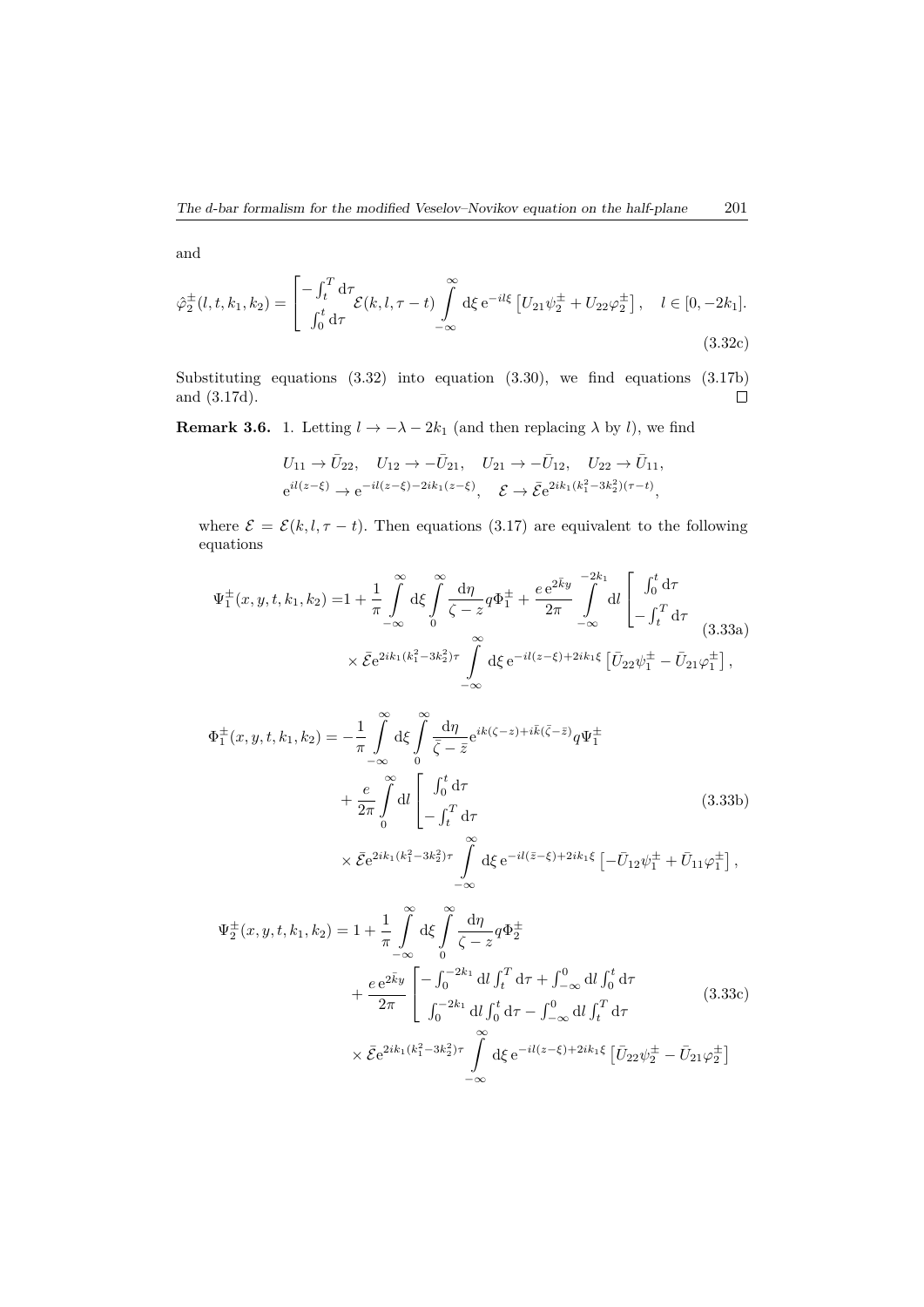and

$$
\Phi_{2}^{\pm}(x, y, t, k_{1}, k_{2}) = -\frac{1}{\pi} \int_{-\infty}^{\infty} d\xi \int_{0}^{\infty} \frac{d\eta}{\bar{\zeta} - \bar{z}} e^{ik(\zeta - z) + i\bar{k}(\bar{\zeta} - \bar{z})} q \Psi_{2}^{\pm} \n+ \frac{e}{2\pi} \left[ \int_{-2k_{1}}^{\infty} dl \int_{0}^{t} d\tau - \int_{0}^{-2k_{1}} dl \int_{t}^{T} d\tau \right] \n+ \frac{e}{2\pi} \left[ \int_{-2k_{1}}^{\infty} dl \int_{t}^{T} d\tau + \int_{0}^{-2k_{1}} dl \int_{0}^{t} d\tau \right] \n\times \bar{\mathcal{E}} e^{2ik_{1}(k_{1}^{2} - 3k_{2}^{2})\tau} \int_{-\infty}^{\infty} d\xi e^{-il(\bar{z} - \xi) + 2ik_{1}\xi} \left[ -\bar{U}_{12} \psi_{2}^{\pm} + \bar{U}_{11} \varphi_{2}^{\pm} \right],
$$
\n(3.33d)

where *e* is given in equation (3.5), that is,  $e = e^{-2i(k_1x - k_2y) - 2ik_1(k_1^2 - 3k_2^2)t}$ .

2. Since  $\hat{\psi}_2$  is continuous for  $l \in \mathbb{C}$ , evaluating equations (3.28b) and (3.28c) at  $l = -2k_1$ , we find

$$
\int_{0}^{t} d\tau \mathcal{E}(k, -2k_1, \tau - t) \int_{-\infty}^{\infty} d\xi e^{-2ik_1(z-\xi)} \left[ U_{11} \psi_{2}^{\pm} + U_{12} \varphi_{2}^{\pm} \right] |_{l=-2k_1}
$$
\n
$$
= - \int_{t}^{T} d\tau \mathcal{E}(k, -2k_1, \tau - t) \int_{-\infty}^{\infty} d\xi e^{-2ik_1(z-\xi)} \left[ U_{11} \psi_{2}^{\pm} + U_{12} \varphi_{2}^{\pm} \right] |_{l=-2k_1}.
$$
\n(3.34)

### 3.3. THE INVERSE PROBLEM

In this section, we describe the *d*-bar derivatives of the functions  $\Psi_j^{\pm}$  and  $\Phi_j^{\pm}$   $(j = 1, 2)$ and the jumps across the real and imaginary *k*-axes.

**Proposition 3.7.** For  $\Psi_j^{\pm}$  and  $\Phi_j^{\pm}$ ,  $j = 1, 2$ , given in equations (3.17),

$$
\frac{\partial \Psi_j^{\pm}}{\partial \bar{k}} = -e^{-2i(k_1x - k_2y) - 2ik_1(k_1^2 - 3k_2^2)t} \gamma_j^{\pm} \bar{\Phi}_j^{\pm}, \quad j = 1, 2,
$$
\n(3.35a)

$$
\frac{\partial \Phi_j^{\pm}}{\partial \bar{k}} = e^{-2i(k_1x - k_2y) - 2ik_1(k_1^2 - 3k_2^2)t} \gamma_j^{\pm} \bar{\Psi}_j^{\pm}, \quad j = 1, 2,
$$
\n(3.35b)

*where*

$$
\gamma_1^+ = \beta_1^+, \quad \gamma_1^- = \beta_1^- + \alpha_1^-, \quad \gamma_2^+ = \beta_2^+ + \alpha_2^+, \quad \gamma_2^- = \beta_2^-
$$
\n(3.36)

*with*

$$
\alpha_j^{\pm} = \frac{1}{2\pi} \int_0^T d\tau \int_{-\infty}^{\infty} d\xi \, e^{2ik_1\xi + 2ik_1(k_1^2 - 3k_2^2)\tau} \left[ U_{21}\psi_j^{\pm} + U_{22}\varphi_j^{\pm} \right] |_{l=-2k_1}, \quad j = 1, 2,
$$
\n(3.37)

$$
\beta_j^{\pm} = \frac{1}{i\pi} \int_{-\infty}^{\infty} d\xi \int_{0}^{\infty} d\eta \, e^{i(k\zeta + \bar{k}\bar{\zeta})} q_0 \Psi_j^{\pm}(\xi, \eta, 0, k_1, k_2), \quad j = 1, 2. \tag{3.38}
$$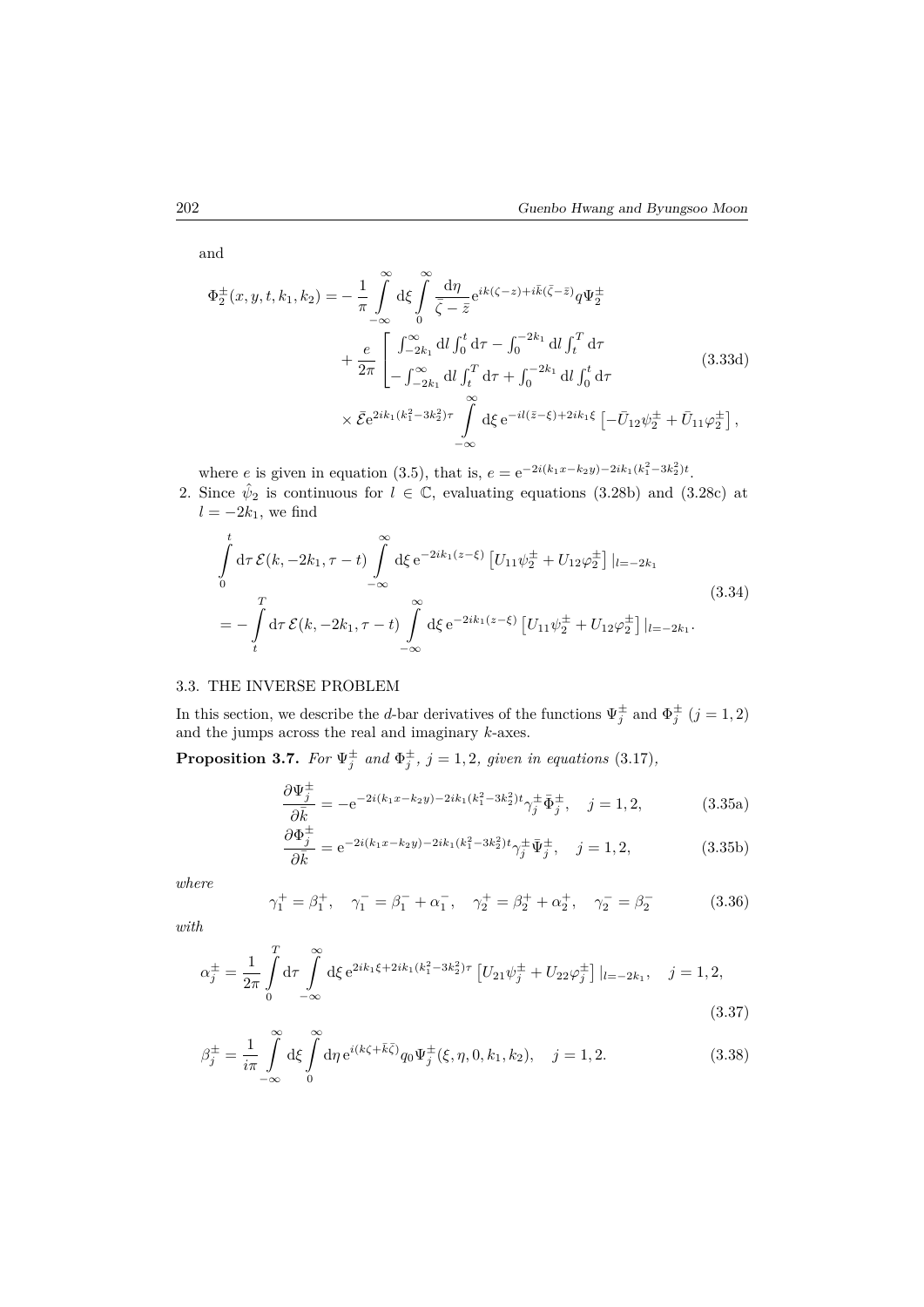*Proof.* Differentiating equations (3.17a) and (3.17b) with respect to  $\bar{k}$ , we find

$$
\frac{\partial \Psi_{1}^{\pm}}{\partial \bar{k}} = \frac{1}{\pi} \int_{-\infty}^{\infty} d\xi \int_{0}^{\infty} \frac{d\eta}{\zeta - z} q \frac{\partial \Phi_{1}^{\pm}}{\partial \bar{k}} + \frac{1}{2\pi} \int_{0}^{\infty} dl \left[ \int_{0}^{t} d\tau \right]
$$
\n
$$
\times \mathcal{E}(k, l, \tau - t) \int_{-\infty}^{\infty} d\xi e^{il(z-\xi)} \left[ U_{11} \frac{\partial \psi_{1}^{\pm}}{\partial \bar{k}} + U_{12} \frac{\partial \varphi_{1}^{\pm}}{\partial \bar{k}} \right],
$$
\n
$$
\frac{\partial \Phi_{1}^{\pm}}{\partial \bar{k}} = -\frac{1}{\pi} \int_{-\infty}^{\infty} d\xi \int_{0}^{\infty} \frac{d\eta}{\bar{\zeta} - \bar{z}} e^{ik(\zeta - z) + i\bar{k}(\bar{\zeta} - \bar{z})} q \frac{\partial \Psi_{1}^{\pm}}{\partial \bar{k}}
$$
\n
$$
+ \frac{e^{2ky}}{2\pi} \int_{-\infty}^{-2k_{1}} dl \left[ \int_{0}^{t} d\tau \right]_{-\int_{t}^{T} d\tau}
$$
\n
$$
\times \mathcal{E}(k, l, \tau - t) \int_{-\infty}^{\infty} d\xi e^{il(\bar{z} - \xi)} \left[ U_{21} \frac{\partial \psi_{1}^{\pm}}{\partial \bar{k}} + U_{22} \frac{\partial \varphi_{1}^{\pm}}{\partial \bar{k}} \right] + \tilde{\gamma}_{1}^{\pm},
$$
\n(3.39b)

where the forcing terms  $\tilde{\gamma}_1^{\pm}$  are given by

$$
\tilde{\gamma}_1^{\pm}(x, y, t, k) = \frac{1}{i\pi} \int_{-\infty}^{\infty} d\xi \int_{0}^{\infty} d\eta \, e^{ik(\zeta - z) + \bar{k}(\bar{\zeta} - \bar{z})} q \Psi_1^{\pm} - \frac{e^{2ky}}{2\pi} \left[ \int_{0}^{t} d\tau - \int_{0}^{T} d\tau \right. \\
\left. \times \mathcal{E}(k, -2k_1, \tau - t) \int_{-\infty}^{\infty} d\xi \, e^{-2ik_1(\bar{z} - \xi)} \left[ U_{21} \psi_1^{\pm} + U_{22} \varphi_1^{\pm} \right] \right]_{l = -2k_1}.
$$

Noting that  $e^{2ky}e^{-2ik_1\bar{z}} = e^{-i(kz+\bar{k}\bar{z})}$  and  $\mathcal{E}(k, -2k_1, \tau - t) = e^{2ik_1(k_1^2-3k_2^2)(\tau - t)},$ we denote

$$
\tilde{\beta}_{1}^{\pm} = \frac{1}{i\pi} \int_{-\infty}^{\infty} d\xi \int_{0}^{\infty} d\eta \, e^{i(k\zeta + \bar{k}\bar{\zeta})} q \Psi_{1}^{\pm} - \frac{1}{2\pi} e^{-2ik_{1}(k_{1}^{2} - 3k_{2}^{2})t} \int_{0}^{t} d\tau \int_{-\infty}^{\infty} d\xi
$$

$$
\times e^{2ik_{1}\xi + 2ik_{1}(k_{1}^{2} - 3k_{2}^{2})\tau} \left[ U_{21} \psi_{1}^{\pm} + U_{22} \varphi_{1}^{\pm} \right] |_{l=-2k_{1}}.
$$

Using the global relation (3.8),  $\tilde{\beta}^{\pm}_1$  can be written as

$$
\tilde{\beta}_1^{\pm} = e^{-2ik_1(k_1^2 - 3k_2^2)t} \beta_1^{\pm},
$$

where  $\beta_1^{\pm}$  is defined in equation (3.38). Thus,  $\tilde{\gamma}_1^{\pm}$  can be written as

$$
\tilde{\gamma}_1^{\pm} = e^{-i(kz + \bar{k}\bar{z}) - 2ik_1(k_1^2 - 3k_2^2)t} \gamma_1^{\pm},
$$

where  $\gamma_1^{\pm}$  are given in equation (3.36).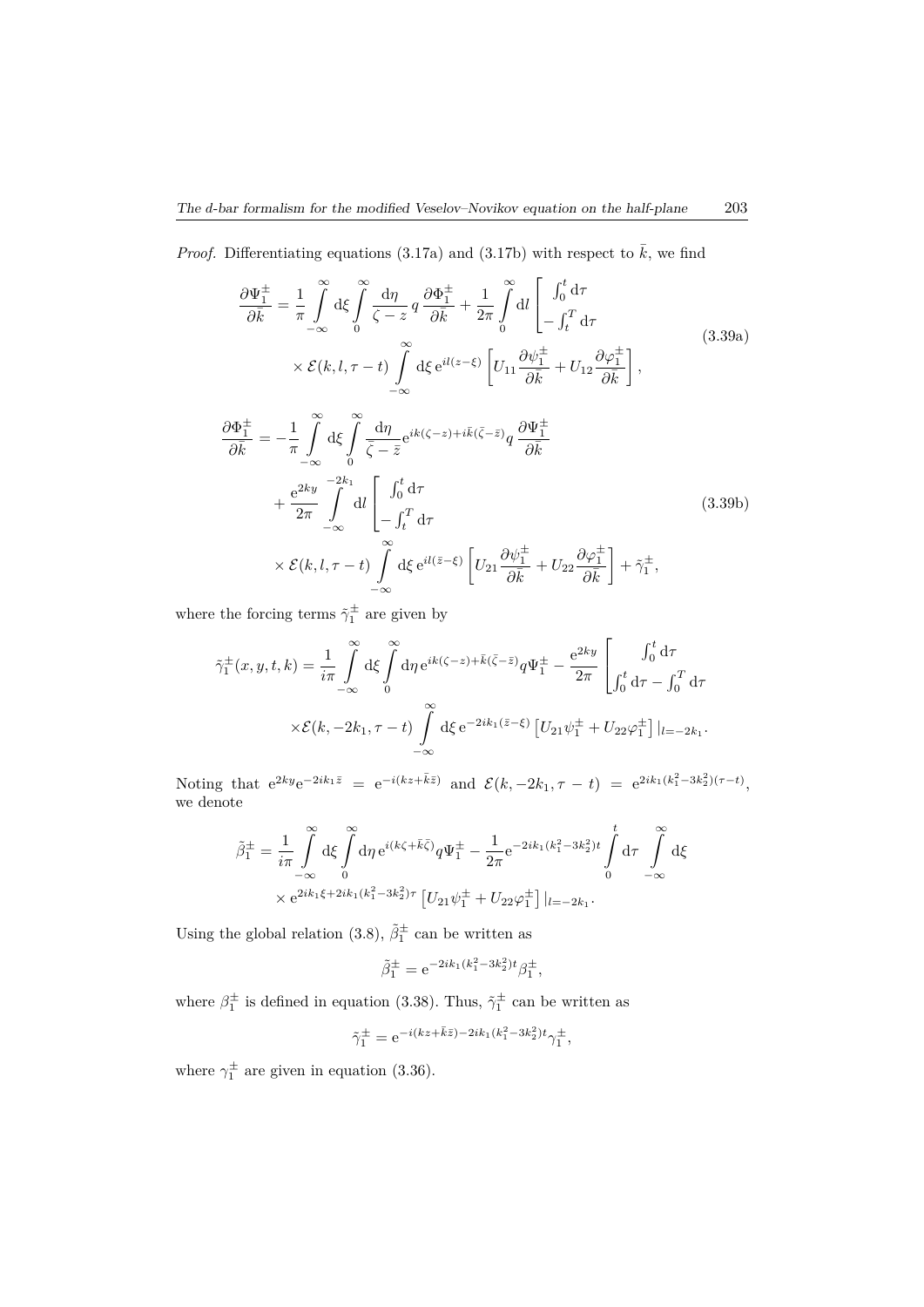Thus, we find

$$
\frac{\partial \Phi_{1}^{\pm}}{\partial \bar{k}} = e\gamma_{1}^{\pm} - \frac{1}{\pi} \int_{-\infty}^{\infty} d\xi \int_{0}^{\infty} \frac{d\eta}{\bar{\zeta} - \bar{z}} e^{ik(\zeta - z) + i\bar{k}(\bar{\zeta} - \bar{z})} q \frac{\partial \Psi_{1}^{\pm}}{\partial \bar{k}} \n+ \frac{e^{2ky}}{2\pi} \int_{-\infty}^{-2k_{1}} dl \left[ \int_{0}^{t} d\tau \right] \n\times \mathcal{E}(k, l, \tau - t) \int_{-\infty}^{\infty} d\xi e^{il(\bar{z} - \xi)} \left[ U_{21} \frac{\partial \psi_{1}^{\pm}}{\partial \bar{k}} + U_{22} \frac{\partial \varphi_{1}^{\pm}}{\partial \bar{k}} \right],
$$
\n(3.40)

where *e* is given in equation  $(3.5)$ .

We will compare equations (3.39a) and (3.40) with equations (3.17a) and (3.17b). In this respect, it is convenient to use equations  $(3.33a)$  and  $(3.33b)$  instead of equations (3.17a) and (3.17b). Employing the complex conjugate of equation (3.33a) and then multiplying the resulting equation by *e*, we find

$$
e\bar{\Psi}_{1}^{\pm}(x, y, t, k_{1}, k_{2})
$$
\n
$$
= e + \frac{e}{\pi} \int_{-\infty}^{\infty} d\xi \int_{0}^{\infty} \frac{d\eta}{\bar{\zeta} - \bar{z}} q \bar{\Phi}_{1}^{\pm} + \frac{e^{2ky}}{2\pi} \int_{-\infty}^{-2k_{1}} dl \left[ \int_{0}^{t} d\tau - \int_{t}^{T} d\tau \right]
$$
\n
$$
\times \mathcal{E}(k, l, \tau - t) e^{-2ik_{1}(k_{1}^{2} - 3k_{2}^{2})\tau} \int_{-\infty}^{\infty} d\xi e^{il(\bar{z} - \xi) - 2ik_{1}\xi} \left[ U_{22} \left( \bar{\psi}_{1}^{\pm} \right) + U_{21} \left( -\bar{\varphi}_{1}^{\pm} \right) \right].
$$
\n(3.41)

Using  $e^{ik(\zeta - z) + i\bar{k}(\bar{\zeta} - \bar{z})} = e^{-2i(k_1\xi - k_2\eta) - 2i(k_1x - k_2y)}$ , we write

$$
e\overline{\Psi}_{1}^{\pm}(x,y,t,k_{1},k_{2}) = e - \frac{1}{\pi} \int_{-\infty}^{\infty} d\xi \int_{0}^{\infty} \frac{d\eta}{\overline{\zeta} - \overline{z}} e^{ik(\zeta - z) + i\overline{k}(\overline{\zeta} - \overline{z})} q(-e\overline{\Phi}_{1}^{\pm})
$$
  
+ 
$$
\frac{e^{2ky}}{2\pi} \int_{-\infty}^{-2k_{1}} dl \left[ \int_{0}^{t} d\tau - \int_{t}^{T} d\tau \right]
$$
  

$$
\times \mathcal{E}(k,l,\tau - t) \int_{-\infty}^{\infty} d\xi e^{il(\overline{z} - \xi)} \left[ U_{22} \left( \tilde{e} \overline{\psi}_{1}^{\pm} \right) + U_{21} \left( -\tilde{e} \overline{\varphi}_{1}^{\pm} \right) \right],
$$
 (3.42)

where  $\tilde{e} = e|_{\eta=0}$ .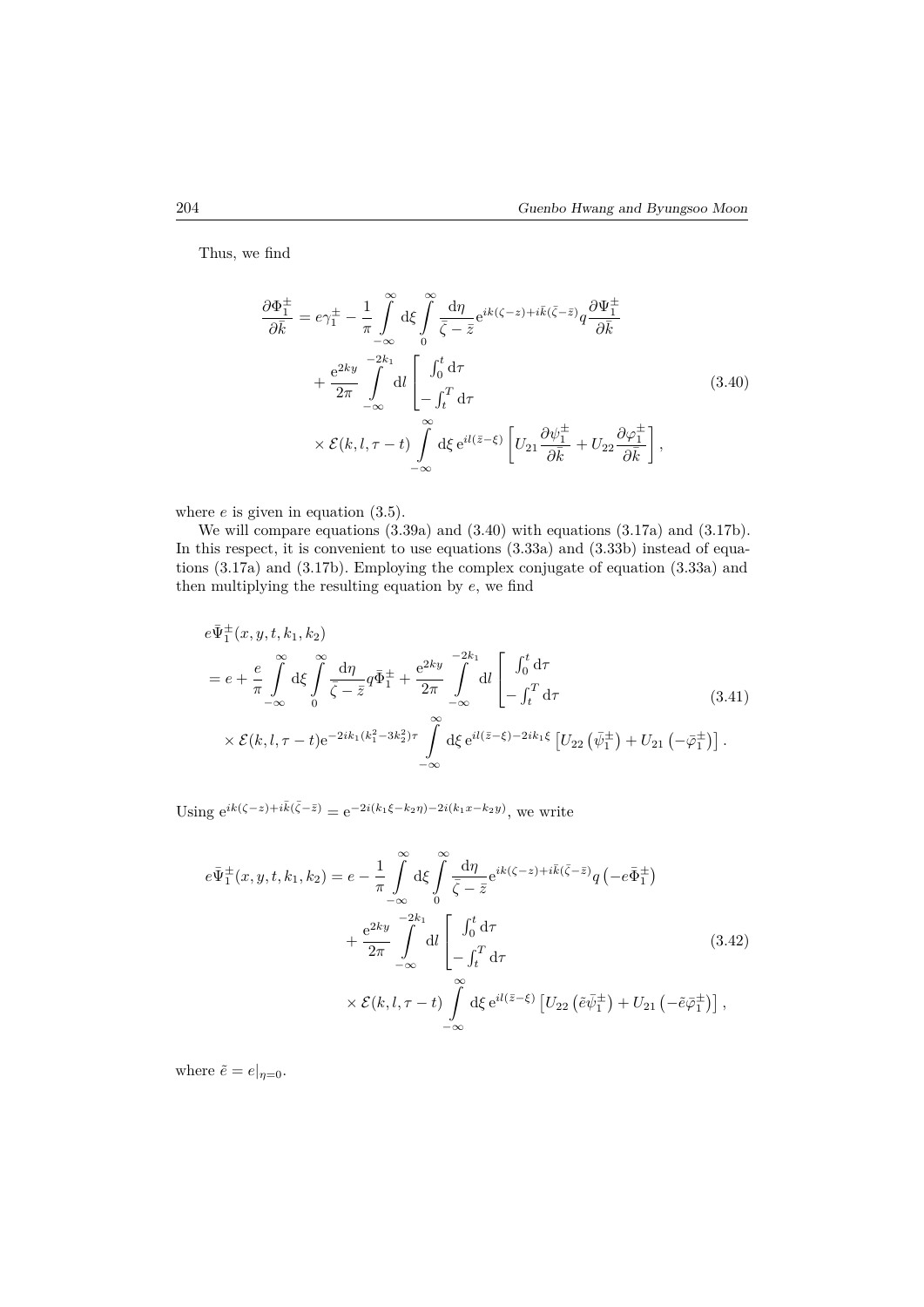From equation (3.33b) it follows that

$$
e\bar{\Phi}_{1}^{\pm}(x, y, t, k_{1}, k_{2})
$$
\n
$$
= -\frac{e}{\pi} \int_{-\infty}^{\infty} d\xi \int_{0}^{\infty} \frac{d\eta}{\zeta - z} e^{-ik(\zeta - z) - i\bar{k}(\bar{\zeta} - \bar{z})} q \bar{\Psi}_{1}^{\pm} + \frac{1}{2\pi} \int_{0}^{\infty} dl \left[ \int_{0}^{t} d\tau \right]
$$
\n
$$
\times \mathcal{E}(k, l, \tau - t) e^{-2ik_{1}(k_{1}^{2} - 3k_{2}^{2})\tau} \int_{-\infty}^{\infty} d\xi e^{il(z - \xi) - 2ik_{1}\xi} \left[ -U_{12} \bar{\psi}_{1}^{\pm} + U_{11} \bar{\varphi}_{1}^{\pm} \right].
$$
\n(3.43)

Similarly, we write equation (3.43) as

$$
-e\bar{\Phi}_1^{\pm}(x, y, t, k_1, k_2) = \frac{1}{\pi} \int_{-\infty}^{\infty} d\xi \int_{0}^{\infty} \frac{d\eta}{\zeta - z} q \left(e\bar{\Psi}_1^{\pm}\right) + \frac{1}{2\pi} \int_{0}^{\infty} dl \left[\int_{0}^{t} d\tau - \int_{t}^{T} d\tau\right]
$$

$$
\times \mathcal{E}(k, l, \tau - t) \int_{-\infty}^{\infty} d\xi e^{il(z-\xi)} \left[U_{12}\left(\tilde{e}\bar{\psi}_1^{\pm}\right) + U_{11}\left(-\tilde{e}\bar{\varphi}_1^{\pm}\right)\right].
$$
(3.44)

Multiplying equations (3.42) and (3.44) by  $\gamma_1^{\pm}$ , we know that the resulting equations are equivalent, respectively, with equations (3.39a) and (3.40). Therefore, equations (3.35a) and  $(3.35b)$  follow for  $j = 1$ .

Regarding equations (3.35a) and (3.35b) for  $j = 2$ , note that

$$
\frac{\partial \Psi_2^{\pm}}{\partial \bar{k}} = \frac{1}{\pi} \int_{-\infty}^{\infty} d\xi \int_{0}^{\infty} \frac{d\eta}{\zeta - z} q \frac{\partial \Phi_2^{\pm}}{\partial \bar{k}} + \frac{1}{2\pi} \left[ \int_{0}^{-2k_1} dl \int_{t}^{T} d\tau + \int_{-2k_1}^{\infty} dl \int_{0}^{t} d\tau \right. \\
\left. + \int_{-\infty}^{\infty} k_1 dl \int_{0}^{T} d\tau - \int_{-2k_1}^{\infty} dl \int_{t}^{T} d\tau \right. \\
\left. + \mathcal{E}(k, l, \tau - t) \int_{-\infty}^{\infty} d\xi e^{il(z - \xi)} \left[ U_{11} \frac{\partial \psi_2^{\pm}}{\partial \bar{k}} + U_{12} \frac{\partial \varphi_2^{\pm}}{\partial \bar{k}} \right],
$$
\n(3.45)

where we have used equation (3.34) for the forcing term of  $\frac{\partial \Psi_2^{\pm}}{\partial \overline{k}}$ . Also, using  $\int_t^T d\tau =$  $\int_0^T d\tau - \int_0^t d\tau$  for the forcing term of  $\frac{\partial \Phi_2^{\pm}}{\partial \vec{k}}$ , we find

$$
\frac{\partial \Phi_{2}^{\pm}}{\partial \bar{k}} = -\frac{1}{\pi} \int_{-\infty}^{\infty} d\xi \int_{0}^{\infty} \frac{d\eta}{\bar{\zeta} - \bar{z}} e^{ik(\zeta - z) + i\bar{k}(\bar{\zeta} - \bar{z})} q \frac{\partial \Psi_{2}^{\pm}}{\partial \bar{k}} \n+ \frac{e^{2ky}}{2\pi} \left[ \int_{-\infty}^{0} dl \int_{0}^{t} d\tau - \int_{0}^{-2k_{1}} dl \int_{t}^{T} d\tau \right. \n+ \int_{-\infty}^{\infty} \left[ \int_{-\infty}^{0} dl \int_{t}^{T} d\tau + \int_{0}^{-2k_{1}} dl \int_{0}^{t} d\tau \right. \n\times \int_{-\infty}^{\infty} d\xi e^{il(\bar{z} - \xi)} \left[ U_{21} \frac{\partial \psi_{2}^{\pm}}{\partial \bar{k}} + U_{22} \frac{\partial \varphi_{2}^{\pm}}{\partial \bar{k}} \right] + \tilde{\gamma}_{2}^{\pm},
$$
\n(3.46)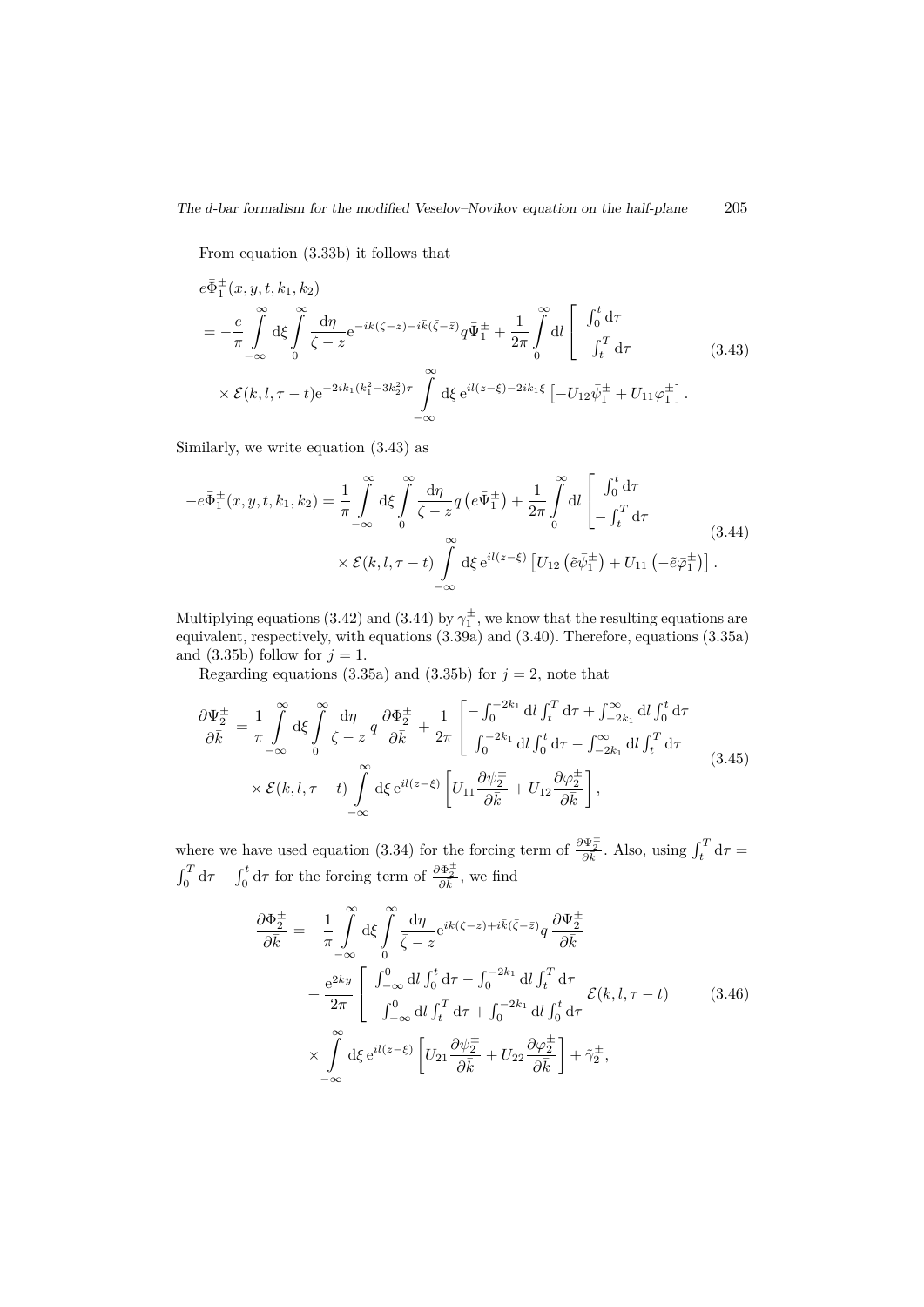where the forcing term  $\tilde{\gamma}_2^{\pm}$  are given by

$$
\tilde{\gamma}_2^{\pm} = \frac{1}{i\pi} \int_{-\infty}^{\infty} d\xi \int_{0}^{\infty} d\eta e^{ik(\zeta - z) + i\bar{k}(\bar{\zeta} - \bar{z})} q \Psi_2^{\pm} - \frac{e^{2ky}}{2\pi} \begin{bmatrix} \int_0^t d\tau - \int_0^T d\tau \\ \int_0^t d\tau \end{bmatrix}
$$

$$
\times \mathcal{E}(k, -2k_1, \tau - t) \int_{-\infty}^{\infty} d\xi e^{-2ik_1(\bar{z} - \xi)} \left[ U_{21} \psi_2^{\pm} + U_{22} \varphi_2^{\pm} \right] |_{l=-2k_1}.
$$

Let

$$
\tilde{\beta}_{2}^{\pm} = \frac{1}{i\pi} \int_{-\infty}^{\infty} d\xi \int_{0}^{\infty} d\eta \, e^{i(k\zeta + \bar{k}\bar{\zeta})} q \Psi_{2}^{\pm} - \frac{1}{2\pi} e^{-2ik_{1}(k_{1}^{2} - 3k_{2}^{2})t} \int_{0}^{t} d\tau \int_{-\infty}^{\infty} d\xi
$$
  
 
$$
\times e^{2ik_{1}\xi + 2ik_{1}(k_{1}^{2} - 3k_{2}^{2})\tau} \left[ U_{21} \psi_{2}^{\pm} + U_{22} \varphi_{2}^{\pm} \right] |_{l=-2k_{1}}.
$$

By the global relation (3.8),  $\tilde{\beta}_2^{\pm}$  can be written as  $\tilde{\beta}_2^{\pm} = e^{-2ik_1(k_1^2 - 3k_2^2)t} \beta_2^{\pm},$ 

where  $\beta_2$  is given in equation (3.38). Thus, we find

$$
\tilde{\gamma}_2^{\pm} = e^{-i(kz + \bar{k}\bar{z}) - 2ik_1(k_1^2 - 3k_2^2)t} \gamma_2^{\pm},
$$

where  $\gamma_2^{\pm}$  are given in equation (3.36). Thus, equation (3.46) becomes

$$
\frac{\partial \Phi_{2}^{\pm}}{\partial \bar{k}} = e\gamma_{2}^{\pm} - \frac{1}{\pi} \int_{-\infty}^{\infty} d\xi \int_{0}^{\infty} \frac{d\eta}{\bar{\zeta} - \bar{z}} e^{ik(\zeta - z) + i\bar{k}(\bar{\zeta} - \bar{z})} q \frac{\partial \Psi_{2}^{\pm}}{\partial \bar{k}} \n+ \frac{e^{2ky}}{2\pi} \left[ \int_{-\infty}^{0} dl \int_{0}^{t} d\tau - \int_{0}^{-2k_{1}} dl \int_{t}^{T} d\tau \right. \n+ \frac{e^{2ky}}{2\pi} \left[ \int_{-\infty}^{0} dl \int_{t}^{T} d\tau + \int_{0}^{-2k_{1}} dl \int_{0}^{t} d\tau \right. \n\times \int_{-\infty}^{\infty} d\xi e^{il(\bar{z} - \xi)} \left[ U_{21} \frac{\partial \psi_{2}^{\pm}}{\partial \bar{k}} + U_{22} \frac{\partial \varphi_{2}^{\pm}}{\partial \bar{k}} \right].
$$
\n(3.47)

In order to relate equations (3.45) and (3.47) with equations (3.17c) and (3.17d) (or equivalently equations (3.33c) and (3.33d)), we take the complex conjugate of equations (3.33c) and (3.33d) and multiply the resulting equations by *e* defined in equation (3.5). Then, we find

$$
e\bar{\Psi}_{2}^{\pm}(x,y,t,k_{1},k_{2}) = e - \frac{1}{\pi} \int_{-\infty}^{\infty} d\xi \int_{0}^{\infty} \frac{d\eta}{\bar{\zeta} - \bar{z}} e^{ik(\zeta - z) + i\bar{k}(\bar{\zeta} - \bar{z})} q\left(-e\bar{\Phi}_{2}^{\pm}\right)
$$

$$
+ \frac{e^{2ky}}{2\pi} \left[ -\int_{0}^{-2k_{1}} dl \int_{t}^{T} d\tau + \int_{-\infty}^{0} dl \int_{0}^{t} d\tau + \frac{e^{2ky}}{2\pi} \left[ \int_{0}^{-2k_{1}} dl \int_{0}^{t} d\tau - \int_{-\infty}^{0} dl \int_{t}^{T} d\tau \right] \times \mathcal{E}(k, l, \tau - t) \int_{-\infty}^{\infty} d\xi e^{il(\bar{z} - \xi)} \left[U_{22}\left(\tilde{e}\bar{\psi}_{2}^{\pm}\right) + U_{21}\left(-\tilde{e}\bar{\varphi}_{2}^{\pm}\right) \right],
$$
(3.48)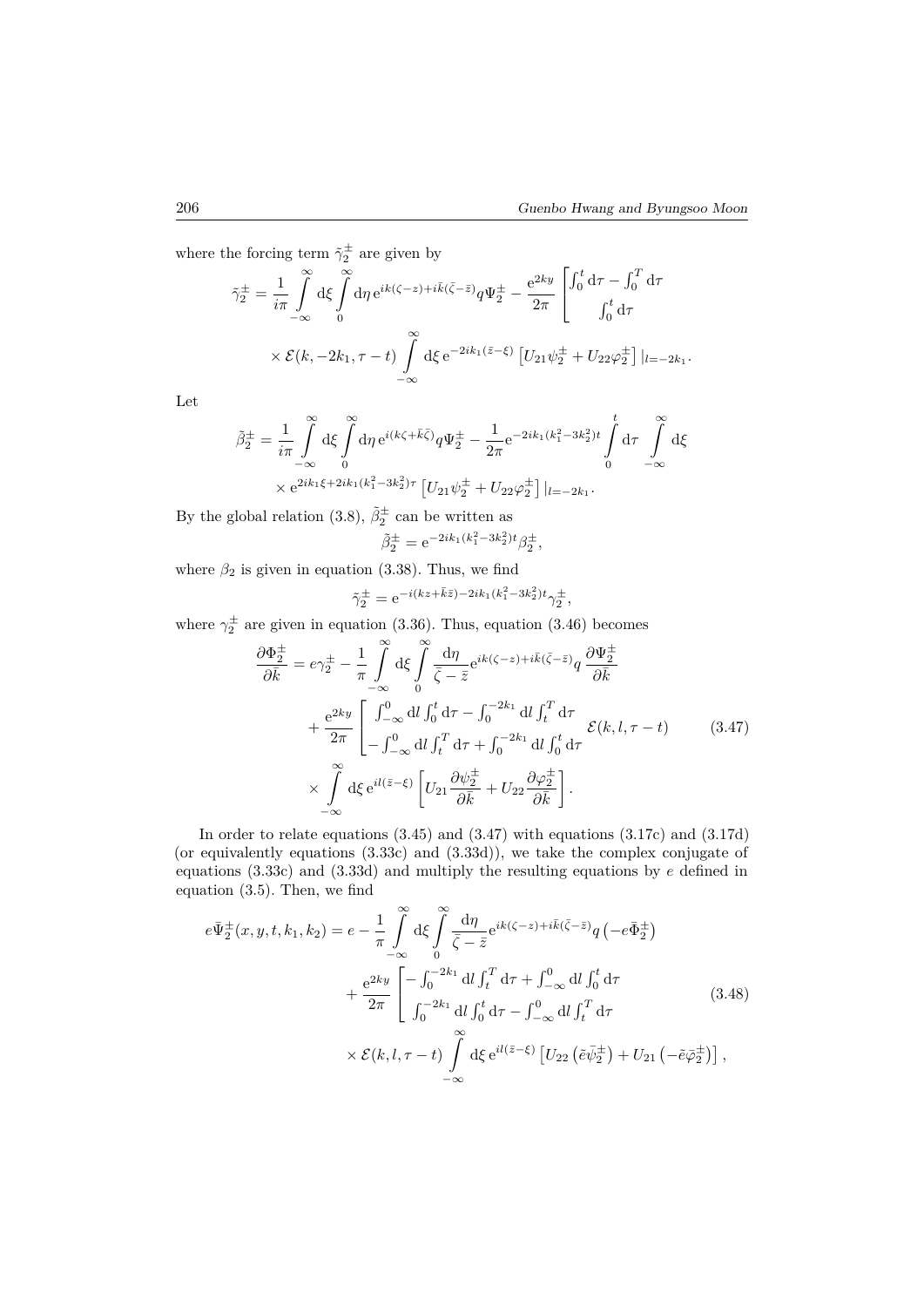and

$$
-e\bar{\Phi}_{2}^{\pm}(x, y, t, k_{1}, k_{2}) = \frac{1}{\pi} \int_{-\infty}^{\infty} d\xi \int_{0}^{\infty} \frac{d\eta}{\zeta - z} q \left(e\bar{\Psi}_{2}^{\pm}\right)
$$
  
+ 
$$
\frac{1}{2\pi} \left[ \int_{-2k_{1}}^{\infty} dl \int_{0}^{t} d\tau - \int_{0}^{-2k_{1}} dl \int_{t}^{T} d\tau + \int_{0}^{-2k_{1}} dl \int_{0}^{t} d\tau + \int_{0}^{-2k_{1}} dl \int_{0}^{t} d\tau + \mathcal{L}(3.49)
$$
  

$$
\times \mathcal{E}(k, l, \tau - t) \int_{-\infty}^{\infty} d\xi e^{il(z-\xi)} \left[U_{12}\left(\tilde{e}\bar{\psi}_{2}^{\pm}\right) + U_{11}\left(-\tilde{e}\bar{\varphi}_{2}^{\pm}\right)\right].
$$

Multiplying equations (3.48) and (3.49) by  $\gamma_2^{\pm}$ , the resulting equations are equivalent with eqs (3.45) and (3.47). Therefore, we prove eqs (3.35a) and (3.35b) for  $j = 2$ .  $\Box$ 

We now compute the jumps of  $\Psi_{1,2}^{\pm}$  and  $\Phi_{1,2}^{\pm}$  across the real and imaginary *k*-axes. Evaluating functions  $\Psi_{1,2}^{\pm}$  at  $k_1 = 0$ , we know that  $\Psi_1^{\pm}$  and  $\Psi_2^{\pm}$  are equivalent and  $\Phi_1^{\pm}$ and  $\Phi_2^{\pm}$  are also equivalent. Thus, we find

$$
\left(\Psi_1^{\pm} - \Psi_2^{\pm}\right)|_{k_1=0} = 0, \quad \left(\Phi_1^{\pm} - \Phi_2^{\pm}\right)|_{k_1=0} = 0
$$

and hence  $\Psi$  and  $\Phi$  are continuous across the imaginary *k*-axis. However, we will show that Ψ and Φ are discontinuous across the real *k*-axis. In particular, we address the case for the jumps across the positive real *k*-axis.

**Proposition 3.8.** *For*  $\Psi_1$  *and*  $\Phi_1$  *defined by equations* (3.17)*,* 

$$
\left(\Psi_{1}^{+}-\Psi_{1}^{-}\right)(x,y,t,k_{1},0)=\left(\Delta\Psi_{1}\right)(x,y,t,k_{1})+\left(\delta\Psi_{1}\right)(x,y,t,k_{1}),\tag{3.50a}
$$

$$
\left(\Phi_1^+ - \Phi_1^-\right)(x, y, t, k_1, 0) = (\Delta \Phi_1)(x, y, t, k_1) + (\delta \Phi_1)(x, y, t, k_1),\tag{3.50b}
$$

*where*

 $\overline{1}$ 

$$
\Delta\Psi_1 = -\int\limits_0^\infty d\lambda \, e_\lambda \chi_1^{(1)}(k_1, \lambda) \bar{\Phi}_1^+ \left(x, y, t, k_1 + \frac{\lambda}{2}, \frac{i\lambda}{2}\right),\tag{3.51a}
$$

$$
\Delta\Phi_1 = \int\limits_0^\infty d\lambda \, e_\lambda \chi_1^{(1)}(k_1, \lambda) \bar{\Psi}_1^+ \left(x, y, t, k_1 + \frac{\lambda}{2}, \frac{i\lambda}{2}\right),\tag{3.51b}
$$

$$
\delta\Psi_1 = \hat{e} \int_0^\infty d\lambda \, E_\lambda \chi_1^{(2)}(k_1, \lambda) \Psi_1^+ \left(x, y, t, k_1 + \frac{\lambda}{2}, -\frac{i\lambda}{2}\right), \tag{3.51c}
$$

$$
\delta\Phi_1 = \hat{e} \int_0^\infty d\lambda \, E_\lambda \chi_1^{(2)}(k_1, \lambda) \Phi_1^+ \left(x, y, t, k_1 + \frac{\lambda}{2}, -\frac{i\lambda}{2}\right),\tag{3.51d}
$$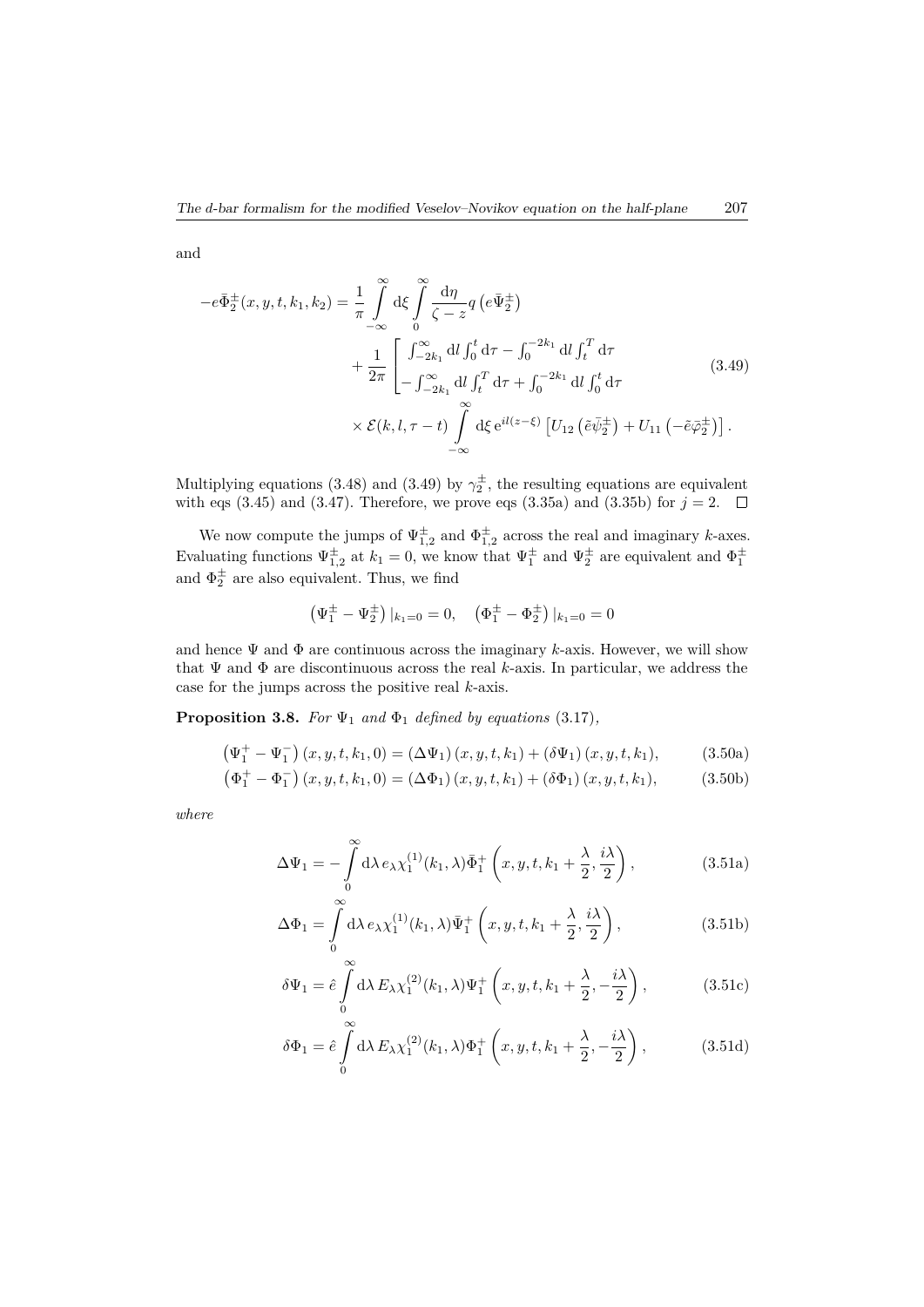*and*

$$
e_{\lambda} = e^{-i(2k_1 + \lambda)x - \lambda y - i(\lambda^3 + 3k_1\lambda^2 + 3k_1^2\lambda + 2k_1^3)t},
$$
\n(3.52)

$$
\hat{e} = e|_{k_2=0} = e^{-2ik_1x - 2ik_1^3t}, \quad E_{\lambda} = e^{i(2k_1 + \lambda)x - \lambda y + i(\lambda^3 + 3\lambda^2k_1 + 3\lambda k_1^2 + 2k_1^3)t}, \quad (3.53)
$$

$$
A_1^{(j)}(k_1,\lambda) = \chi_1^{(j)}(k_1,\lambda) + \int_0^\infty \mathrm{d}l \,\chi_1^{(j)}(k_1,\lambda+l) f_1^{(j)}(k_1,\lambda+l,l), \quad j = 1,2,\tag{3.54a}
$$

$$
A_1^{(1)}(k_1, \lambda) = \frac{1}{2\pi} \int_0^T d\tau \int_{-\infty}^{\infty} dx \, e^{i(2k_1 + \lambda)x + i(\lambda^3 + 3k_1\lambda^2 + 3k_1\lambda + 2k_1^3)\tau} \times \left[ -\bar{U}_{12}\psi_1^- + \bar{U}_{11}\varphi_1^- \right] (x, t, k_1, \lambda), \tag{3.54b}
$$

$$
A_1^{(2)}(k_1,\lambda) = \frac{1}{2\pi} \int_0^T d\tau \int_{-\infty}^{\infty} dx \, e^{-i\lambda x - i\lambda(\lambda^2 + 3\lambda k_1 + 3k_1^2)\tau} \left[ U_{11}\psi_1^- + U_{12}\varphi_1^- \right] (x, t, k_1, \lambda), \tag{3.54c}
$$

*with*

$$
f_1^{(1)}(k_1, \lambda, l) = -\frac{1}{i\pi} \int_{-\infty}^{\infty} d\xi \int_{0}^{\infty} d\eta \, e^{-il\xi - l\eta} q_0 \bar{\Phi}_1^+ \left(\xi, \eta, 0, k_1 + \frac{\lambda}{2}, \frac{i\lambda}{2}\right), \tag{3.55}
$$

$$
f_1^{(2)}(k_1, \lambda, l) = \frac{1}{i\pi} \int_{-\infty}^{\infty} d\xi \int_{0}^{\infty} d\eta \, e^{il\xi - l\eta} q_0 \Phi_1^+ \left(\xi, \eta, 0, k_1 + \frac{\lambda}{2}, -\frac{i\lambda}{2}\right).
$$
 (3.56)

*Proof.* Evaluating equations (3.17a) and (3.17b) at  $k_2 = 0$  and subtracting the resulting equations, we find the following forcing terms:

1. the forcing obtained from  $(\Phi_1^+ - \Phi_1^-)|_{k_2=0}$ 

$$
\frac{e^{2k_1y}}{2\pi} \int\limits_{-\infty}^{-2k_1} dl \int\limits_0^T d\tau \, \mathcal{E}(k_1, l, \tau - t) \int\limits_{-\infty}^{\infty} d\xi \, e^{il(\bar{z}-\xi)} \left[ U_{21} \psi_1^- + U_{22} \varphi_1^- \right] |_{k_2=0} \tag{3.57}
$$

2. the forcing obtained from  $(\Psi_1^+ - \Psi_1^-)|_{k_2=0}$ 

$$
\frac{1}{2\pi} \int_{0}^{\infty} dl \int_{0}^{T} d\tau \, \mathcal{E}(k_1, l, \tau - t) \int_{-\infty}^{\infty} d\xi \, e^{il(z - \xi)} \left[ U_{11} \psi_1^- + U_{12} \varphi_1^- \right] |_{k_2 = 0}.
$$
 (3.58)

Let  $(\Delta \Psi_1, \Delta \Phi_1)$  denote the solution of the equation by subtracting equations (3.17a) and  $(3.17b)$  evaluated at  $k_2 = 0$  and by ignoring the forcing term  $(3.58)$ . Similarly, let  $(\delta\Psi_1, \delta\Phi_1)$  denote the corresponding solution obtained by ignoring the forcing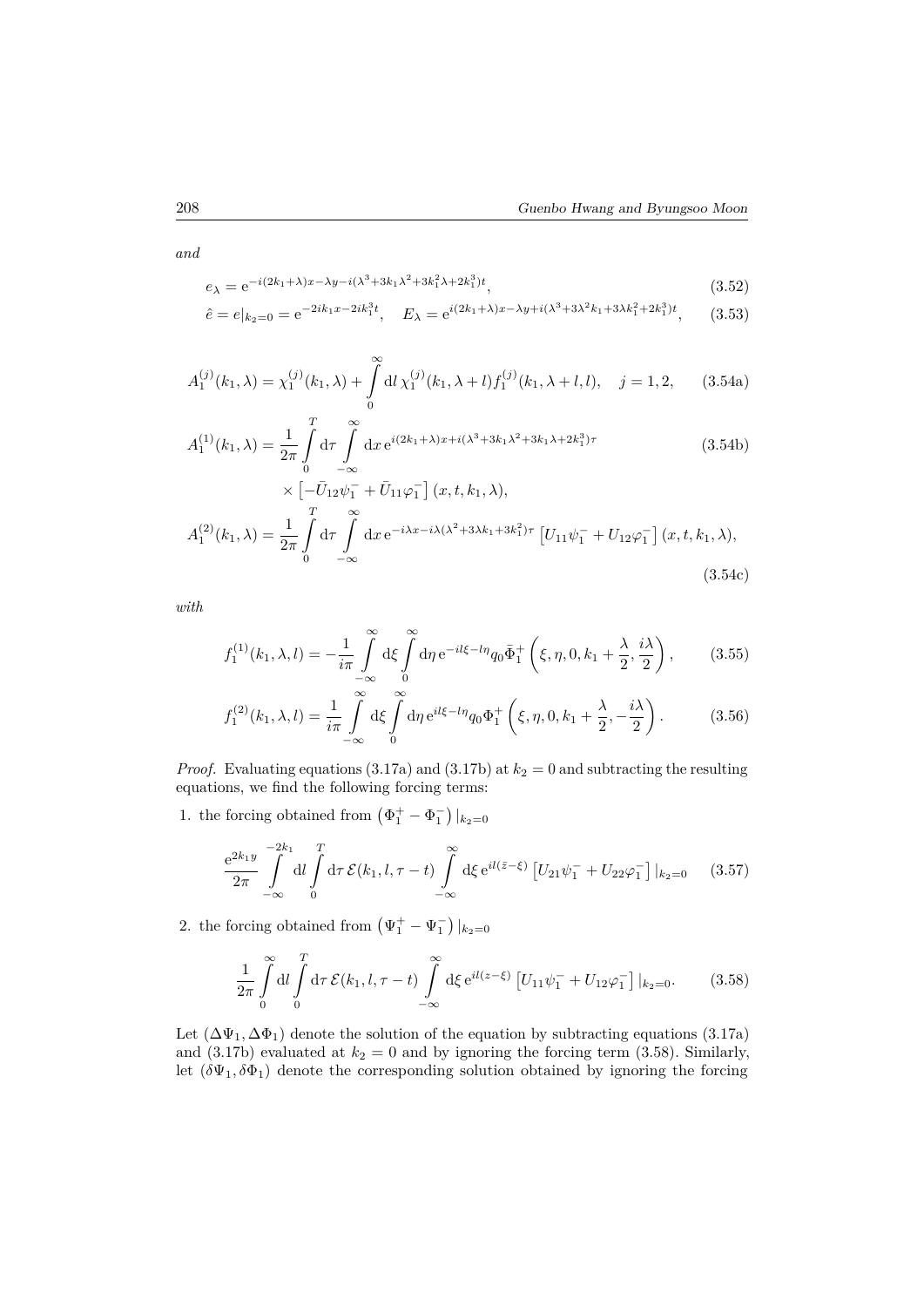term (3.57). Then, we can derive equations (3.50a) and (3.50b). Thus, in what follows we will characterize  $(\Delta \Psi_1, \Delta \Phi_1)$  and  $(\delta \Psi_1, \delta \Phi_1)$ .

*Analysis of*  $(\Delta \Psi_1, \Delta \Phi_1)$ *.* Letting  $l = -2k_1 - \lambda$  and using the equation

$$
\mathcal{E}(k_1, l, \tau - t) e^{i l (\bar{z} - \xi)} \Big|_{l = -2k_1 - \lambda}
$$
  
=  $e^{-i (2k_1 + \lambda)x - (2k_1 + \lambda)y + i (2k_1 + \lambda)\xi + i (\lambda^3 + 3\lambda^2 k_1 + 3k_1^2 \lambda + 2k_1^3)(\tau - t)},$ 

equation (3.57) can be written in the form

$$
\int\limits_0^\infty \mathrm{d}\lambda\, e_\lambda A^{(1)}_1(k_1,\lambda),
$$

where  $e_{\lambda}$  and  $A_1^{(1)}$  are defined in equations (3.52) and (3.54b), respectively. Thus, by ignoring the forcing term  $(3.58)$ ,  $(\Delta \Psi_1, \Delta \Phi_1)$  solves the following equations:

$$
\Delta\Phi_1 = \int_0^\infty d\lambda \, e_\lambda A_1^{(1)} - \frac{1}{\pi} \int_{-\infty}^\infty d\xi \int_0^\infty \frac{d\eta}{\bar{\zeta} - \bar{z}} e^{-2ik_1(x-\xi)} q \Delta\Psi_1
$$
  
+ 
$$
\frac{e^{2k_1y}}{2\pi} \int_{-\infty}^{-2k_1} dl \int_0^t d\tau \, \mathcal{E}(k_1, l, \tau - t) \int_{-\infty}^\infty d\xi e^{il(\bar{z}-\xi)} \left[U_{21}\Delta\psi_1 + U_{22}\Delta\varphi_1\right]|_{k_2=0},
$$
(3.59a)

and

$$
\Delta\Psi_1 = \frac{1}{\pi} \int_{-\infty}^{\infty} d\xi \int_{0}^{\infty} \frac{d\eta}{\zeta - z} q \Delta \Phi_1
$$
  
+ 
$$
\frac{1}{2\pi} \int_{0}^{\infty} dl \int_{0}^{t} d\tau \mathcal{E}(k_1, l, \tau - t) \int_{-\infty}^{\infty} d\xi e^{il(z - \xi)} [U_{11} \Delta \psi_1 + U_{12} \Delta \varphi_1]|_{k_2=0}.
$$
(3.59b)

We will relate  $(\Delta \Psi_1, \Delta \Phi_1)$  with  $(\bar{\Phi}_1^+, \bar{\Psi}_1^+)$ . In this respect, we write equation (3.42) as

$$
e\bar{\Psi}_{1}^{+} = e + \frac{1}{\pi} \int_{-\infty}^{\infty} d\xi \int_{0}^{\infty} \frac{d\eta}{\bar{\zeta} - \bar{z}} e^{i\lambda(\bar{z} - \bar{\zeta}) - 2ik_{1}(x - \xi) + 2ik_{2}(y - \eta)} q \left(e\bar{\Phi}_{1}^{+}\right)
$$
  
+ 
$$
\frac{e^{2ky}}{2\pi} \int_{-\infty}^{-2k_{1}} dl \int_{0}^{t} d\tau \mathcal{E}(k, l, \tau - t) \int_{-\infty}^{\infty} d\xi e^{il(\bar{z} - \xi)} \left[U_{22}\left(\tilde{e}\bar{\psi}_{1}^{+}\right) + U_{21}\left(-\tilde{e}\bar{\varphi}_{1}^{+}\right)\right]
$$
  
+ 
$$
\frac{i}{\pi} \int_{-\infty}^{\infty} d\xi \int_{0}^{\infty} d\eta \int_{-2k_{1}}^{-2k_{1}+\lambda} dl e^{i(l+2k_{1})(\bar{z} - \bar{\zeta}) - 2ik_{1}(x - \xi) + 2ik_{2}(y - \eta)} q \left(e\bar{\Phi}_{1}^{+}\right), \tag{3.60}
$$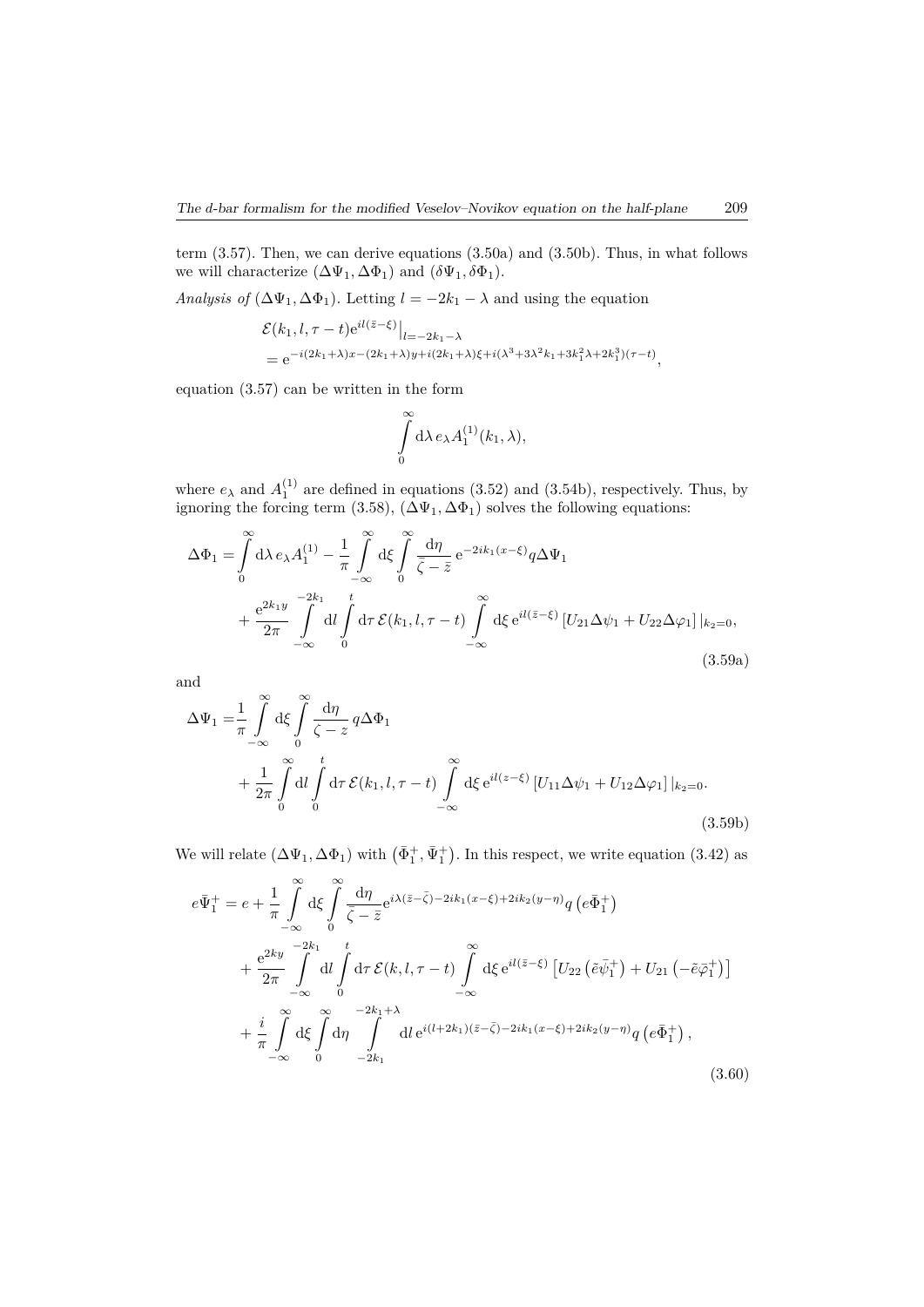where  $\tilde{e} = e|_{\eta=0}$  and we have used the identity

$$
\frac{1}{\zeta - z} = \frac{e^{-i\lambda(z - \zeta)}}{\zeta - z} - i \int_{-2k_1}^{-2k_1 + \lambda} dl \, e^{-i(l + 2k_1)(z - \zeta)}.
$$

Letting  $k_1 \to k_1 + \lambda/2$  and  $k_2 \to i\lambda/2$  in equation (3.60), where  $\lambda \geq 0$ , we note that under this transformation,

$$
k = k_1 + ik_2 = k_1, \quad e = e^{-2i(k_1x - k_2y) - 2ik_1(k_1^2 - 3k_2^2)t} \to e_\lambda,
$$
  
\n
$$
e^{i\lambda(\bar{z} - \bar{\zeta}) - 2ik_1(x - \xi) + 2ik_2(y - \eta)} \to e^{-2ik_1(x - \xi)},
$$
  
\n
$$
e^{i(l+2k_1)(\bar{z} - \bar{\zeta}) - 2ik_1(x - \xi) + 2ik_2(y - \eta)} \to e^{il(x - \xi) + (l+2k_1)(y - \eta)},
$$
  
\n
$$
\mathcal{E}(k, l, \tau - t) \to \mathcal{E}(k_1, l, \tau - t) = e^{-il(l^2 + 3lk_1 + 3k_1^2)(\tau - t)}.
$$

Moreover, since  $-2k_1 \rightarrow -2k_1 - \lambda$ , we know that

$$
\int_{-\infty}^{-2k_1} \mathrm{d}l \to \int_{-\infty}^{-2k_1} \mathrm{d}l + \int_{-2k_1}^{-2k_1-\lambda} \mathrm{d}l, \quad \int_{-2k_1}^{2k_1+\lambda} \mathrm{d}l \to -\int_{-2k_1}^{-2k_1-\lambda} \mathrm{d}l.
$$

Thus, letting

$$
M_1 = \bar{\Psi}_1^+ \left( x, y, t, k_1 + \frac{\lambda}{2}, \frac{i\lambda}{2} \right), \quad N_1 = \bar{\Phi}_1^+ \left( x, y, t, k_1 + \frac{\lambda}{2}, \frac{i\lambda}{2} \right),
$$
  

$$
m_1 = \bar{\psi}_1^+ \left( x, t, k_1 + \frac{\lambda}{2}, \frac{i\lambda}{2} \right), \quad n_1 = \bar{\varphi}_1^+ \left( x, k_1 + \frac{\lambda}{2}, \frac{i\lambda}{2} \right)
$$

equation (3.60) yields

$$
e_{\lambda}M_{1} = e_{\lambda} + F_{1}^{(1)} + \frac{1}{\pi} \int_{-\infty}^{\infty} d\xi \int_{0}^{\infty} \frac{d\eta}{\bar{\zeta} - \bar{z}} e^{-2ik_{1}(x-\xi)} q(e_{\lambda}N_{1}) + \frac{e^{2k_{1}y}}{2\pi} \int_{-\infty}^{-2k_{1}} dl \int_{0}^{t} d\tau
$$

$$
\times \mathcal{E}(k_{1}, l, \tau - t) \int_{-\infty}^{\infty} d\xi e^{il(\bar{z}-\xi)} \left[U_{22}(\tilde{e}_{\lambda}m_{1}) + U_{21}(-\tilde{e}_{\lambda}n_{1})\right]|_{k_{2}=0}, \qquad (3.61)
$$

where  $\tilde{e}_{\lambda} = e_{\lambda}|_{\eta=0}$  and

$$
F_1^{(1)}(x, y, t, k_1, \lambda) = \frac{1}{2\pi} \int_{-2k_1}^{-2k_1 - \lambda} dt e^{ilx + (l + 2k_1)y + il(l^2 + 3lk_1 + 3k_1^2)t} \begin{cases} -2i \int_{-\infty}^{\infty} d\xi \int_0^{\infty} d\eta \\ -\infty \end{cases} \times e^{-il\xi - (l + 2k_1)\eta - il(l^2 + 3lk_1 + 3k_1^2)t} q(e_{\lambda}N_1) + \int_{-\infty}^{\infty} d\xi \int_0^t d\tau \\ \times e^{-il\xi - il(l^2 + 3lk_1 + 3k_1^2)\tau} \left[ U_{22}(\tilde{e}_{\lambda}m_1) + U_{21}(-\tilde{e}_{\lambda}n_1) \right] |_{k_2 = 0} \begin{cases} . \tag{3.62}
$$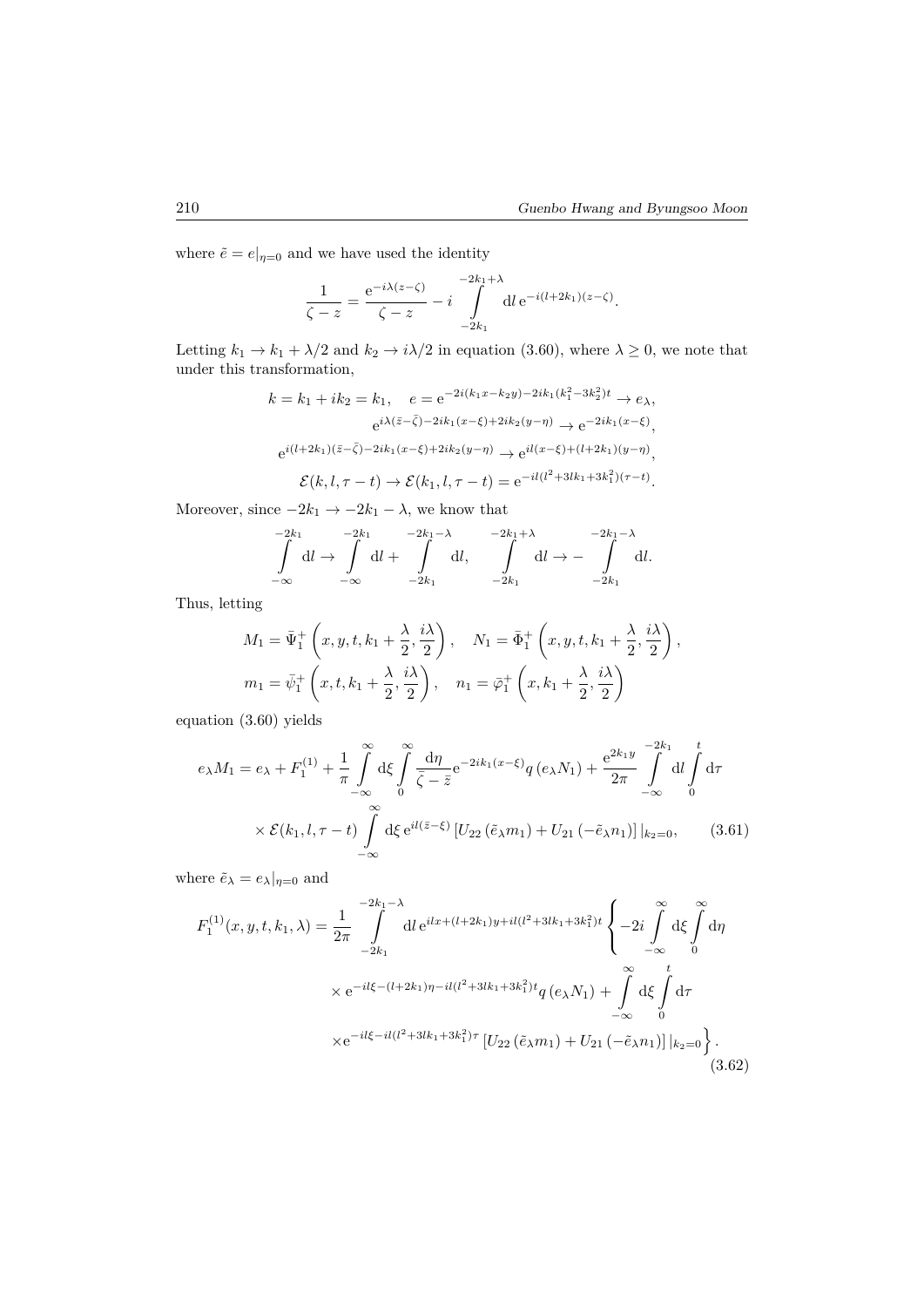Here, letting  $l + 2k_1 + \lambda \rightarrow l$  in equation (3.62),  $F_1^{(1)}$  can be written as

$$
F_1^{(1)}(x, y, t, k_1, \lambda)
$$
  
=  $-\frac{1}{2\pi} \int_0^{\lambda} dl e^{i(l-2k_1-\lambda)x + (l-\lambda)y + i(l-2k_1-\lambda)(l^2-2\lambda l+\lambda^2-k_1l+\lambda k_1+k_1^2)t}$   

$$
\times \left\{-2i \int_0^{\infty} d\xi \int_0^{\infty} d\eta e^{-il\bar{\zeta}-il(l^2-3\lambda l+3\lambda^2-3k_1l+6k_1\lambda+3k_1^2)t} qN_1 + \int_0^{\infty} d\xi \int_0^t d\tau e^{-il\xi-il(l^2-3\lambda l+3\lambda^2-3k_1l+6k_1\lambda+3k_1^2)\tau} \left[\hat{U}_{22}m_1-\hat{U}_{21}n_1\right] \right\},
$$
(3.63)

where

$$
\hat{U}_{21} = U_{21}(\xi, \tau, k_1, l - 2k_1 - \lambda), \quad \hat{U}_{22} = U_{22}(\xi, \tau, k_1, l - 2k_1 - \lambda).
$$

Similarly, replacing  $k_1 \rightarrow k_1 + \lambda/2$  and  $k_2 \rightarrow i\lambda/2$  in equation (3.44), we find

$$
-e_{\lambda}N_{1} = \frac{1}{\pi} \int_{-\infty}^{\infty} d\xi \int_{0}^{\infty} \frac{d\eta}{\zeta - z} q(e_{\lambda}M_{1}) + \frac{1}{2\pi} \int_{0}^{\infty} dl \int_{0}^{t} d\tau
$$
  
 
$$
\times \mathcal{E}(k_{1}, l, \tau - t) \int_{-\infty}^{\infty} d\xi e^{il(z-\xi)} \left[U_{12}(\tilde{e}_{\lambda}m_{1}) + U_{11}(-\tilde{e}_{\lambda}n_{1})\right]|_{k_{2}=0}.
$$
 (3.64)

We note that equations (3.61) and (3.64) are similar to equations (3.59a) and  $(3.59b)$ , respectively, except for the forcing term  $F_1^{(1)}$ , which will be determined by using equation (3.14). Replacing  $\lambda \to \lambda/2$  and then letting  $k_1 \to k_1 + \lambda/2$  and  $k_2 \rightarrow i\lambda/2$  in equation (3.14), we find

$$
E = e^{-il\bar{z}-il(l^2-3\lambda l+3\lambda^2-3k_1l+6\lambda k_1+3k_1^2)t} \to e^{-il\bar{z}-il(l^2-3l\lambda+3\lambda^2-3k_1l+6\lambda k_1+3k_1^2)t}.
$$

Thus, from equation (3.14) it follows that the curly bracket  $\{\cdots\}$  in  $F_1^{(1)}$  given by equation (3.63) can be written as

$$
-2i\int\limits_{-\infty}^{\infty} \mathrm{d}\xi \int\limits_{0}^{\infty} \mathrm{d}\eta \,\mathrm{e}^{-il\bar{\zeta}}q_{0} N_{1}(\xi, \eta, 0, k_{1}, \lambda),
$$

and hence we write

$$
F_1^{(1)}(x, y, t, k_1, \lambda) = \int_0^{\lambda} dl \,\hat{E}(x, y, t, k_1, l, \lambda) f_1^{(1)}(k_1, \lambda, l),
$$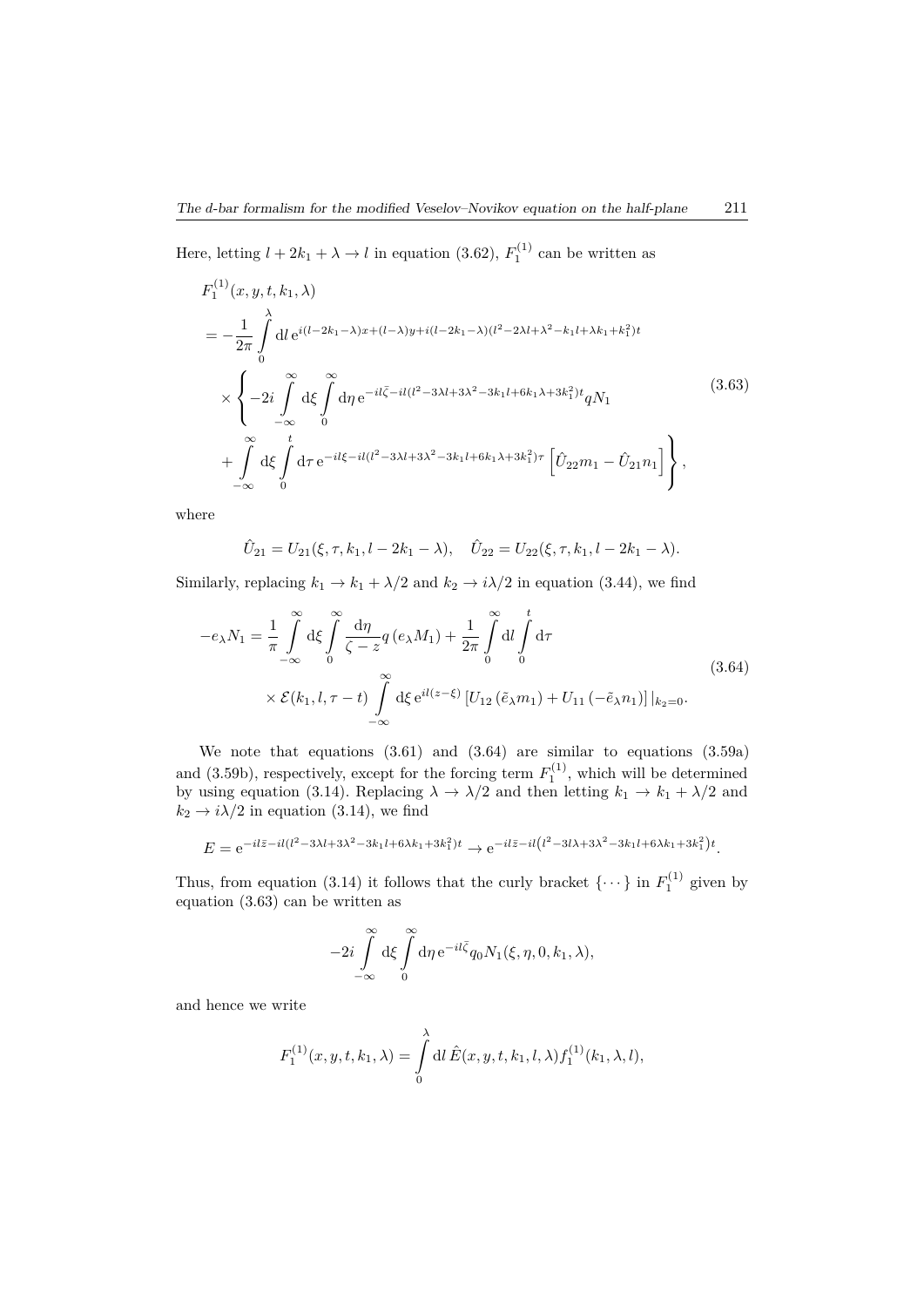where  $f_1^{(1)}$  is given in  $(3.55)$  and

 $\hat{E}(x, y, t, k_1, l, \lambda) = e^{i(l-2k_1-\lambda)x + (l-\lambda)y + i(l-2k_1-\lambda)(l^2-2\lambda l + \lambda^2 - lk_1 + \lambda k_1 + k_1^2)t}.$ 

We now determine the function  $\chi_1^{(1)}$  satisfying the equation

$$
\int_{0}^{\infty} d\lambda \left( e_{\lambda} \chi_{1}^{(1)} + F_{1}^{(1)} \chi_{1}^{(1)} \right) = \int_{0}^{\infty} d\lambda \, e_{\lambda} A_{1}^{(1)}.
$$

Letting  $\lambda \to \lambda + l$ , we note that  $\hat{E}(k, \lambda + l, l) = e_{\lambda}$  and

$$
\int_{0}^{\infty} d\lambda \, F_1^{(1)} \chi_1^{(1)} = \int_{0}^{\infty} d\lambda \int_{0}^{\infty} d\lambda \, e_{\lambda} \chi_1^{(1)}(k_1, \lambda + l) f_1^{(1)}(k_1, \lambda + l, l),
$$

which implies that  $\chi_1^{(1)}$  should be given in equation (3.54a). Thus, multiplying equations (3.61) and (3.64) by  $\chi_1^{(1)}$  and then integrating the resulting equations from  $\lambda = 0$ to  $\lambda = \infty$  with respect to d $\lambda$ , we find

$$
\int_{0}^{\infty} d\lambda \, e_{\lambda} \chi_{1}^{(1)} M_{1} = \int_{0}^{\infty} d\lambda \, e_{\lambda} A_{1}^{(1)} \n- \frac{1}{\pi} \int_{-\infty}^{\infty} d\xi \int_{0}^{\infty} \frac{d\eta}{\overline{\zeta} - \overline{z}} e^{-2ik_{1}(x-\xi)} q \left( - \int_{0}^{\infty} d\lambda \, \chi_{1}^{(1)} e_{\lambda} N_{1} \right) \n+ \frac{e^{2k_{1}y}}{2\pi} \int_{-\infty}^{-2k_{1}} d\iota \int_{0}^{t} d\tau \, \mathcal{E}(k_{1}, l, \tau - t) \int_{-\infty}^{\infty} d\xi e^{il(\overline{z}-\xi)} \n\times \left[ U_{22} \left( \int_{0}^{\infty} d\lambda \, \chi_{1}^{(1)} \tilde{e}_{\lambda} m_{1} \right) + U_{21} \left( - \int_{0}^{\infty} d\lambda \, \chi_{1}^{(1)} \tilde{e}_{\lambda} n_{1} \right) \right] \Big|_{k_{2}=0},
$$
\n(3.65)

and

$$
-\int_{0}^{\infty} d\lambda \, e_{\lambda} \chi_{1}^{(1)} N_{1}
$$
\n
$$
=\frac{1}{\pi} \int_{-\infty}^{\infty} d\xi \int_{0}^{\infty} \frac{d\eta}{\zeta - z} q \left( \int_{0}^{\infty} d\lambda \, \chi_{1}^{(1)} e_{\lambda} M_{1} \right) + \frac{1}{2\pi} \int_{0}^{\infty} dI \int_{0}^{t} d\tau \, \mathcal{E}(k_{1}, l, \tau - t) \qquad (3.66)
$$
\n
$$
\times \int_{-\infty}^{\infty} d\xi \, e^{il(z-\xi)} \left[ U_{12} \left( \int_{0}^{\infty} d\lambda \, \chi_{1}^{(1)} \tilde{e}_{\lambda} m_{1} \right) + U_{11} \left( -\int_{0}^{\infty} d\lambda \, \chi_{1}^{(1)} \tilde{e}_{\lambda} n_{1} \right) \right] \Big|_{k_{2}=0}.
$$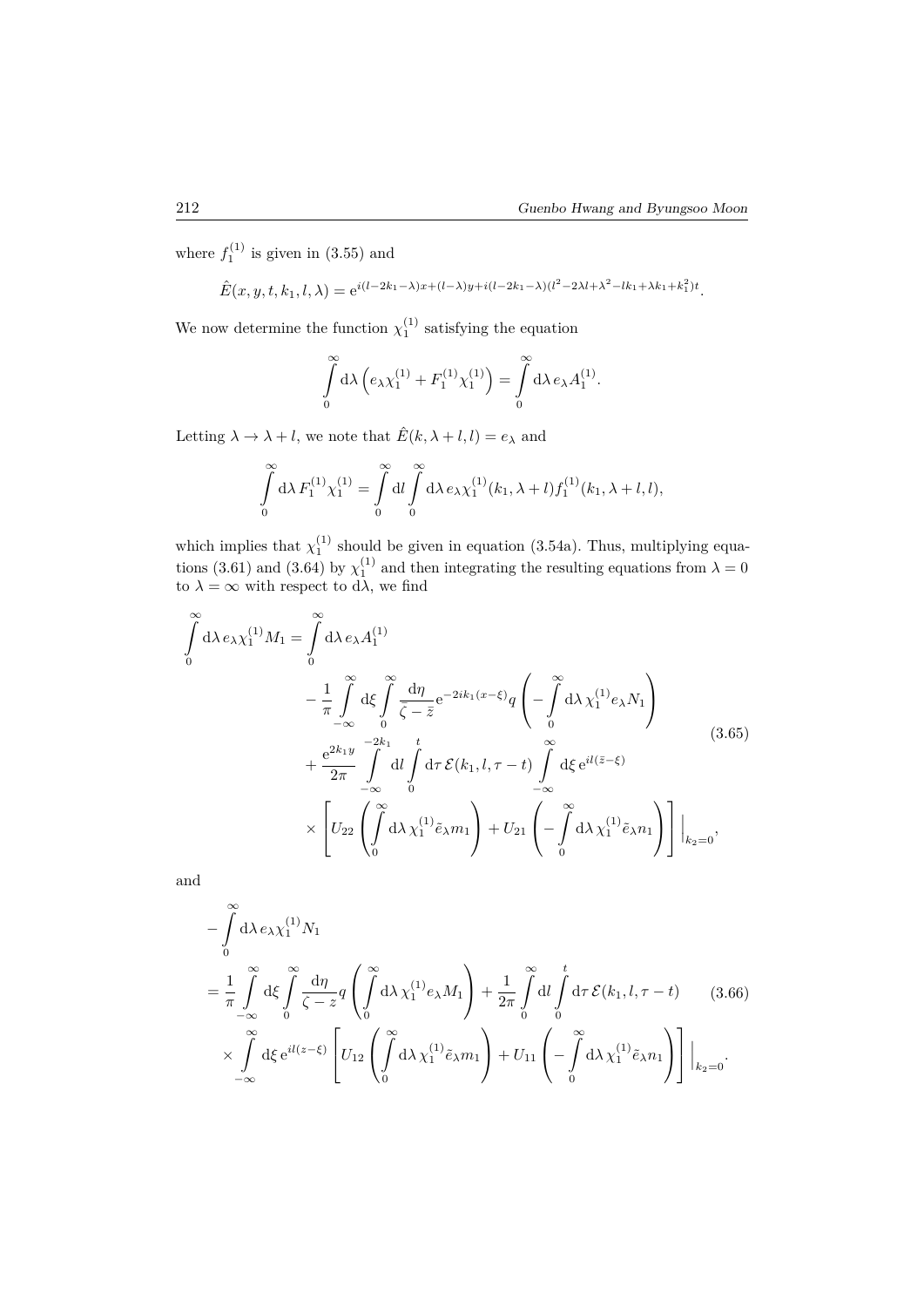Then equations (3.65) and (3.66) are equivalent to equations (3.59a) and (3.59b), and hence equations (3.51a) and (3.51b) for  $(\Delta \Psi_1, \Delta \Phi_1)$  follow.

*Analysis of*  $(\delta \Psi_1, \delta \Phi_1)$ *.* Letting  $l \to \lambda$ , equation (3.58) can be written as

$$
\hat{e}\int_{0}^{\infty} d\lambda E_{\lambda} A_{1}^{(2)}(k_{1}, \lambda), \quad \hat{e} = e|_{k_{2}=0} = e^{-2ik_{1}x - 2ik_{1}^{3}t},
$$

where  $E_{\lambda}$  and  $A_1^{(2)}$  are defined by equations (3.53) and (3.54c). Then by ignoring the forcing  $(3.57), (\delta\Psi_1, \delta\Phi_1)$  solves

$$
\hat{e}^{-1}\delta\Psi_{1} = \int_{0}^{\infty} d\lambda E_{\lambda} A_{1}^{(2)} + \frac{1}{\pi} \int_{-\infty}^{\infty} d\xi \int_{0}^{\infty} \frac{d\eta}{\zeta - z} e^{2ik_{1}(x-\xi)} q \left(\hat{e}^{-1}\delta\Phi_{1}\right) + \frac{e^{2k_{1}y}}{2\pi} \int_{-\infty}^{-2k_{1}} dl \int_{0}^{t} d\tau \qquad (3.67a)
$$

$$
\times \bar{\mathcal{E}}(k_{1}, l, \tau - t) \int_{-\infty}^{\infty} d\xi e^{-il(z-\xi)} \left[\bar{U}_{22} \left(\hat{e}^{-1}\delta\psi_{1}\right) + \bar{U}_{21} \left(-\hat{e}^{-1}\delta\varphi_{1}\right)\right]|_{k_{2}=0},
$$

and

$$
-\hat{e}^{-1}\delta\Phi_1 = \frac{1}{\pi} \int_{-\infty}^{\infty} d\xi \int_{0}^{\infty} \frac{d\eta}{\bar{\zeta} - \bar{z}} q\left(\hat{e}^{-1}\delta\Psi_1\right) + \frac{1}{2\pi} \int_{0}^{\infty} dl \int_{0}^{t} d\tau
$$
  
 
$$
\times \bar{\mathcal{E}}(k_1, l, \tau - t) \int_{-\infty}^{\infty} d\xi e^{-il(\bar{z} - \xi)} \left[\bar{U}_{12}\left(\hat{e}^{-1}\delta\psi_1\right) + \bar{U}_{11}\left(-\hat{e}^{-1}\delta\varphi_1\right)\right]|_{k_2=0}.
$$
 (3.67b)

In order to relate  $(\delta\Psi_1, \delta\Phi_1)$  with  $(\Psi_1^+, \Phi_1^+)$ , we first write equations  $(3.33a)$  and  $(3.33b)$ as

$$
e^{-1}\Psi_{1}^{+} = e^{-1} + \frac{1}{\pi} \int_{-\infty}^{\infty} d\xi \int_{0}^{\infty} \frac{d\eta}{\zeta - z} e^{-i\lambda(z - \zeta) + 2ik_{1}(x - \xi) - 2ik_{2}(y - \eta)} q \left(e^{-1}\Phi_{1}^{+}\right)
$$
  
+ 
$$
\frac{e^{2\bar{k}y}}{2\pi} \int_{-\infty}^{-2k_{1}} dl \int_{0}^{t} d\tau
$$
  

$$
\times \bar{\mathcal{E}}(k, l, \tau - t) \int_{-\infty}^{\infty} d\xi e^{-il(z - \xi)} \left[\bar{U}_{22}\left(\tilde{e}^{-1}\psi_{1}^{+}\right) + \bar{U}_{21}\left(-\tilde{e}^{-1}\varphi_{1}^{+}\right)\right]
$$
  

$$
- \frac{i}{\pi} \int_{-\infty}^{\infty} d\xi \int_{0}^{\infty} d\eta \int_{-2k_{1}}^{2k_{1}+\lambda} dl e^{-i(l+2k_{1})(z - \zeta) + 2ik_{1}(x - \xi) - 2ik_{2}(y - \eta)} q \left(e^{-1}\Phi_{1}^{+}\right),
$$
  
(3.68)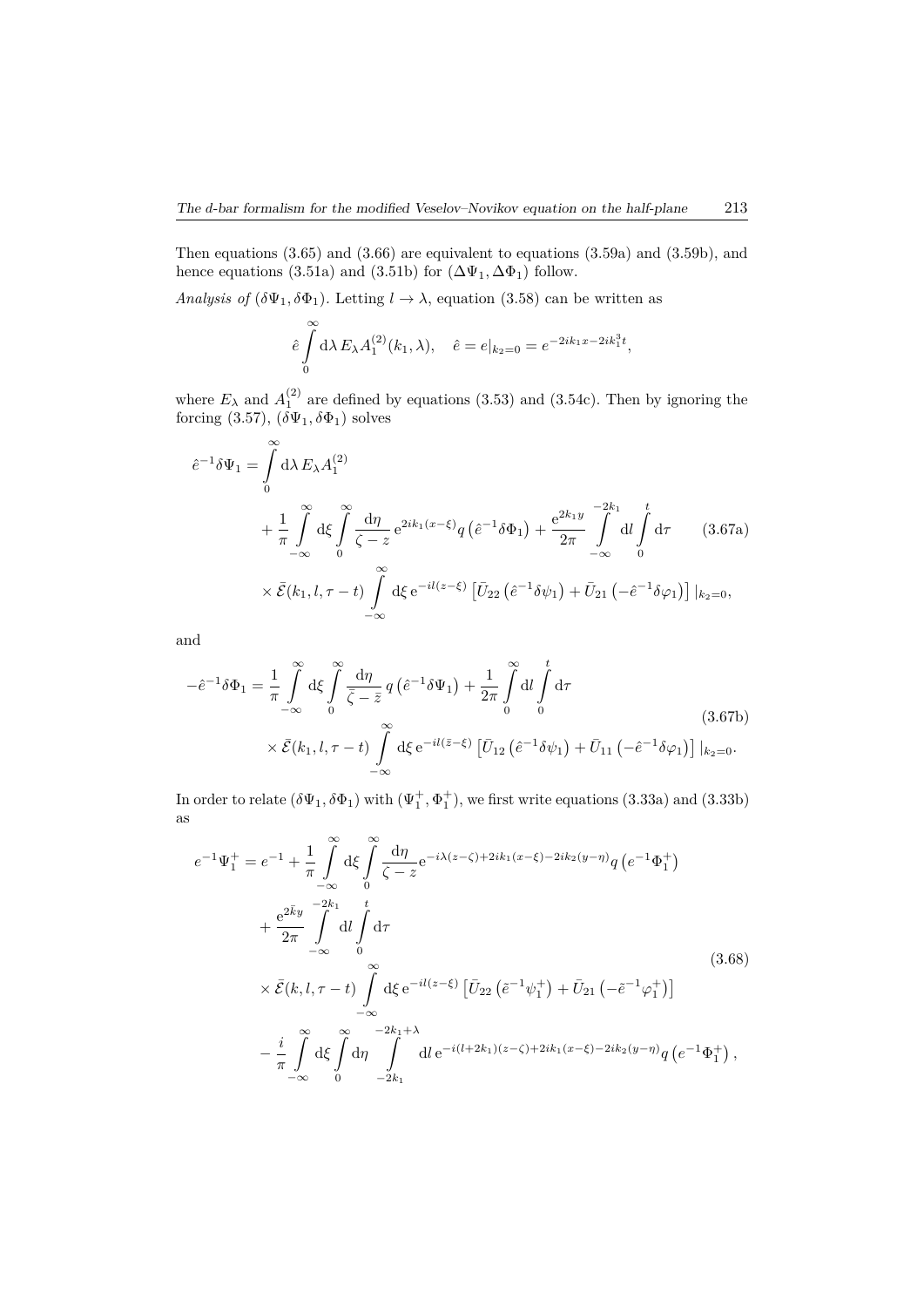and

$$
-e^{-1}\Phi_1^+ = \frac{1}{\pi} \int_{-\infty}^{\infty} d\xi \int_{0}^{\infty} \frac{d\eta}{\bar{\zeta} - \bar{z}} q\left(e^{-1}\Psi_1^+\right) + \frac{1}{2\pi} \int_{0}^{\infty} dl \int_{0}^{t} d\tau
$$
  
 
$$
\times \bar{\mathcal{E}}(k, l, \tau - t) \int_{-\infty}^{\infty} d\xi e^{-il(\bar{z} - \xi)} \left[ \bar{U}_{12} \left( \tilde{e}^{-1}\psi_1^+ \right) + \bar{U}_{11} \left( -\tilde{e}^{-1}\varphi_1^+ \right) \right]. \quad (3.69)
$$

Replacing  $k_1 \rightarrow k_1 + \lambda/2$  and  $k_1 \rightarrow -i\lambda/2,$  where  $\lambda \geq 0,$  we find

$$
\bar{k} = k_1 - ik_2 = k_1, \quad e^{-1} = e^{2i(k_1x - k_2y) + 2ik_1(k_1^2 - 3k_2^2)t} \to E_{\lambda},
$$
  
\n
$$
e^{-i\lambda(z - \zeta) + 2ik_1(x - \xi) - 2ik_2(y - \eta)} \to e^{2ik_1(x - \xi)},
$$
  
\n
$$
e^{-i(l+2k_1)(z - \zeta) + 2ik_1(x - \xi) - 2ik_2(y - \eta)} \to e^{-il(x - \xi) + (l+2k_1)(y - \eta)},
$$
  
\n
$$
\bar{\mathcal{E}}(k, l, \tau - t) \to \bar{\mathcal{E}}(k_1, l, \tau - t) = e^{il(l^2 + 3lk_1 + 3k_1^2)(\tau - t)}.
$$

Thus, letting

$$
\tilde{M}_1 = \Psi_1^+ \left( x, y, t, k_1 + \frac{\lambda}{2}, -\frac{i\lambda}{2} \right), \quad \tilde{N}_1 = \Phi_1^+ \left( x, y, t, k_1 + \frac{\lambda}{2}, -\frac{i\lambda}{2} \right),
$$
  

$$
\tilde{m}_1 = \psi_1^+ \left( x, t, k_1 + \frac{\lambda}{2}, -\frac{i\lambda}{2} \right), \quad \tilde{n}_1 = \varphi_1^+ \left( x, t, k_1 + \frac{\lambda}{2}, -\frac{i\lambda}{2} \right),
$$

equations (3.68) and (3.69) yield

$$
E_{\lambda}\tilde{M}_{1} = E_{\lambda} + F_{1}^{(2)} + \frac{1}{\pi} \int_{-\infty}^{\infty} d\xi \int_{0}^{\infty} \frac{d\eta}{\zeta - z} e^{2ik_{1}(x-\xi)} q(E_{\lambda}\tilde{N}_{1}) + \frac{e^{2k_{1}y}}{2\pi} \int_{-\infty}^{-2k_{1}} dl \int_{0}^{t} d\tau
$$
  
 
$$
\times \bar{\mathcal{E}}(k_{1}, l, \tau - t) \int_{-\infty}^{\infty} d\xi e^{-il(z-\xi)} \left[ \bar{U}_{22} \left( \tilde{E}_{\lambda}\tilde{m}_{1} \right) + \bar{U}_{21} \left( -\tilde{E}_{\lambda}\tilde{n}_{1} \right) \right] |_{k_{2}=0},
$$

and

$$
-E_{\lambda}\tilde{N}_{1} = \frac{1}{\pi} \int_{-\infty}^{\infty} d\xi \int_{0}^{\infty} \frac{d\eta}{\bar{\zeta} - \bar{z}} q(E_{\lambda}\tilde{M}_{1}) + \frac{1}{2\pi} \int_{0}^{\infty} dl \int_{0}^{t} d\tau
$$
  
\$\times \bar{\mathcal{E}}(k\_{1}, l, \tau - t) \int\_{-\infty}^{\infty} d\xi e^{-il(\bar{z}-\xi)} [\bar{U}\_{12}(\tilde{E}\_{\lambda}\tilde{m}\_{1}) + \bar{U}\_{11}(-\tilde{E}\_{\lambda}\tilde{n}\_{1})] |\_{k\_{2}=0},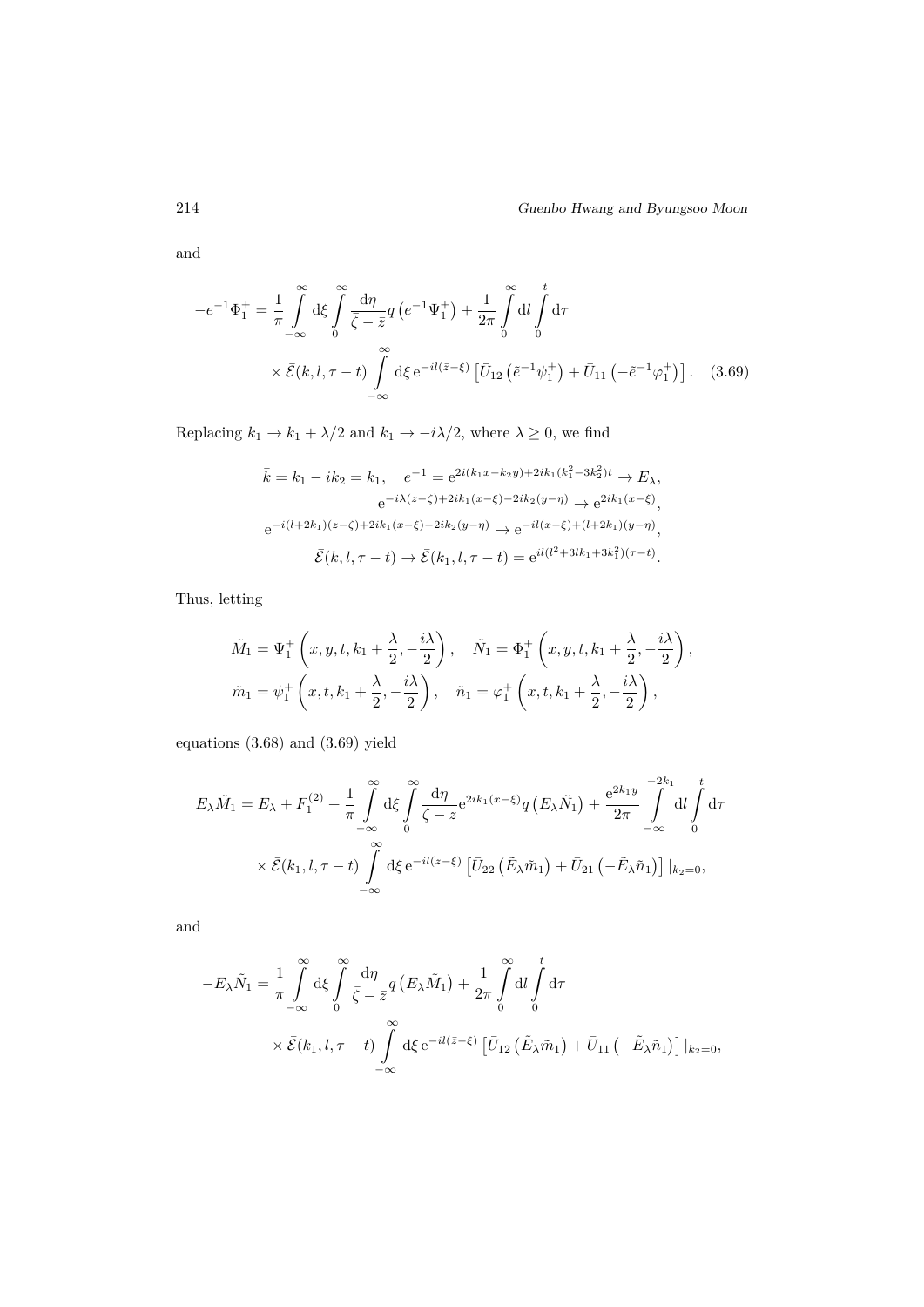where  $\tilde{E}_{\lambda} = E_{\lambda}|_{\eta=0}$  and

$$
F_1^{(2)}(x, y, t, k_1, \lambda) = \frac{1}{2\pi} \int_{-2k_1}^{-2k_1 - \lambda} dl e^{-ilx + (l + 2k_1)y - il(l^2 + 3lk_1 + 3k_1^2)t} \left\{ 2i \int_{-\infty}^{\infty} d\xi \int_0^{\infty} d\eta \right\}
$$
  
 
$$
\times e^{il\xi - (l + 2k_1)\eta + il(l^2 + 3lk_1 + 3k_1^2)t} q(E_\lambda \tilde{N}_1) + \int_{-\infty}^{\infty} d\xi \int_0^t d\tau
$$
  
 
$$
\times e^{il\xi + il(l^2 + 3lk_1 + 3k_1^2)\tau} \left[ \bar{U}_{22} (\tilde{E}_\lambda \tilde{m}_1) + \bar{U}_{21} (-\tilde{E}_\lambda \tilde{n}_1) \right] |_{k_2 = 0} \left\}.
$$

The rest of analysis is similar to the case of  $(\Delta \Psi_1, \Delta \Phi_1)$  and then equations (3.51c) and (3.51d) follow. П

#### 4. CONCLUDING REMARKS

We have presented the Fokas method for the mVN equation posed on the half-plane. Specifically, for the linearized mVN equation we have obtained the integral representation for the solution in terms of the functions  $q_0(x, y)$ ,  $q_0(x, t)$  and  $q_1(x, t)$ . For the nonlinear mVN equation, we have derived several version of the global relation and the *d*-bar formalism (or the so-called Pompieu's formula) for the sectionally defined non-analytic functions. It should be remarked that the main advantage of the Fokas method is that it provides integral representations of the solutions in the complex plane. As a consequence, it makes possible to study asymptotics of the solution by using the Deift–Zhou method [7] for the long-time behavior, or to study the small dispersion limit by using the Deift–Venakides–Zhou method [8] (see also [27, 28] for recent applications). In addition, we have characterized *d*-bar derivatives of the spectral functions and the jumps across the real *k*-axis (while the jumps along the imaginary *k*-axis vanish). It requires to characterize the jumps across the negative real *k*-axis, which can be done by the similar analysis as we discussed in Section. 3.3, but involving more complicated forcing terms. Moreover, it should be noted that in order to be effective in implementation of the Fokas method for the mVN equation posed in half-plane, it may be necessary to characterize the boundary values (cf. the linear case), since one of the boundary values in equation (1.3) is possibly unknown either in physical settings or for a well-posedness of the equation as discussed in the case for  $(1+1)$ -dimensional integrable systems [11]. We will discuss these issues in the near future.

#### **Acknowledgements**

*The authors would like to thank anonymous reviewers, whose comments and suggestions helped improve the manuscript. The first author is supported by Basic Science Research Program through the National Research Foundation of Korea (NRF) funded by the Ministry of Education (NRF-2017R1D1A1B03031180).*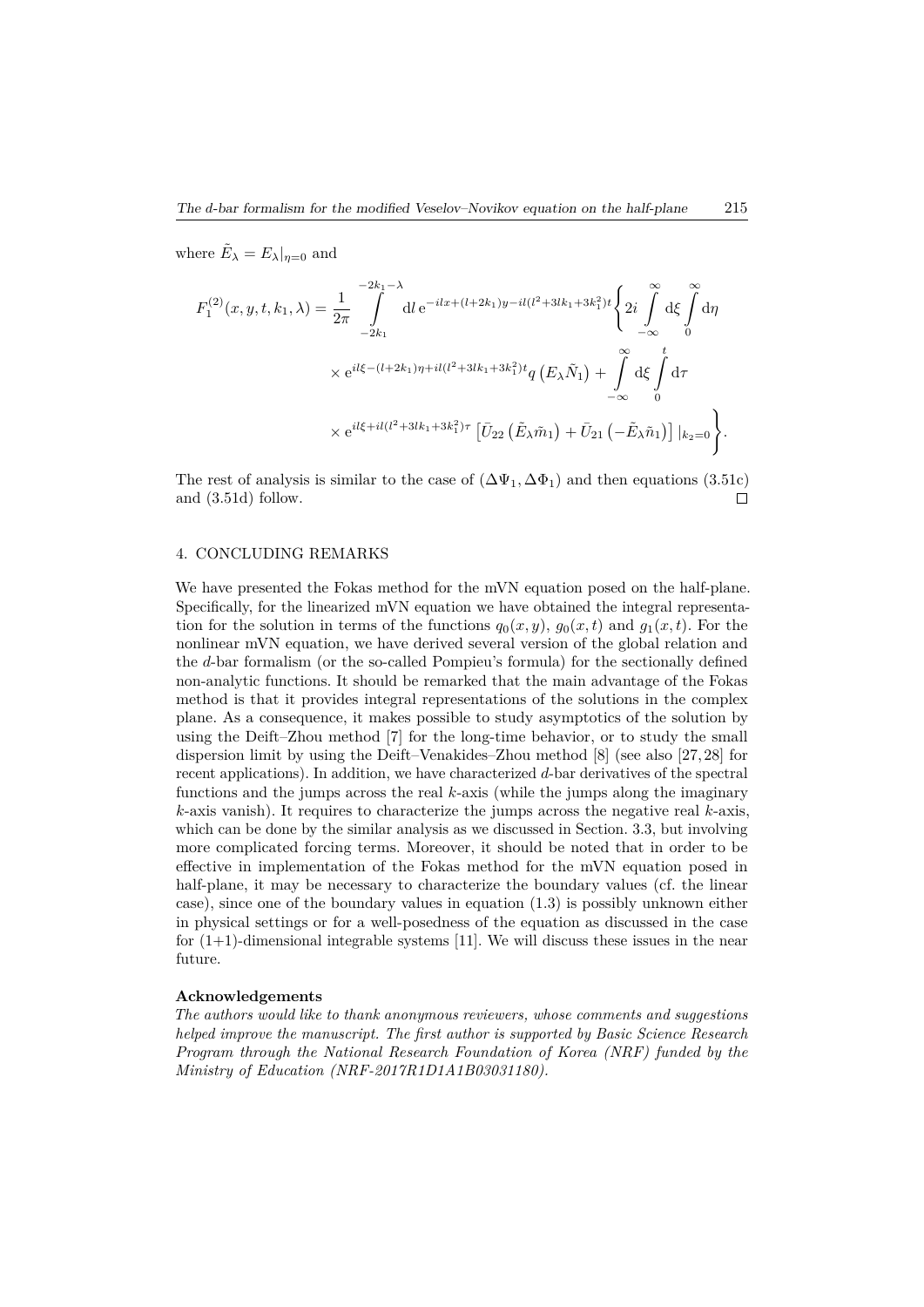#### REFERENCES

- [1] M.J. Ablowitz, D. BarYaacov, A.S. Fokas, *On the inverse scattering transform for the Kadomtsev–Petviasvhili equation*, Stud. Appl. Math. **69** (1983), 135–143.
- [2] R. Beals, R.R. Coifman, *Linear spectral problems, nonlinear equations and the ∂*¯*-method*, Inverse Problems **5** (1989), 87–130.
- [3] L.V. Bogdanov, *The Veselov–Novikov equation as a natural two-dimensional generalization of the Korteweg-de Vries equation*, Theoret. and Math. Phys. **70** (1987), 219–223.
- [4] A. Boutet de Monvel, D. Shepelsky, L. Zielinski, *A Riemann–Hilbert approach for the Novikov equation*, Symmetry Integr. Geom.: Methods Appl. **12** (2016), 095.
- [5] R.M. Chen, W. Lian, D. Wang, R. Xu, *A rigidity property for the Novikov equation and the asymptotic stability of peakons*, Arch. Rational Mech. Anal. **241** (2021), 497–533.
- [6] R. Croke, J.L. Muller, A. Stahel, *Transverse instability of plane wave soliton solutions of the Novikov–Veselov equation*, Contemporary Mathematics **635** (2015).
- [7] P. Deift, X. Zhou, *A steepest descent method for oscillatory Riemann–Hilbert problems*, Bull. Amer. Math. Soc. **26** (1992), 119–123.
- [8] P. Deift, S. Venakides, X. Zhou, *New results in small dispersion KdV by an extension of the steepest descent method for Riemann–Hilbert problems*, Int. Math. Res. Notices **6** (1997), 286–299.
- [9] A.S. Fokas, *A unified transform method for solving linear and certain nonlinear PDEs*, Proc. Roy. Soc. London A **453** (1997), 1411–1443.
- [10] A.S. Fokas, *Integrable nonlinear evolution equations on the half-line*, Comm. Math. Phys. **230** (2002), 1–39.
- [11] A.S. Fokas, *The generalized Dirichlet-to-Neumann map for certain nonlinear evolution PDEs*, Comm. Pure Appl. Math. **LVIII** (2005), 639–670.
- [12] A.S. Fokas, *A Unified Approach to Boundary Value Problems*, CBMS-NSF Regional Conference Series in Applied Mathematics SIAM, 2008.
- [13] A.S. Fokas, *The Davey–Stewartson equation on the half-plane*, Commun. Math. Phys. **289** (2009), 957–993.
- [14] A.S. Fokas, M.J. Ablowitz, *On the scattering transform of multi-dimensional nonlinear equations related to first order systems in the plane*, J. Math. Phys. **25** (1984), 2494–2505.
- [15] A.S. Fokas, L.Y. Sung, *On the solvability of the N-wave the Davey–Stewartson and the Kadomtsev–Petviashvili equation*, Inverse Problems **8** (1992), 673–708.
- [16] G. Hwang, *The modified Korteweg–de Vries equation on the quarter plane with t-periodic data*, J. Nonlinear Math. Phys. **24** (2017), 620–634.
- [17] G. Hwang, *The elliptic sinh-Gordon equation in a semi-strip*, Adv. Nonlinear Anal. **8** (2019), 533–544.
- [18] G. Hwang, A.S. Fokas, *The modified Korteweg-de Vries equation on the half-line with a sine-wave as Dirichlet datum*, J. Nonlinear Math. Phys. **20** (2013), 135–157.